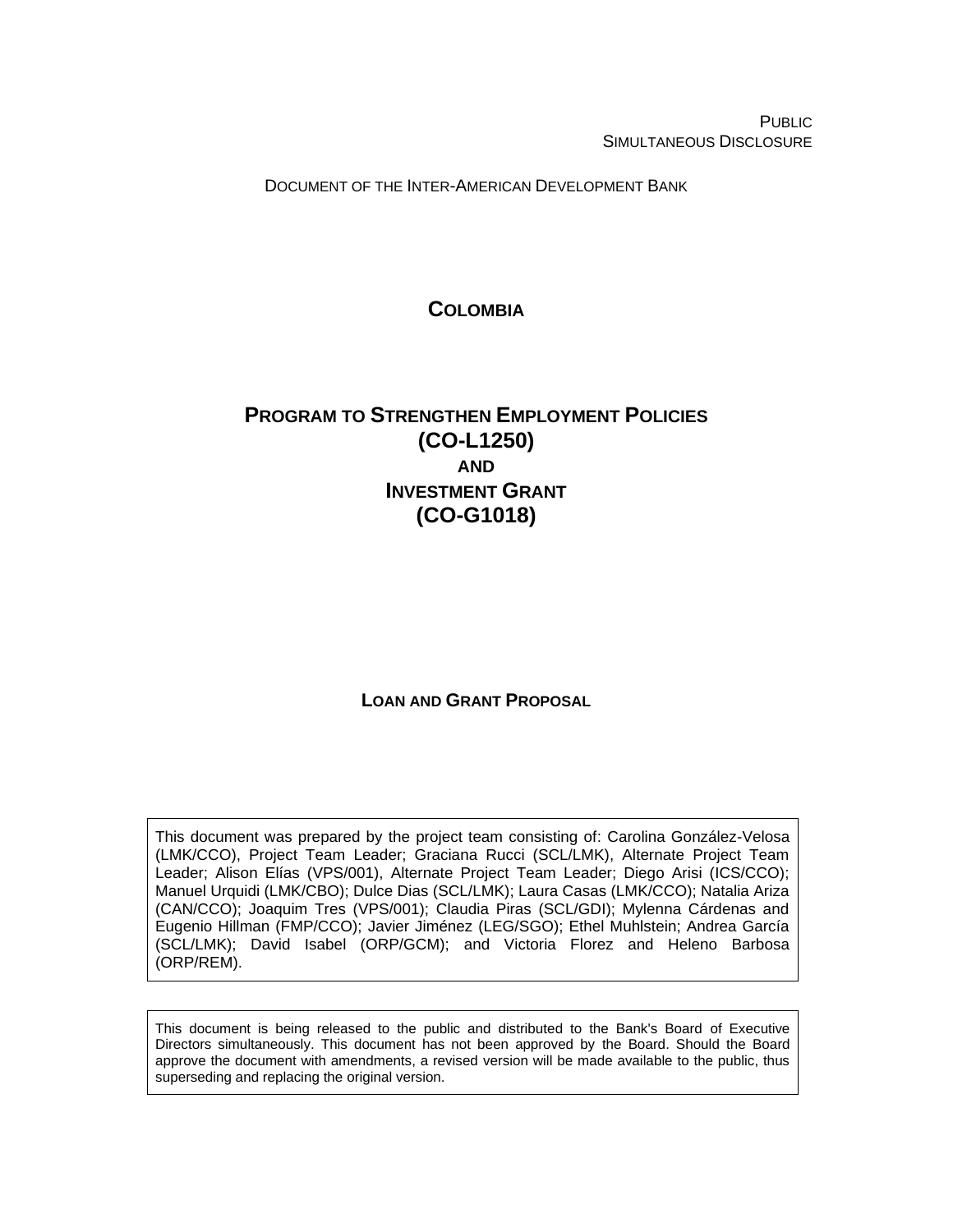### **CONTENTS**

### PROJECT SUMMARY

| I.   |                |  |
|------|----------------|--|
|      | А.<br>В.<br>C. |  |
| II.  |                |  |
|      | А.<br>В.<br>C. |  |
|      | D.             |  |
| III. |                |  |
|      | Α.<br>В.       |  |

#### **APPENDIXES**

Proposed resolution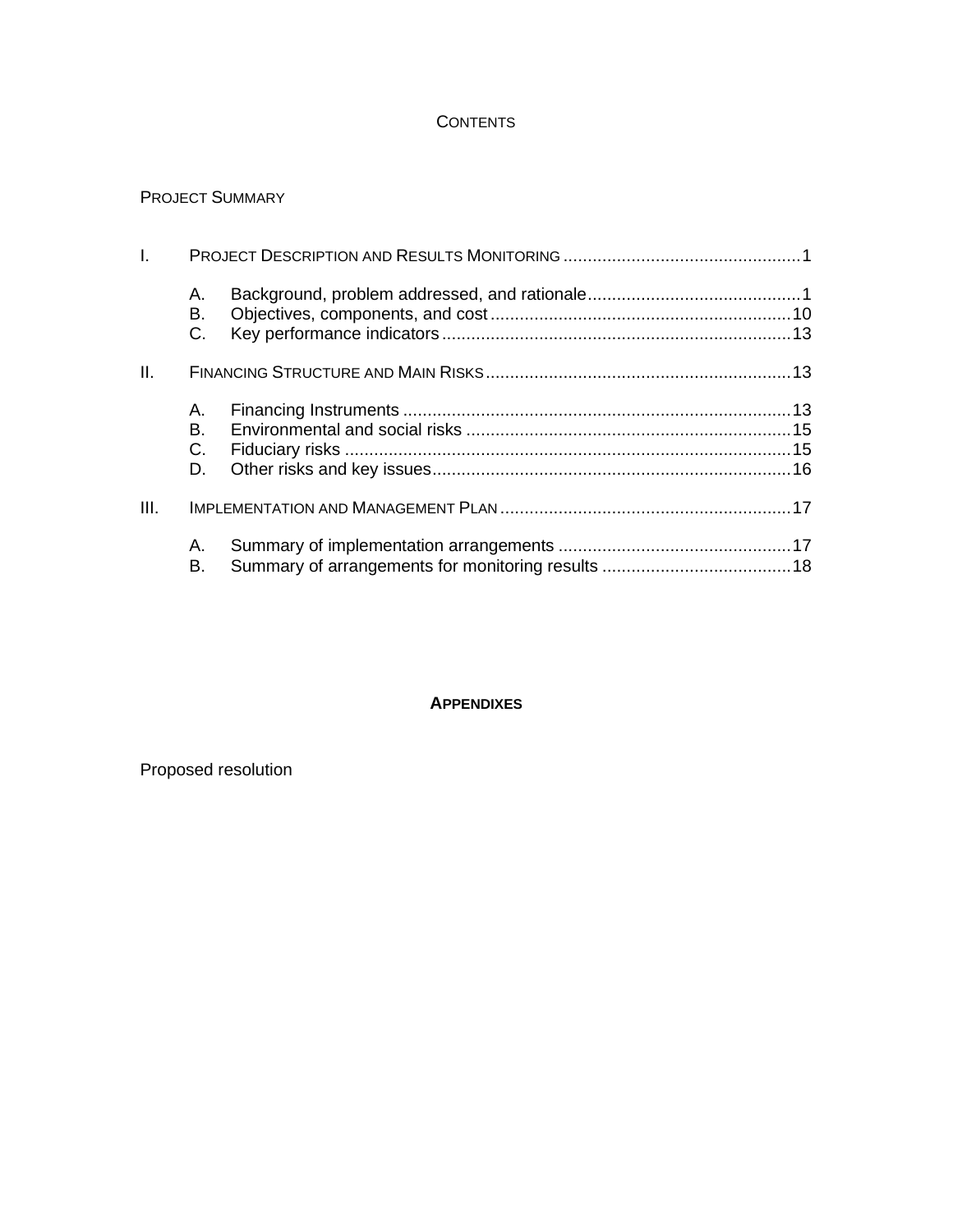#### **ANNEXES**

#### **PRINTED ANNEXES**

Annex I Summary Development Effectiveness Matrix

Annex II Results Matrix

Annex III Fiduciary Agreements and Requirements

#### **ELECTRONIC LINKS**

#### **REQUIRED**

- 1. [Multiyear execution plan](http://idbdocs.iadb.org/wsdocs/getDocument.aspx?DOCNUM=EZSHARE-659572234-21) / [Annual work plan](http://idbdocs.iadb.org/wsdocs/getDocument.aspx?DOCNUM=EZSHARE-659572234-19)
- 2. [Monitoring and evaluation plan](http://idbdocs.iadb.org/wsdocs/getDocument.aspx?DOCNUM=EZSHARE-659572234-48)
- 3. [Procurement plan](http://idbdocs.iadb.org/wsdocs/getDocument.aspx?DOCNUM=EZSHARE-659572234-23)

#### **OPTIONAL**

- 1. [Economic analysis](http://idbdocs.iadb.org/wsdocs/getDocument.aspx?DOCNUM=EZSHARE-659572234-18)
- 2. [Sector analysis](http://idbdocs.iadb.org/wsdocs/getDocument.aspx?DOCNUM=EZSHARE-659572234-27)
- 3. [Implementation arrangements](http://idbdocs.iadb.org/wsdocs/getDocument.aspx?DOCNUM=EZSHARE-659572234-46)
- 4. [Migration eligibility annex](http://idbdocs.iadb.org/wsdocs/getDocument.aspx?DOCNUM=EZSHARE-659572234-4)
- 5. [Technology annex](http://idbdocs.iadb.org/wsdocs/getDocument.aspx?DOCNUM=EZSHARE-659572234-47)
- 6. [Program Operating Regulations](http://idbdocs.iadb.org/wsdocs/getDocument.aspx?DOCNUM=EZSHARE-659572234-54)
- 7. [Safeguard policy filter](http://idbdocs.iadb.org/wsdocs/getDocument.aspx?DOCNUM=EZSHARE-192006203-2) and [safeguard screening form](http://idbdocs.iadb.org/wsdocs/getDocument.aspx?DOCNUM=EZSHARE-192006203-3)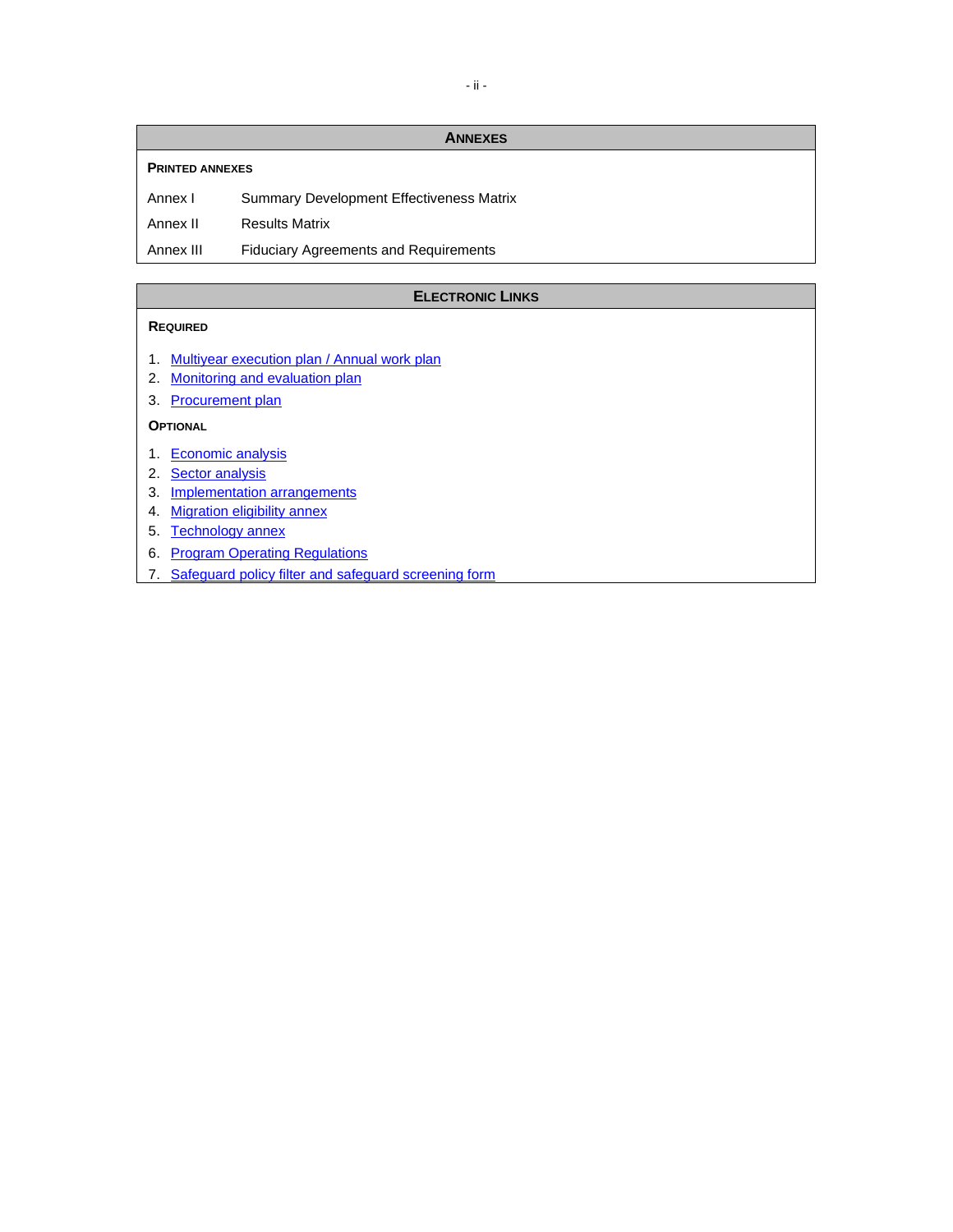### **ABBREVIATIONS**

| <b>CCB</b>      | Cámara de Comercio de Bogotá [Bogota Chamber of Commerce]                                                                       |
|-----------------|---------------------------------------------------------------------------------------------------------------------------------|
| <b>CGN</b>      | Contaduría General de la Nación [Office of the Accountant General of<br>the Nation]                                             |
| <b>CGR</b>      | Contraloría General de la República [Office of the Comptroller General<br>of the Republic]                                      |
| <b>CONPES</b>   | Consejo Nacional de Política Económica y Social [National Economic<br>and Social Policy Council]                                |
| <b>DANE</b>     | Departamento Administrativo Nacional de Estadística [National<br><b>Administrative Department of Statistics]</b>                |
| <b>DNP</b>      | Departamento Nacional de Planeación [National Planning Department]                                                              |
| <b>GEIH</b>     | Gran Encuesta Integrada de Hogares [Large-scale Integrated<br><b>Household Survey]</b>                                          |
| <b>GRF</b>      | <b>IDB Grant Facility</b>                                                                                                       |
| <b>ICB</b>      | International competitive bidding                                                                                               |
| <b>IDB-SIMS</b> | IDB labor markets and social security information system                                                                        |
| <b>ILO</b>      | International Labour Organization                                                                                               |
| <b>MPC</b>      | Mecanismo de Protección al Cesante [Protection Mechanism for the<br>Unemployed]                                                 |
| <b>NCB</b>      | National competitive bidding                                                                                                    |
| <b>PCU</b>      | Program coordination unit                                                                                                       |
| <b>PEFA</b>     | <b>Public Expenditure and Financial Accountability</b>                                                                          |
| <b>PND</b>      | Plan Nacional de Desarrollo [National Development Plan]                                                                         |
| <b>PSG</b>      | Project specific grant                                                                                                          |
| <b>SCCPC</b>    | Sistema de Compra y Contratación Pública de Colombia [Colombia's<br><b>Public Procurement and Contracting System]</b>           |
| <b>SECO</b>     | The Government of Switzerland's State Secretariat for Economic Affairs                                                          |
| <b>SENA</b>     | Servicio Nacional de Aprendizaje [National Training Service]                                                                    |
| <b>SIIF</b>     | Sistema Integrado de Información Financiera [Integrated Financial<br>Information System]                                        |
| <b>SISE</b>     | Sistema de Información del Servicio Público de Empleo [Public<br><b>Employment Service Information System]</b>                  |
| <b>SPE</b>      | Sevicio Público de Empleo [Public Employment Service]                                                                           |
| <b>UAESPE</b>   | Unidad Administrativa Especial del Servicio Público de Empleo [Special<br>Administrative Unit of the Public Employment Service] |
| <b>VMEP</b>     | Viceministerio de Empleo y Pensiones [Office of the Deputy Minister for<br><b>Employment and Pensions]</b>                      |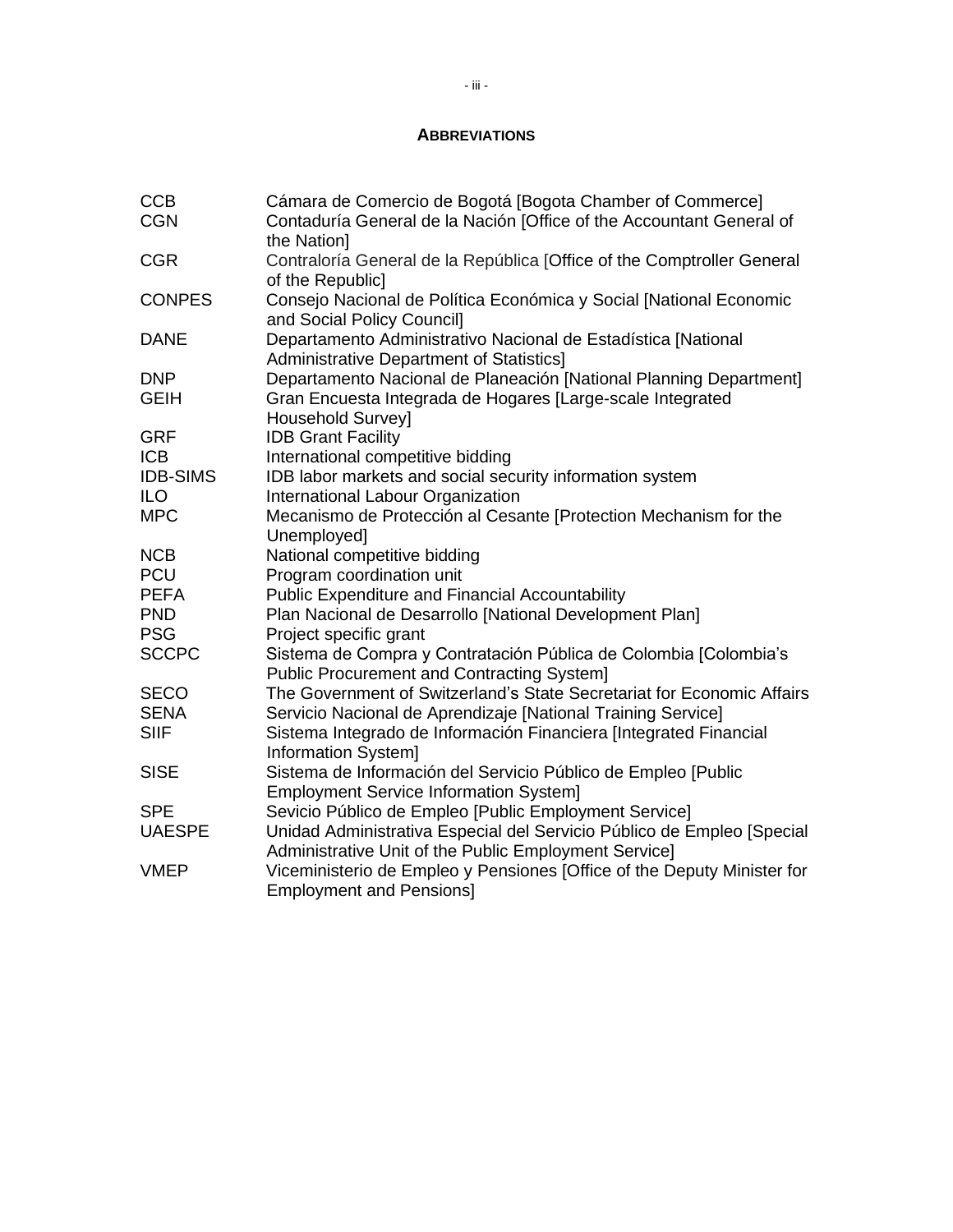#### **PROJECT SUMMARY**

### **C[OLOMBIA](#page-0-0) PROGRAM TO STRENGTHEN EMPLOYMENT POLICIES (CO-L1250 AND CO-G1018)**

| <b>Financial Terms and Conditions</b>                                                                    |                |                                                                                                                                                                                                                                                                                                                                                                                                                                                                                                                                    |                                                                |                                   |                                                       |  |  |  |
|----------------------------------------------------------------------------------------------------------|----------------|------------------------------------------------------------------------------------------------------------------------------------------------------------------------------------------------------------------------------------------------------------------------------------------------------------------------------------------------------------------------------------------------------------------------------------------------------------------------------------------------------------------------------------|----------------------------------------------------------------|-----------------------------------|-------------------------------------------------------|--|--|--|
| <b>Borrower</b>                                                                                          |                |                                                                                                                                                                                                                                                                                                                                                                                                                                                                                                                                    | <b>Flexible</b><br><b>Financing</b><br>Facility <sup>(a)</sup> | Grant<br><b>Facility</b><br>(GRF) | Project<br><b>Specific Grant</b><br>(PSG)<br>CO-G1018 |  |  |  |
| Republic of Colombia                                                                                     |                | <b>Amortization period:</b>                                                                                                                                                                                                                                                                                                                                                                                                                                                                                                        | 13.1 years                                                     | N/A                               |                                                       |  |  |  |
| <b>Executing agency</b>                                                                                  |                | <b>Disbursement period:</b>                                                                                                                                                                                                                                                                                                                                                                                                                                                                                                        | 5 years                                                        | 5 years                           | 5 years                                               |  |  |  |
| Ministry of Labor                                                                                        |                | Grace period:                                                                                                                                                                                                                                                                                                                                                                                                                                                                                                                      | 13.1 years (b)                                                 | N/A                               | N/A                                                   |  |  |  |
| <b>Source</b>                                                                                            | Total (US\$)   | Interest rate:                                                                                                                                                                                                                                                                                                                                                                                                                                                                                                                     | LIBOR-based                                                    | N/A                               | N/A                                                   |  |  |  |
| IDB (Ordinary Capital):                                                                                  | 20,000,000     | <b>Credit fee:</b>                                                                                                                                                                                                                                                                                                                                                                                                                                                                                                                 | (c)                                                            | N/A                               | N/A                                                   |  |  |  |
| IDB (GRF): (d)                                                                                           | 2,625,000      |                                                                                                                                                                                                                                                                                                                                                                                                                                                                                                                                    |                                                                |                                   |                                                       |  |  |  |
| PSG (Government of<br>Switzerland, State<br>Secretariat for<br>Economic Affairs<br>(grant CO-G1018)):(e) | 2,500,000      | Inspection and<br>supervision fee:                                                                                                                                                                                                                                                                                                                                                                                                                                                                                                 | (c)                                                            | N/A                               | N/A                                                   |  |  |  |
| Total                                                                                                    | 25,125,000     | Weighted average life:                                                                                                                                                                                                                                                                                                                                                                                                                                                                                                             | 13.1 years                                                     | N/A                               | N/A                                                   |  |  |  |
| Administration fee:(e)                                                                                   | 125,000        | <b>Administration fee:</b>                                                                                                                                                                                                                                                                                                                                                                                                                                                                                                         | N/A                                                            | N/A                               | 5%                                                    |  |  |  |
| Total available for<br>project: <sup>(d)</sup>                                                           | 25,000,000     | Approval currency:                                                                                                                                                                                                                                                                                                                                                                                                                                                                                                                 | U.S. dollar                                                    |                                   |                                                       |  |  |  |
|                                                                                                          |                | <b>Project at a Glance</b>                                                                                                                                                                                                                                                                                                                                                                                                                                                                                                         |                                                                |                                   |                                                       |  |  |  |
| certification.                                                                                           |                | Project objective/description: The program's general objective is to improve the employability of the Colombian and migrant<br>workforce. To achieve this, the specific objectives are to: (i) increase the coverage and effectiveness of employment policies; and<br>(ii) strengthen the system that ensures the relevance and quality of job training and broaden the scope of competency-based                                                                                                                                  |                                                                |                                   |                                                       |  |  |  |
| to the terms previously agreed with the Bank (paragraph 3.4).                                            |                | Special contractual conditions precedent to the first disbursement of the financing: Evidence will be submitted indicating<br>that (i) the executing agency has created the Program Coordination Unit and has selected the general program coordinator,<br>procurement specialist, and financial specialist, in accordance with the terms of reference and profiles previously agreed upon with<br>the Bank; and (ii) the program Operating Regulations (optional link 6) have been approved and have entered into force, pursuant |                                                                |                                   |                                                       |  |  |  |
| <b>Exceptions to Bank policies: None.</b>                                                                |                |                                                                                                                                                                                                                                                                                                                                                                                                                                                                                                                                    |                                                                |                                   |                                                       |  |  |  |
|                                                                                                          |                | <b>Strategic Alignment</b>                                                                                                                                                                                                                                                                                                                                                                                                                                                                                                         |                                                                |                                   |                                                       |  |  |  |
| Challenges:(f)                                                                                           | ⊽<br><b>SI</b> | ⊽<br>PI                                                                                                                                                                                                                                                                                                                                                                                                                                                                                                                            |                                                                | $\Box$<br>EI                      |                                                       |  |  |  |
| Crosscutting themes:(g)                                                                                  | ⊽<br>GD        | CC                                                                                                                                                                                                                                                                                                                                                                                                                                                                                                                                 |                                                                | ⊽<br>IC                           |                                                       |  |  |  |

(a) Under the terms of the Flexible Financing Facility (document FN-655-1), the borrower has the option of requesting changes to the amortization schedule, as well as currency, interest rate, and commodity conversions. The Bank will take operational and risk management considerations into account when reviewing such requests.

(b) Under the flexible repayment options of the Flexible Financing Facility, changes to the grace period are permitted provided that they do not entail any extension of the original weighted average life of the loan or the last payment date as documented in the loan contract.

<sup>(c)</sup> The credit fee and the inspection and supervision fee will be established periodically by the Board of Executive Directors as part of its review of the Bank's lending charges, in accordance with applicable policies.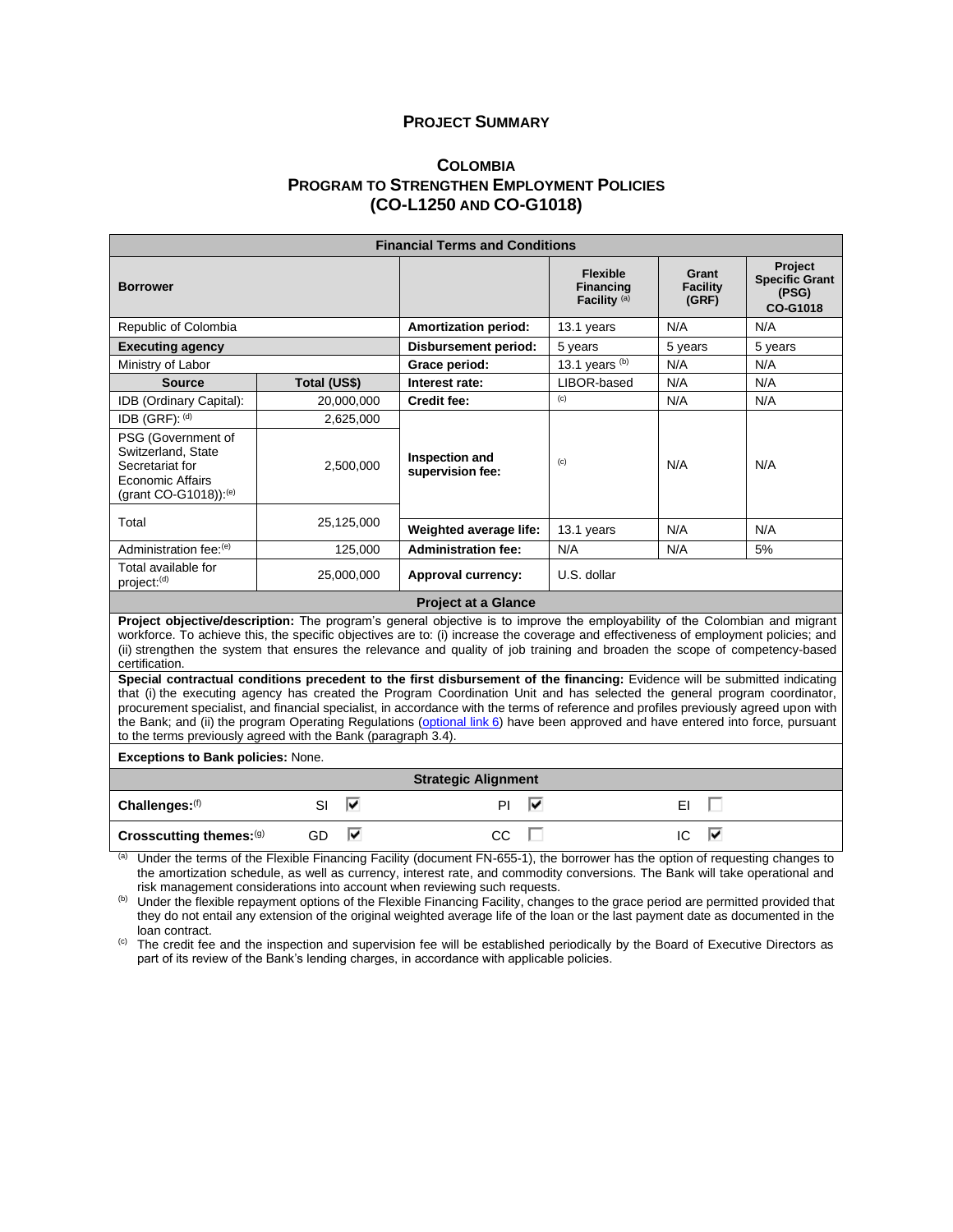- (d) Nonreimbursable financing. The GRF is the Bank's grant facility. Pursuant to document GN-2947-6, Bank financing for this operation is structured as a maximum of 20% Nonreimbursable funds (GRF and SECO) and 80% reimbursable funds (Ordinary Capital). The GRF funds will be disbursed simultaneously and proportionately with the proceeds of the Ordinary Capital loan.
- (e) PSG is the Bank's project specific grant. In the case of this program, a grant will be provided by the Government of Switzerland's State Secretariat for Economic Affairs of (SECO), subject to its approval. The proceeds will become available once the Swiss government and the Bank have signed a management agreement and the Bank has received the funds from the SECO. The administration fee, charged at a rate of 5%, will be deducted from the proceeds of the Swiss contribution, thus leaving a total of US\$2,375,000 available to co-finance the project's planned activities. The Bank's Board of Executive Directors is asked to ensure that the proceeds of the administration fee are distributed among the departments supporting the operation, in order to cover preparation and implementation costs (see paragraph [2.5\)](#page-20-0).
- $(6)$  SI (Social Inclusion and Equality); PI (Productivity and Innovation); and EI (Economic Integration).
- (g) GD (Gender Equality and Diversity); CC (Climate Change and Environmental Sustainability); and IC (Institutional Capacity and Rule of Law).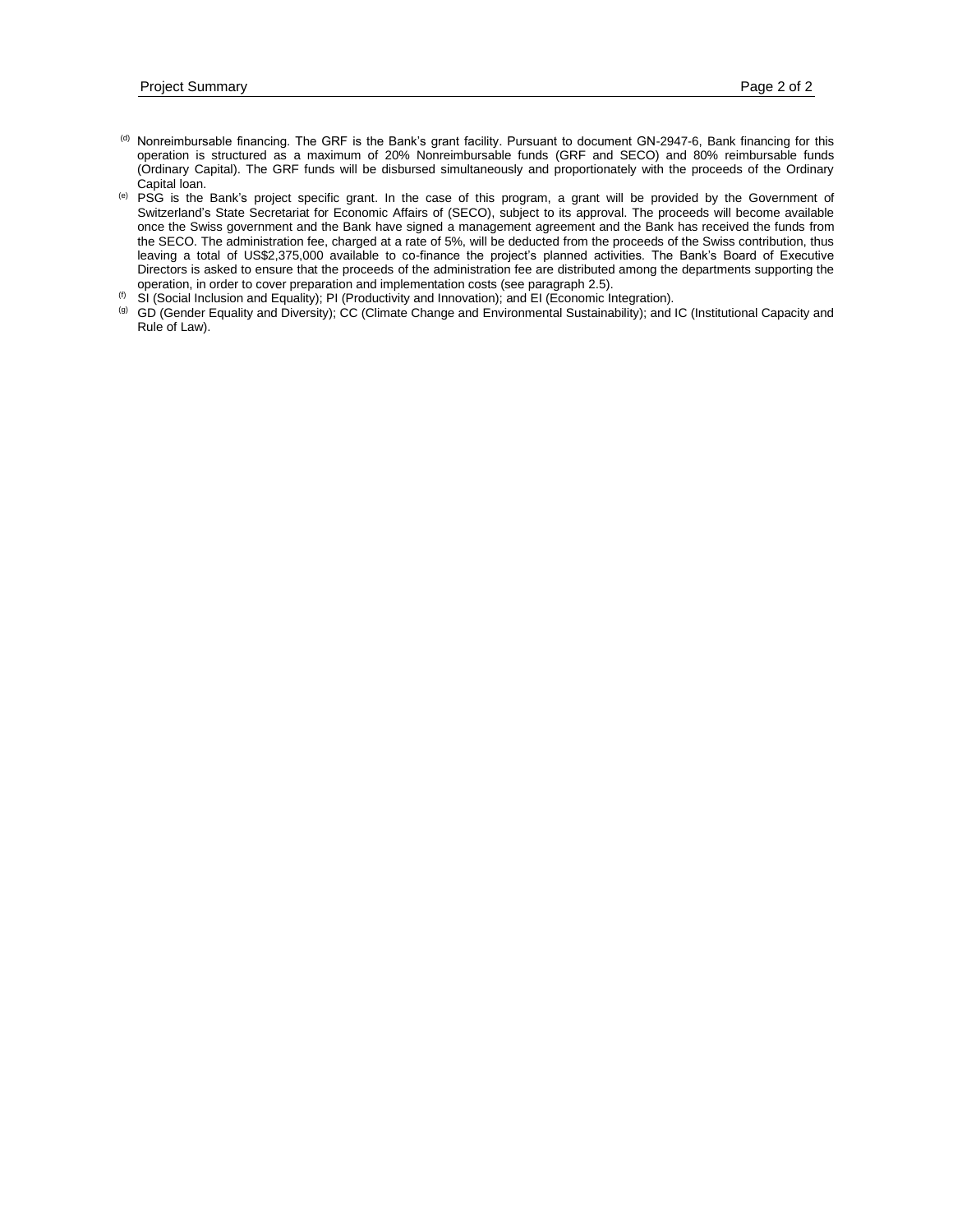## **I. PROJECT DESCRIPTION AND RESULTS MONITORING**

### **A. Background, problem addressed, and rationale**

- 1.1 Colombia has made significant progress on social issues in recent decades. Between 2002 and 2018, income poverty fell from 49.7% to 27%, while the Gini coefficient fell from 0.572 to 0.517 (National Administrative Department of Statistics – DANE, 2019). Substantial improvements have also been made in the delivery of education and healthcare services. <sup>1</sup> However, major challenges remain in the labor market, particularly in terms of access to quality formal jobs. Colombia is continuously ranked as one of the countries with the highest unemployment rates in Latin America and the Caribbean (IDB labor markets and social security information system – IDB-SIMS, 2017). Even in the last decade, when the economy grew at rates above 4.5% per year, the unemployment rate exceeded 8.5% at all times. Recently, in the first half of 2019, the national unemployment rate has been above 10%, standing at close to 12% in the 13 largest cities and metropolitan areas (DANE, 2019). Informal employment is also prevalent: for example, in 2017, 61% of employed persons did not contribute to social security,<sup>2</sup> and 41% of workers earned less than the minimum wage.<sup>3</sup>
- 1.2 **The recent, sudden surge in migration from Venezuela is creating additional challenges**. **4** In the last few years, roughly 1.4 million Venezuelans and 400,000 Colombian returnees have entered the country from Venezuela. The pace of the influx has been rapid: the number of migrants from Venezuela living in Colombia grew by 75% between 2014 and 2015, by 114% in 2016, and by 58% in 2017. Most of these migrants arrive for economic reasons and intend to stay. Many have settled in areas where economic development has historically been below the national average, such as Arauca and Guajira. Colombia has the world's third largest immigrant population, and the largest population of migrants from Venezuela (Colombian Migration, Colombian Border Control, and United Nations High Commissioner for Refugees, 2019).<sup>5</sup>
- 1.3 **Certain population groups, such as women and migrants, face severe problems obtaining formal employment**. In the first quarter of 2019, the unemployment rate among women was 14%, almost double the 8.7% rate for men (DANE, 2019). In 2018 the gender gap in unemployment was the second largest in Latin America and the Caribbean (IDB, 2019). Informality, measured as the proportion of wage earners who do not contribute to social security, is 4 percentage points higher among women than among men.<sup>6</sup> Migrants from Venezuela represent a substantial part of the unemployed population in cities absorbing migration. In 2018 they comprised an estimated 23%, 49% and 60% of

Between 2002 and 2013, enrollment increased from 59% to 70% in lower secondary education and from 30% to 41% at the upper secondary level (Organisation for Economic Co-operation and Development, 2016). From 1993 to 2014, healthcare coverage quadrupled (Ministry of Health).

<sup>&</sup>lt;sup>2</sup> The rate is 31% among wage-earners and 87% among self-employed workers.

<sup>&</sup>lt;sup>3</sup> IDB-SIMS based on the Large-scale Integrated Household Survey (GEIH) (2017).

<sup>&</sup>lt;sup>4</sup> Details on the characteristics of the migration inflow can be found in [optional link](http://idbdocs.iadb.org/wsdocs/getDocument.aspx?DOCNUM=EZSHARE-659572234-4) 4.

<sup>5</sup> In this document, the term "migrant" includes foreigners, dual citizens, and Colombian nationals who have returned from Venezuela in the recent crisis.

<sup>&</sup>lt;sup>6</sup> IDB-SIMS based on GEIH (2017).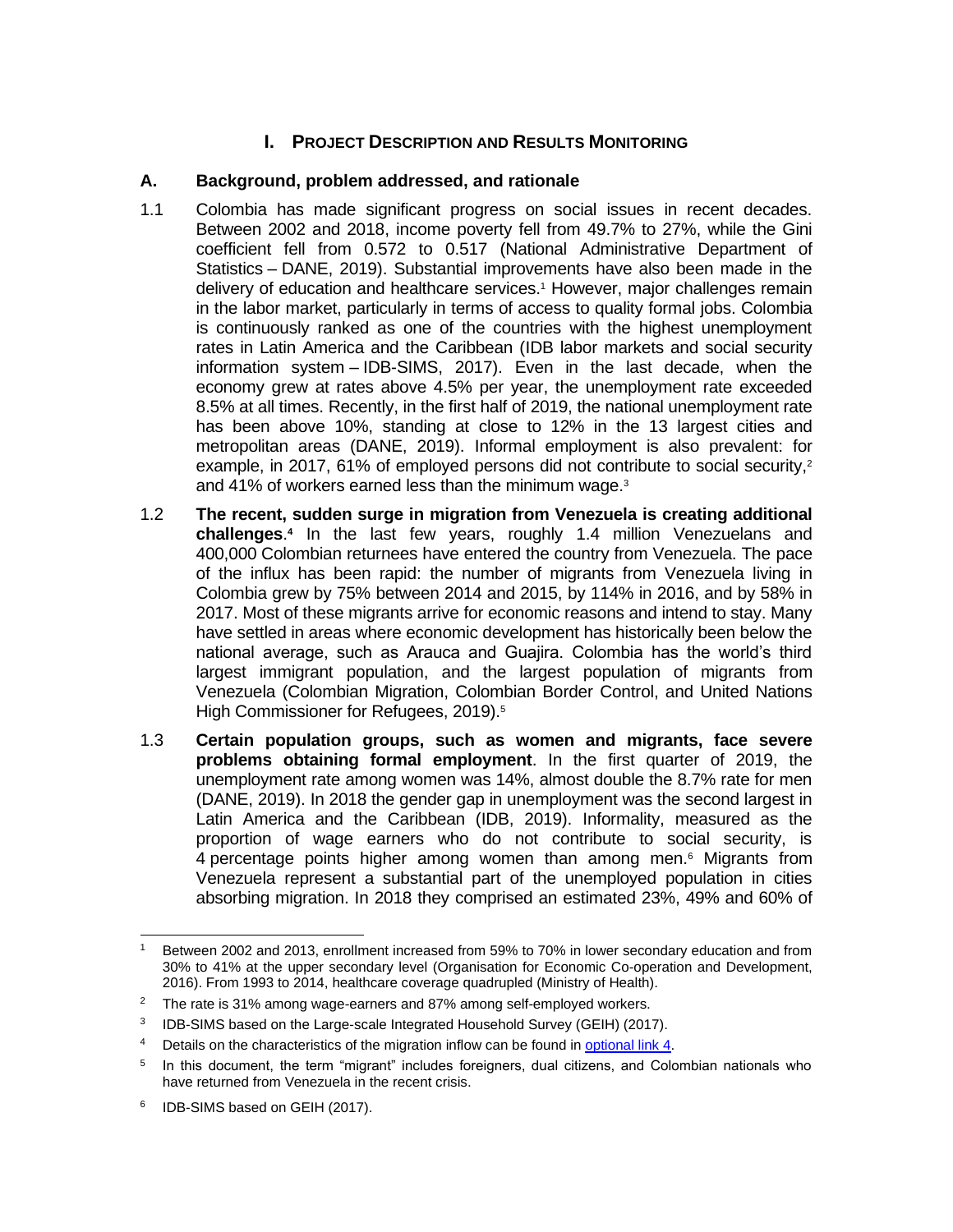the total unemployed in Cúcuta, Riohacha, and Arauca, respectively (National Economic and Social Policy Council – CONPES, 3950). Moreover, migrants find it difficult to obtain formal jobs: the informality rate is estimated at 85% among the Colombian returnee population and at 93% among Venezuelan migrants (World Bank, 2018).

- 1.4 **Difficulties in obtaining formal jobs are caused mainly by three employability constraints that affect a significant percentage of the population**: (i) a lack of information on how to access vacancies; (ii) a skills deficit among job seekers; and (iii) a lack of recognition and validation of competencies. <sup>7</sup> These three constraints reduce the productivity of the labor force and, hence, access to formal jobs.
- 1.5 The first constraint involves information problems that prevent achieving a good match between labor supply and demand. In 2017, 68.3% of workers obtained employment through informal channels, such as family and friends (Large-scale Integrated Household Survey – GEIH). This not only reduces the likelihood of productive engagement and increases inequality, but also reduces the chances that vacancies will be filled with workers from other regions of the country, which is particularly costly in cities that are under pressure from migration. The second constraint occurs because part of the workforce lacks the skills needed by the productive sector. According to Manpower (2018), 42% of companies in Colombia have difficulty finding workers with the relevant skills. This problem is exacerbated among women, as cultural barriers lead to gender segregation in career paths, and women tend to not choose those that are in high demand. $8$  Lastly, the third constraint arises because many people who have acquired competencies outside the formal education sector cannot validate them in the labor market due to a lack of mechanisms for certifying informal learning. This affects much of the workforce: according to GEIH data, in 2018, 71% of the economically active population had not completed secondary school. This problem is worse among migrants, who are unable to validate their work experience, competencies, and educational qualifications.
- 1.6 There is a set of policies that can help address these three constraints: $9$  (i) active and passive employment policies; (ii) job training policies; and (iii) policies for the certification of job competencies.
- 1.7 **Active and passive policies**. Active policies help job-seekers find employment through job placement services (which match job seekers with vacancies), counseling, and training. In contrast, passive policies take the form of subsidies or insurance to smooth out consumption among the unemployed and enhance the quality of matching thanks to a longer search time. There is abundant evidence of the effectiveness of active policies. A meta-analysis of international evidence shows that these policies can increase employment by 4 to 12 percentage points in the long term (Card et al, 2015). In Colombia, Pignatti (2016) shows that job

<sup>7</sup> In this document the term "skills" refers to the capabilities, attributes and knowledge that can affect an individual's job performance (Prada and Rucci, 2016). "Competencies" are also a set of capabilities, attributes, and knowledge, but, unlike skills, they can be standardized and proven by industry standards.

<sup>&</sup>lt;sup>8</sup> For example, in 2015 the proportion of women enrolled in higher education programs in science, technology, and mathematics was 35% lower than that of men (IDB, 2019).

 $9$  Alaimo et al (2015).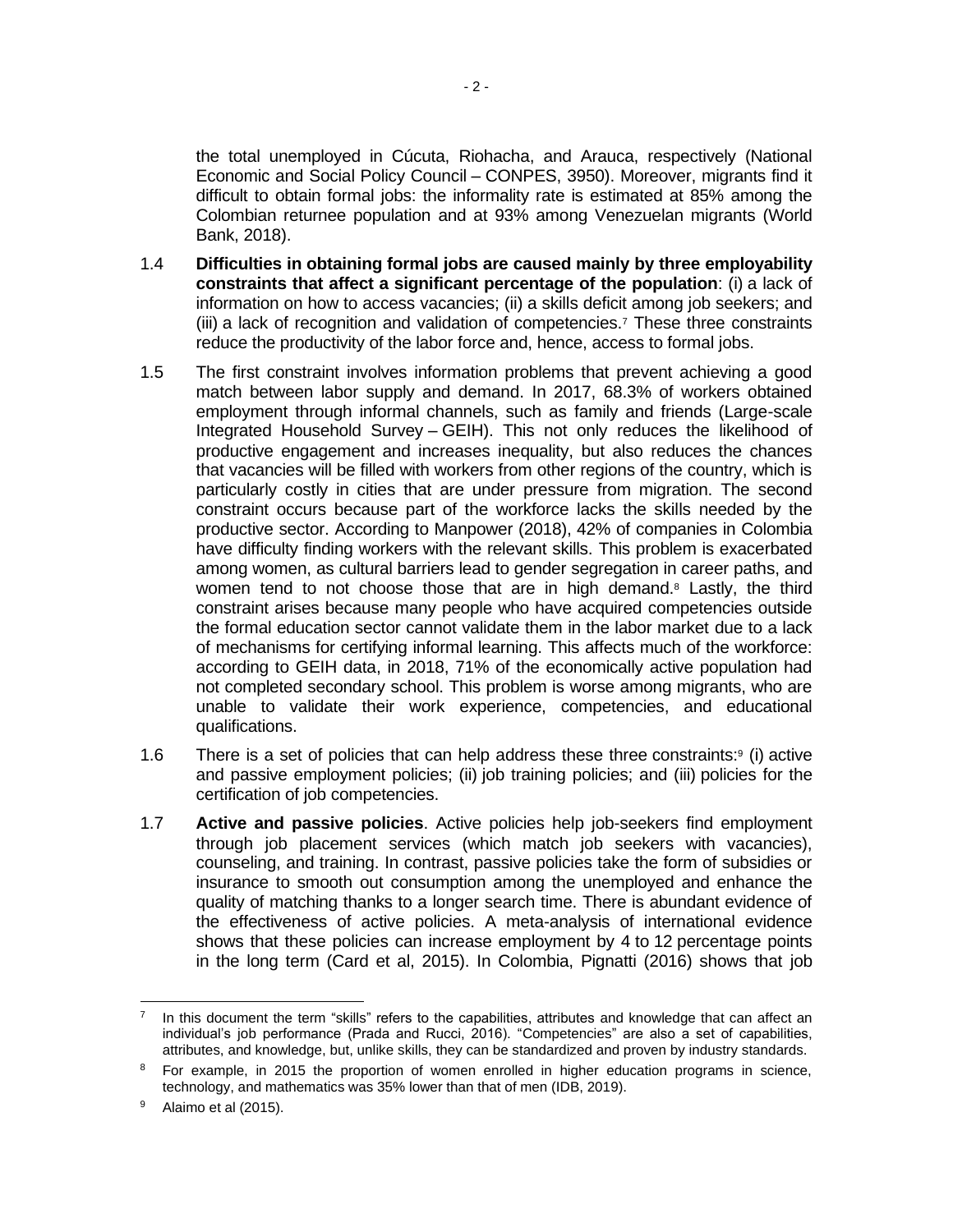placement services provided by the Public Employment Service (SPE) increase the chances of obtaining a formal job relative to other search channels. An experimental evaluation of a job placement and training program for young people in Colombia reports positive effects on formal employment and wages, even 10 years later (Attanasio et al, 2015). Meanwhile, international studies show that passive policies can increase employment and formal employment rates, depending on policy design (Robalino, 2014). Evidence from Latin America and the Caribbean shows that passive policies are useful for smoothing consumption but not for increasing re-employment (Alaimo et al, 2015).

- 1.8 The following have been identified as good practices in the design of active and passive policies: (i) invest more in job placement services, since they are costeffective, and expenditure on them in the region is below the level of developed countries; (ii) promote specialized services for vulnerable groups; (iii) strengthen links with employers; and (iv) follow up on the results (Alaimo et al, 2015).
- 1.9 **Job training policies**. These policies aim to prepare the workforce for jobs through short, practical training courses that are more flexible than those offered by the formal education system and better adapted to labor market requirements. This makes it easier to gear them towards the adult population and thus increases their potential to serve as a labor inclusion tool for migrants. Evidence from Colombia and Chile shows that the economic returns of job training exceed those of formal education in some branches of knowledge (González-Velosa et al 2015). Lastly, European evidence shows that job training can play an important role in integrating migrants into the labor market [\(European Centre for the Development](https://www.cedefop.europa.eu/files/6109_en.pdf)  [of Vocational Training, 2019\)](https://www.cedefop.europa.eu/files/6109_en.pdf).
- 1.10 International lessons learned suggest that, firstly, alignment with employers' needs is a must for job training policies, which means gathering information on the demand for skills. Secondly, quality assurance mechanisms should be put in place to: (i) verify learning and employability outcomes; and (ii) foster quality among job training providers (Alaimo et al, 2015).
- 1.11 **Policies for the certification of job competencies**. These policies seek to validate an individual's competencies for performing a job through a practical assessment designed according to the occupational standard of the industry in question. Certification of job competencies is essential in sectors that require evidence of standardized competencies (e.g. hazardous jobs). They are also useful for migrants whose skills and experiences were not acquired in their destination country. In fact, the recognition of prior learning through certification of competencies is a practice recommended by the International Labour Organization (ILO) for integrating migrants into the labor market.<sup>10</sup> An impact assessment conducted by the National Planning Department (DNP) and Econometría (2012) shows that certification of job competencies enhances employability in Colombia. For each additional month after receiving certification, workers' hourly pay increases by 0.5% and their chances of obtaining a better-paid job rise by 0.4%.
- 1.12 Good practices for certification of job competencies include: (i) promoting the participation of private certifiers; (ii) updating the private sector's competency

<sup>&</sup>lt;sup>10</sup> One example is the action taken in the migration corridor between Syria and Jordan (ILO, 2017).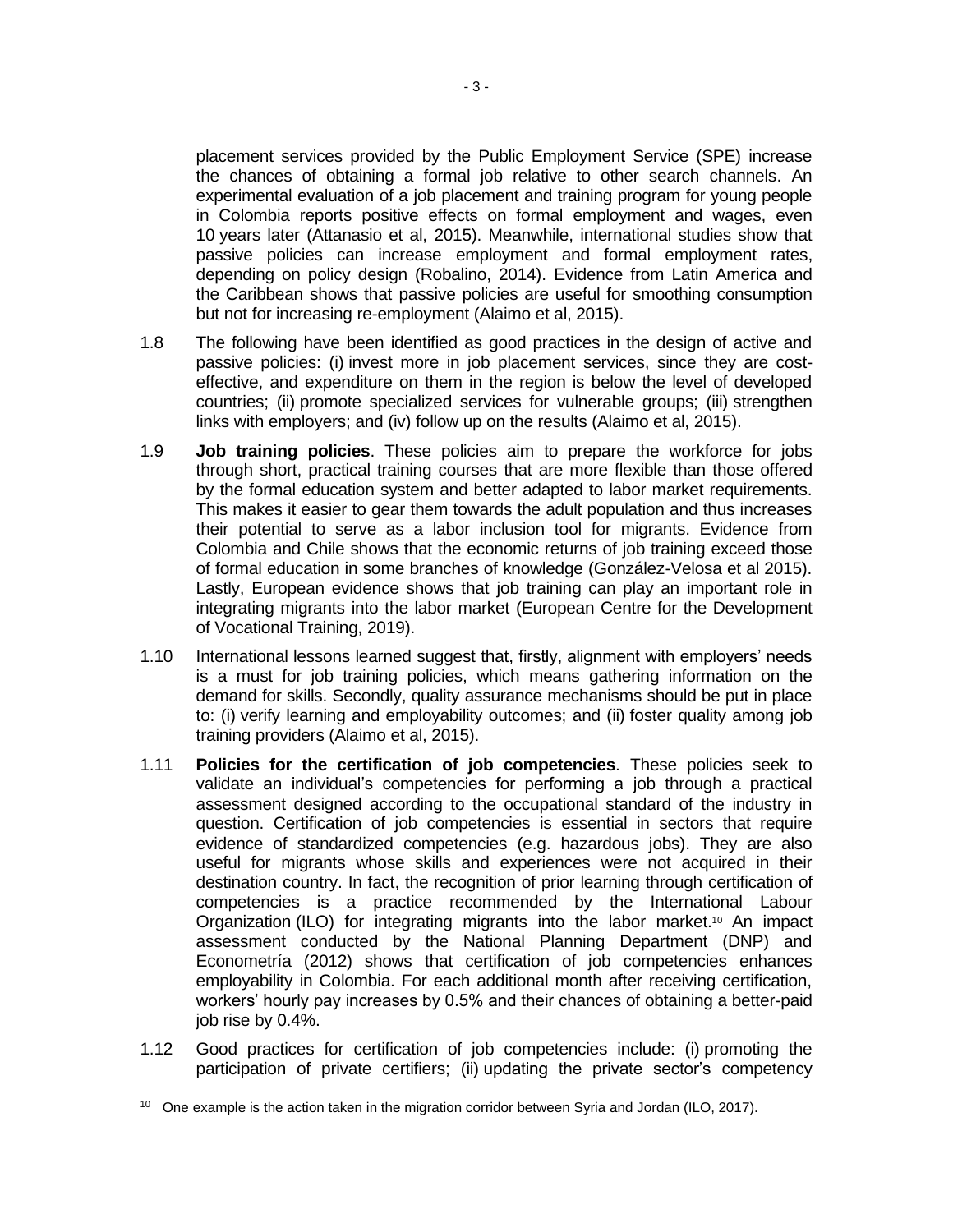needs and standards; and (iii) publicizing the benefits of certification and disclosing its results (Bogota Chamber of Commerce – CCB, 2019).

### **Active and passive employment policies in Colombia**

- 1.13 In Colombia, these policies are set in a recently created institutional framework. In 2011, the Government took on new stewardship functions by creating the Ministry of Labor. In 2013, it created the Public Employment Service (SPE) (consisting of a network of providers including family assistance funds known as *cajas de compensación*, local authorities, employment agencies of the National Training Service (SENA), and authorized private agencies) and the SPE's Special Administrative Unit (UAESPE), an entity attached to the Ministry of Labor that manages and supervises SPE providers. The Protection Mechanism for the Unemployed (MPC) was also established in 2013, through which the government offers job placement services and training to the unemployed, along with economic benefits in the form of social security contributions and food subsidies. The MPC is run by the SPE's family assistance funds.
- 1.14 **The SPE has poor coverage and is ineffective**. The SPE is underused: (i) by job seekers: according to the GEIH only 2.1% of Colombian workers found work through the SPE in 2017; (ii) by companies: only 228,378 companies were registered in the SPE nationwide (2018), a small number given that there were 728,000 formally registered companies in Bogota alone;<sup>11</sup> and (iii) by migrants: in the first half of 2019 just 44,927 Venezuelan nationals were registered in the Public Employment Service Information System (SISE) out of a total of 1,172,211 working-age migrants.<sup>12</sup> Its job placement service is also relatively ineffective: data from the Ministry of Labor and the UAESPE indicate that only 22.9% of job-seekers in 2018 obtained formal employment (identified by the payment of at least one social security contribution during the six months following the intervention).
- 1.15 **This ineffectiveness is explained, firstly, by several shortcomings in the information systems with which the SPE operates:** (i) there is no data interoperability across all SPE providers, which makes the matching process less effective and makes it more difficult to place job seekers in vacancies elsewhere in the country (which is especially costly because conditions in the Colombian labor market vary by region and the migration crisis has put pressure on some border cities); (ii) there are weaknesses in the matching software (a query can yield up to 60,000 results, requiring eight hours of work by an employment consultant to draw up a list of candidates for a single vacancy); (iii) there is a governance problem with information systems (the UAESPE leases the SISE through a model that prevents it from receiving real-time information and makes it harder to upgrade the system's functions); and (iv) the active and passive policy systems are not interconnected (the SISE is not integrated into the information system that tracks the economic benefits of the MPC).
- 1.16 **Secondly, this ineffectiveness stems from shortcomings in the management of the service model for assisting job seekers**. To guarantee minimum standards in the services offered by providers, the UAESPE has designed a

<sup>11</sup> Source: UAESPE and CCB.

<sup>12</sup> Source: UAPSE and Ministry of Labor.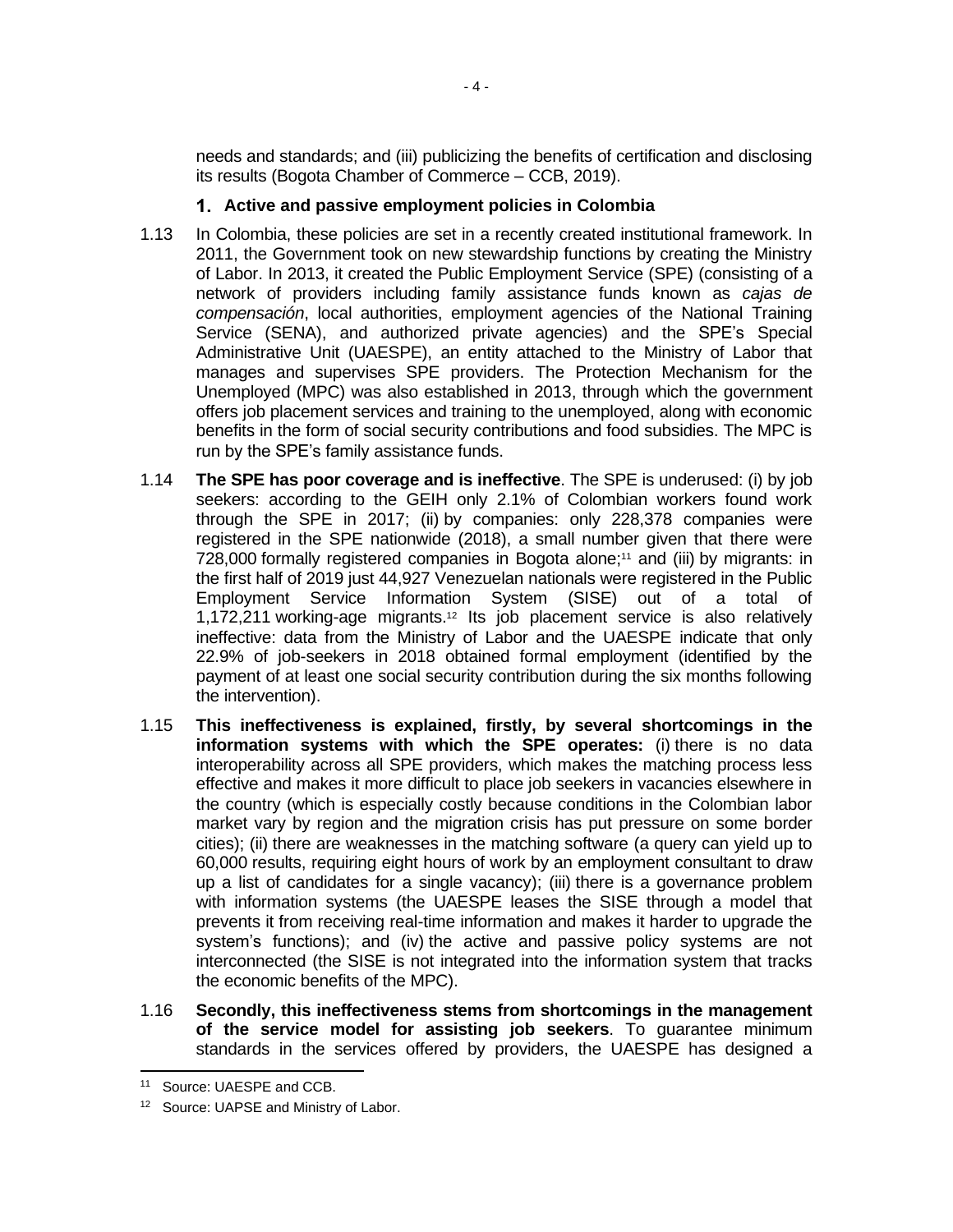service model consisting of a basic level (registration, counseling, initial screening, and referral to vacancies) and an optional specialized level (e.g. transportation subsidies for interviews, military service status card).<sup>13</sup> However, the types and quality of services vary widely by provider (Fundación Corona, 2019). For example, information recorded during profiling is not standardized (e.g. there is no clear structure for taking data on variables such as profession), which hinders matching processes (Fedesarrollo, 2019). Also, assistance for vulnerable population groups has been provided through specific programs (such as the "40,000 jobs for young people" initiative) rather than through standardized services that last beyond such programs. This lack of standardization can be attributed, in part, to a lack of incentives for providers to align themselves with UAESPE guidelines, since the legislation gives them considerable autonomy.

- 1.17 **Thirdly, it is due to the absence of a strategic approach in dealings with employers.** The UAESPE has issued guidelines for specialized business services, such as the application of benchmarking, psycho-technical tests, and safety studies. However, recent studies have found that these initiatives fall short: (i) communication with companies is often limited to applying for the vacancy; (ii) there is little credibility in the services delivered by public providers, given the response times compared to employer needs; and (iii) there are no proposals for new business management services, owing to the inadequate capacity of the providers (Fundación Corona, 2019; Fedesarrollo 2019). In many cases, staff who work with employers do not have adequate knowledge of the labor market, human resource management, sales strategies, or networking. This lack of human resources also creates a vacuum at the central strategic level: there is no capacity to respond to future challenges, such as the potential arrival of large foreign companies with extensive recruitment needs.
- 1.18 **Where the migrant population is concerned, the shortcomings of the service model for job seekers and employers become more pronounced**. A channel that includes specialized services for migrant workers has not yet been developed. Nor have any employment profiling tools that take account of the specific needs of the migrant population been created (Universidad del Rosario, 2018). There is also a profound lack of knowledge in the business sector about requirements for hiring Venezuelan workers: 80% of the employers who participated in the "Study on employment possibilities for the Venezuelan migrant population in Bogota, Barranquilla and Cartagena" conducted by the Pan-American Development Foundation (PADF, 2019) were unaware of these requirements.
- 1.19 **Fourthly, there are shortcomings in the systems for tracking and monitoring the results of active and passive policies**. The Ministry of Labor does not have systematic mechanisms for analyzing the results of active and passive policies or for evaluating the large number of existing employment programs.<sup>14</sup> In the case of the SPE, neither the UAESPE nor the Ministry of Labor systematically checks whether placements are recorded in official records of formal employment. In fact, the UAESPE and the Ministry of Labor have no mechanism to trace services

<sup>&</sup>lt;sup>13</sup> According to Resolution 3999 of 2015, associated services are nonessential services aimed at improving the applicants' employability.

<sup>&</sup>lt;sup>14</sup> According to DNP data, in 2018 there were at least 31 employment programs being run by such entities as the Ministry of Labor, the SPE, the Department of Social Prosperity, and the Ministry of Commerce.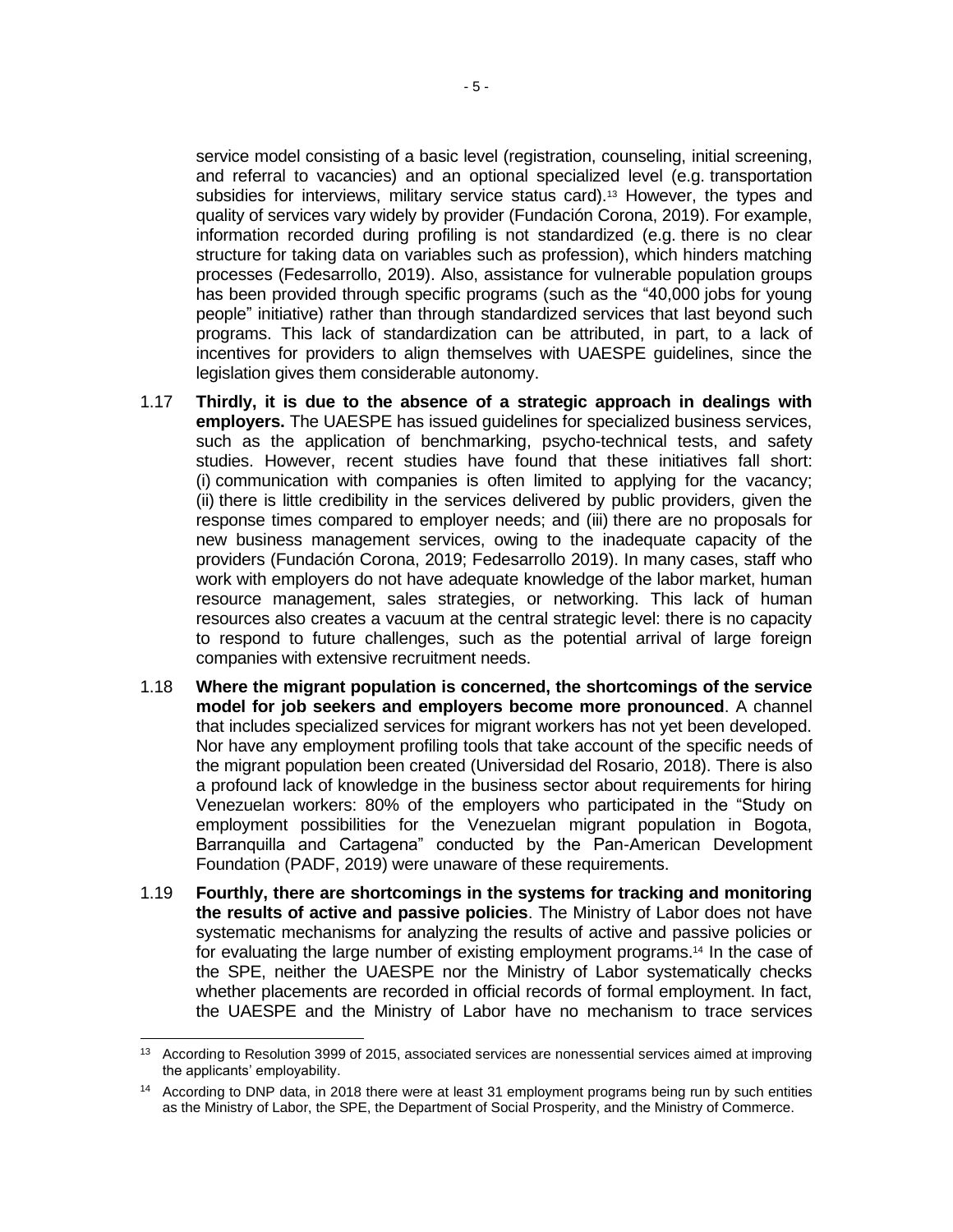delivered by network providers at the level of the service user. The effectiveness of employment programs is seldom evaluated; few programs undergo impact assessments. Lastly, given that inputs are infrequently costed out, costeffectiveness analyses are hardly ever performed (Casas et al, 2019).

#### **Job training policies in Colombia**

- 1.20 The job training system in Colombia includes SENA and some 4,500 private institutions that offer more than 21,000 programs open to secondary school graduates that lead to a technical or vocational certificate.<sup>15</sup> This sector grew rapidly between 2010 and 2016, when enrollment in job training courses at private institutions doubled, climbing to 425,000. Meanwhile, enrollment in SENA's technical and vocational programs grew 40% between 2011 and 2016, reaching 837,000. 16
- 1.21 **The country has not developed tools to guarantee the quality and relevance of this sector**. Since 2006, job training has been regulated according to the job training quality system and includes two phases. The first is licensing, in which subnational departments of education issue operating licenses to job training centers based on infrastructure and administrative requirements. The second is a voluntary quality certification of the institutions and programs, which is conducted by third-party agencies whose evaluation focuses primarily on processes, rather than on outcomes. This system has not achieved the expected results: only 10% of job training programs have been certified to date.
- 1.22 Article 194 of Law 1955/2019, which approved the 2018-2022 National Development Plan (PND), reaffirms the mandate of the Ministry of Labor to participate in job training quality assurance policies. This poses challenges for the Ministry, which has not developed the tools or experience needed for this role (Casas et al, 2019; Cardona and López, 2019; González and Ramírez, 2008). Nor does it have tools to collect and analyze information on the demand for skills in the productive sector. While there is some consultation with companies to collect this information, it is limited in scope. Moreover, although the Ministry of Labor can access administrative data to analyze the demand for skills, it does not use this data systematically. In addition to hindering the job training policy led by the Ministry of Labor, this situation restricts the public's ability to make informed choices about job training programs and entrenches gender segregation in training paths (Fundación Corona, 2018; González-Velosa and Rosas, 2016; Casas et al, 2019; Medina and Saavedra, 2012). The lack of information on the demand for skills also hampers migration policy: international experiences show that data on hard-to-fill vacancies are a fundamental input for integrating migrants into the labor market (González-Velosa and Rucci 2016; ILO 2018).

<sup>&</sup>lt;sup>15</sup> In the preamble to the 2018-2022 PND, job training is defined as training that develops knowledge, skills, abilities, and behaviors, from the basic to the most advanced level, based on the occupations and needs of society and the labor market. Its training is competency-based.

<sup>16</sup> Source: Ministry of Education (Education for Employment Information System – SIET) and SENA management reports.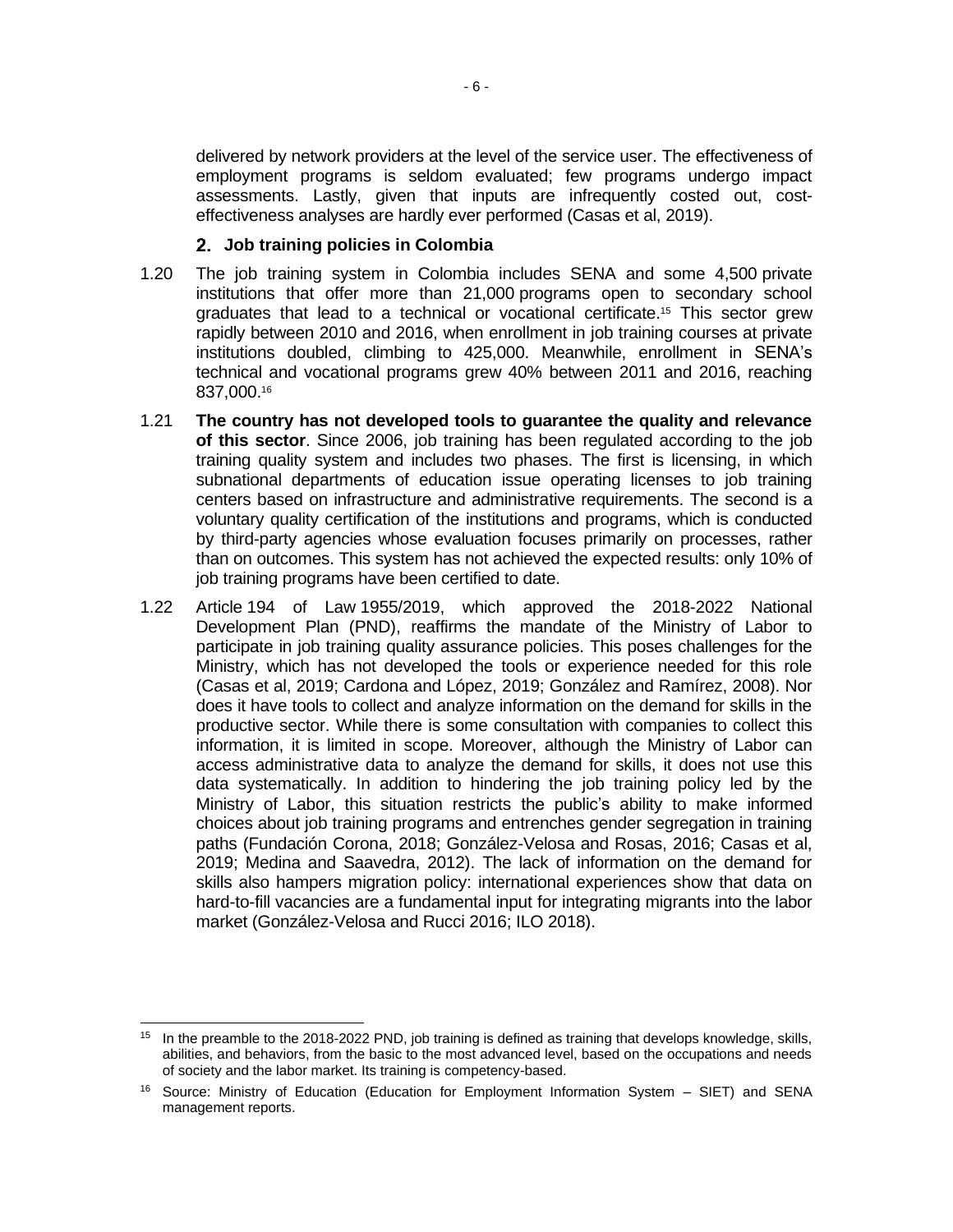#### **Certification of job competencies**

- 1.23 Since 2014, the Ministry of Labor has been the governing body of the mechanism for job competency certification. Its responsibilities include: (i) defining methodological guidelines; (ii) establishing criteria for prioritizing sectors and occupations; (iii) drawing up occupational standards; (iv) coordinating the institutions involved; and (v) coordinating job competency certification with employment policies. These functions are closely linked to the job training quality assurance functions described above.
- 1.24 Certification of job competencies is provided mainly by SENA and 23 private agencies accredited to certify individuals. Recent studies show that this service has great potential. As it is easily accessible and, in the case of public services, entails no direct costs, it can play a fundamental role in incorporating vulnerable people in the labor market, including migrants. It can also improve worker performance and productivity (DNP and Econometría 2012).
- 1.25 However, job competency certification has poor coverage. According to a recent study by the Bogota Chamber of Commerce (CCB), coverage is limited in the case of regulated competencies for which certification is a regulatory requirement and even more limited in other sectors (CCB, 2019). SENA, which has the broadest coverage, certifies approximately 140,000 people per year, which does not satisfy demand, according to CCB. Private entities issue certifications in 18 "regulated competency" sectors, where certification is required by regulation and standards are legally established (for example, for high-risk jobs, such as gas installations and safe work at height).
- 1.26 The mechanism's poor coverage is explained, firstly, by the fact that there is no policy that promotes competency-based management of human talent among employers. Employers have little knowledge of the benefits of job competency certification and the processes that workers and companies must fulfill in order to participate. Secondly, there is insufficient private sector involvement: few private agencies issue certifications, and the degree of business participation in the definition of occupational standards for SENA certification varies greatly across sectors (CCB, 2019). Sometimes SENA makes agreements for companies to certify their apprentices' competencies directly (for example in the technology sector), but these models are few and far between. Moreover, the Ministry of Labor does not have tools to accredit public certifiers or a system to record and publish official data on the certifications awarded by the system.
- 1.27 **The migrant aid policy (CONPES 3950) presents new challenges for the mechanism for job competency certification**. The government is committed to offering job competency certification to migrants through SENA, but, so far, its efforts have been limited in reach. In 2018, SENA only certified 804 migrants (30% of whom were women), owing to: (i) constraints in the service model, whose resources were not adapted to deal with the migration emergency; (ii) lack of knowledge about certification processes among migrants and employers; and (iii) migrants' liquidity constraints. Although certification services themselves are free, many migrants cannot afford transportation and food costs. Nor can they afford the opportunity cost if obtaining certification means absence from subsistence work. Moreover, the lack of childcare services has impeded access for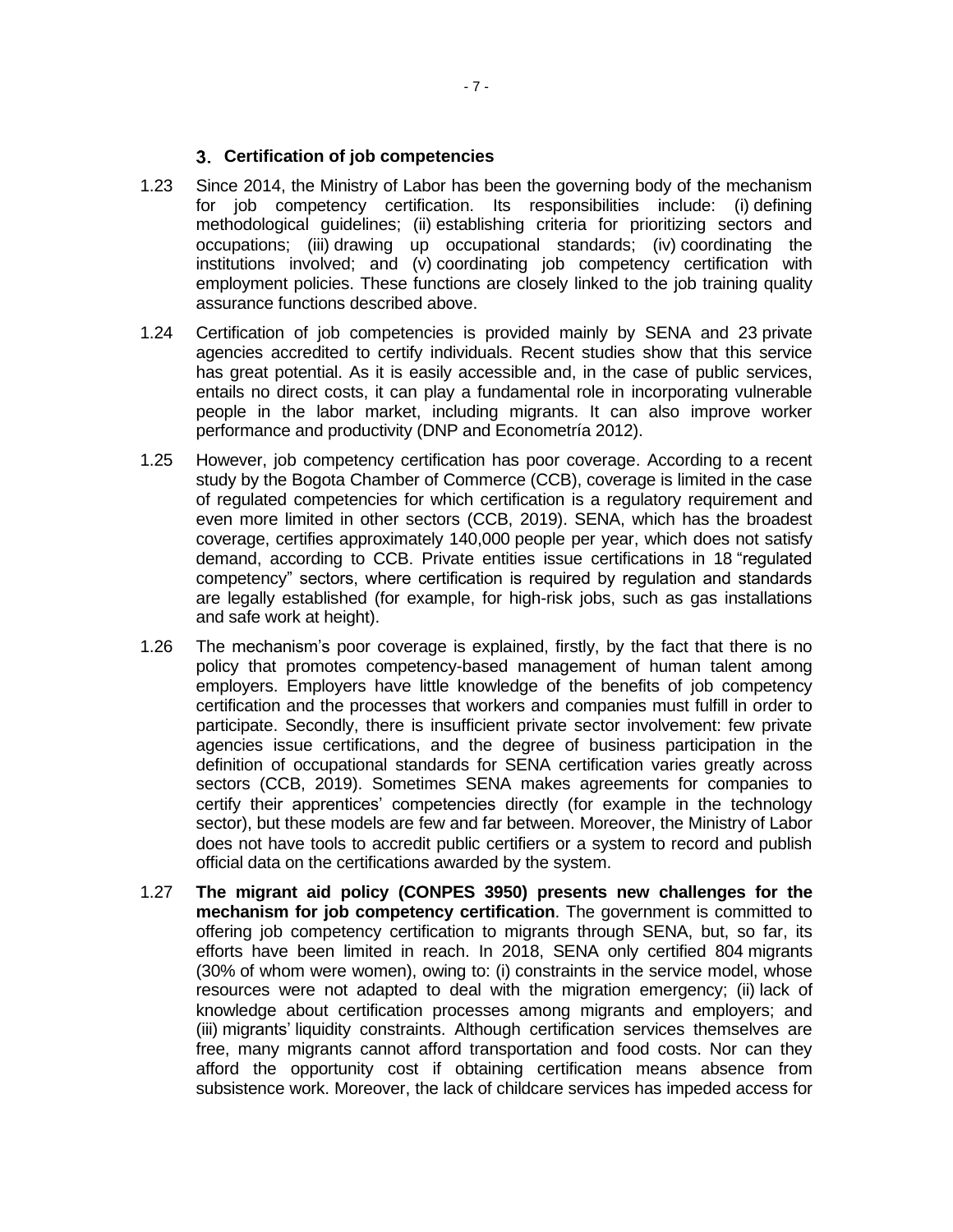migrant women, who often have meager family support networks (Venezuelan Border Management, 2019).

- 1.28 **Rationale**. The preamble of the 2018-2022 PND states that the Ministry of Labor and the UAESPE will: (i) ensure "the SISE's capacity to guarantee the integration, compatibility and accessibility of providers' information technology platforms for management and job placement;" (ii) "design and implement a service model for integrating individuals and population groups facing employability barriers into the labor market;" and (iii) "provide guidelines and implement a strategy for consolidating the SPE's relationship with the productive sector." It also states that: (i) "the Ministry of Labor will be technically and structurally strengthened as a regulator and designer of active and passive labor market policies;" (ii) "the Ministry of Labor will lead the development of an information platform [...], which will provide individuals, companies, and education and job training providers with information on labor market conditions;" (iii) "the Ministry of Labor will promote the orderly management of labor migration and regional mobility through job placement and management services and processes;" (iv) "the Ministry of Labor will design the structure and operation of a subsystem for the evaluation and certification of workers' competencies at different skill levels;" (v) "in coordination with SENA, it will take steps to provide the migrant population with access to training and competency certification;" and (vi) "the Ministry of Labor will establish the structure, conditions, and mechanisms of the evaluation and certification subsystem, job training, and quality assurance processes."
- 1.29 In addition, CONPES 3950 states that, to improve the employment situation of individuals coming from Venezuela: (i) "SENA will certify the training and experience that documented Venezuelan migrants<sup>17</sup> and Colombian returnees have acquired throughout their working lives;" and (ii) "the SPE will facilitate Venezuelan migrants' and Colombian returnees' access to the path to employability with management and placement services."
- 1.30 Lastly, the Venezuelan Border Management Unit of the Office of the President of the Republic heads a working group involving public entities (including the Ministry of Labor, the Colombian migration authority, the Ministry of Foreign Affairs, the SPE, and SENA), along with private and international cooperation organizations. The Bank also participates. This working group prepared the "Income generation strategy for migrant and host communities" which recommends: (i) sociooccupational profiling of migrants; (ii) development of a path to employability with mechanisms for training and job competency certification as well as actions to involve the business sector; (iii) promotion of territorial mobility through an information system with more effective linkages between SPE providers; and (iv) identification of hard-to-fill vacancies.
- 1.31 **Lessons learned by the Bank in the sector**. The operation is informed by the dialogue between the Bank and the government aimed at strengthening job training and employment policies in Colombia. Underlining the importance of involving the productive sector in job competency certification, Component 2 draws

<sup>&</sup>lt;sup>17</sup> Documented migrants are those who have "entered the country at authorized points of entry and who have a passport, foreigner's identification card, work visa, or special residency permit" (CONPES 3950, p. 12).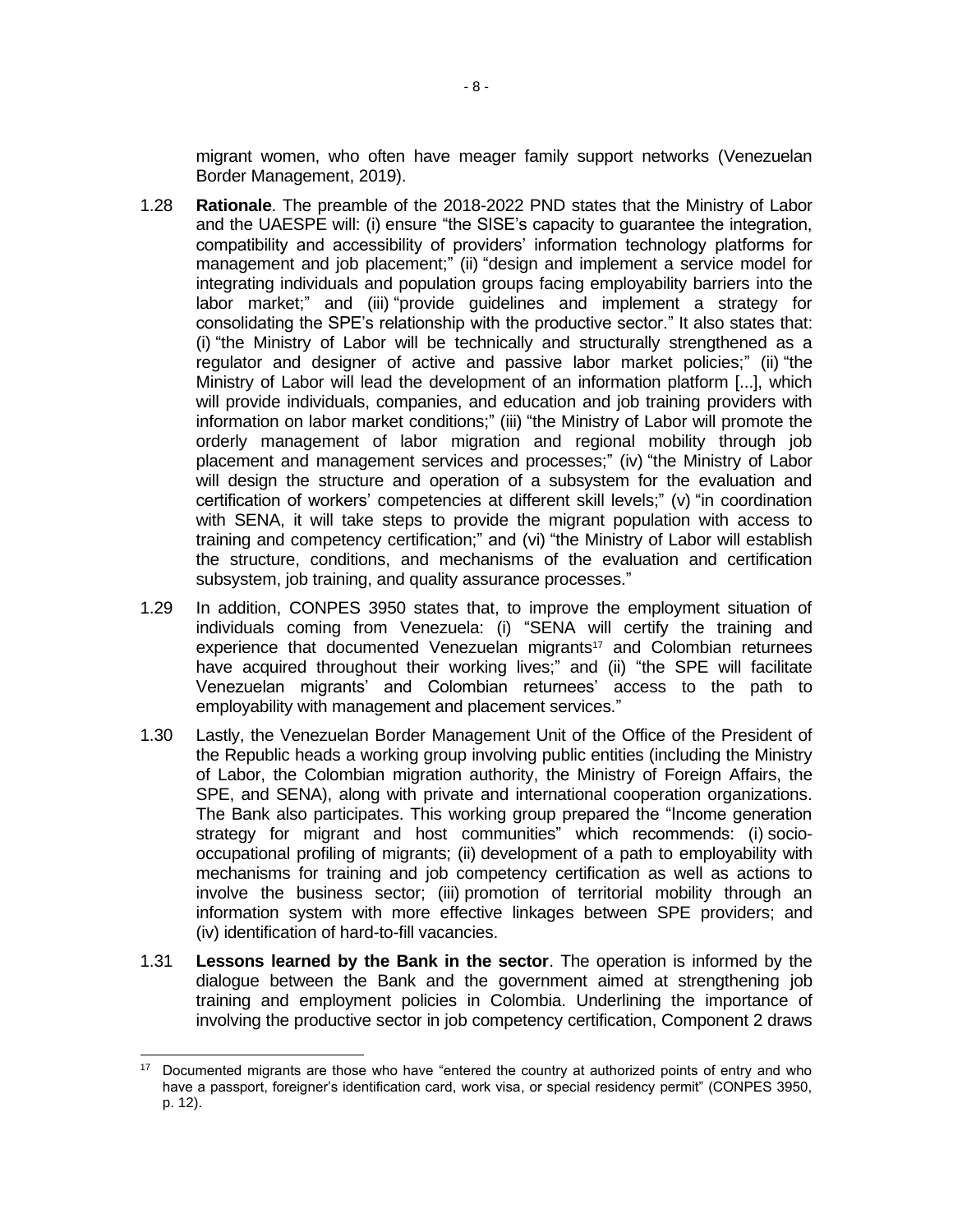on lessons from operations 2834/OC-CO and 3029/OC-CO. It also incorporates the following recommendations from the Bank's study, *Políticas para más y mejores empleos: El rol del Ministerio de Trabajo en Colombia* (Casas et al, 2018), into Component 1: (i) strengthen capacities in the Ministry of Labor to evaluate policy effectiveness; and (ii) technologically modernize the SPE and strengthen its entrepreneurial approach. The following recommendations are incorporated in Component 2: (i) improve job training quality assurance; (ii) develop information on demand for skills; and (iii) promote job competency certification.

- 1.32 The program also draws on the Bank's knowledge of the role of skills information systems in the design of job training and migration policy and performance management at SPEs (Alaimo et al, 2015; González-Velosa and Rucci 2016). It also incorporates lessons from the regional project on the technological modernization of employment services (technical cooperation operation ATN/OC-16825-RG). Component 1 incorporates the following lessons learned from previous operations: (i) strengthen the SPE's link to the productive sector (loan 3547/OC-PE); (ii) improve matching technology with artificial intelligence (loan 2660/OC-PR); and (iii) improve profiling for employment services (loan 1936/OC-ME). Component 2 incorporates the development of quality standards for job training (loan 3539/OC-CH).
- 1.33 The design of this operation, in particular its activities related to job competency certification and job placement services for migrants, is supported by the Spanish General Cooperation Fund, through technical cooperation operation ATN/FG-17260-RG.<sup>18</sup>
- 1.34 **Strategic alignment of the program**. The operation is consistent with the Update to the Institutional Strategy 2010-2020 (document AB-3008) and aligns with the following development challenges: (i) social inclusion and equality, by promoting access to formal employment for traditionally excluded population groups (e.g. vulnerable migrants, persons with disabilities); and (ii) productivity and innovation, as it increases labor productivity through more effective matching of job seekers with vacancies and better quality, more relevant job training.
- 1.35 It is also aligned with the crosscutting themes of: (i) institutions and the rule of law, since it will strengthen the institutional capacity of the Ministry of Labor and the governance of employment services; and (ii) gender equality and diversity by investing in actions that reduce relative deficits in women's employability. Specifically, it will seek to reduce gender-based occupational segregation in job training and eliminate barriers that restrict women's access to active labor market policies and job competency certification (e.g. lack of coordination with childcare services).
- 1.36 The program will contribute to the Corporate Results Framework 2016-2019 (document GN-2727-6) through the following indicators: (i) beneficiaries of on-thejob training programs; (ii) micro, small, and medium-sized enterprises provided with nonfinancial support; and (iii) government agencies benefited by projects that strengthen technological and management tools to improve public service delivery. The program also aligns with the Country Strategy 2019-2022

<sup>18</sup> Program/Facility to Support the Design and Implementation of Institutional Strengthening Operations and Activities for the Migration Agenda in Latin America and the Caribbean.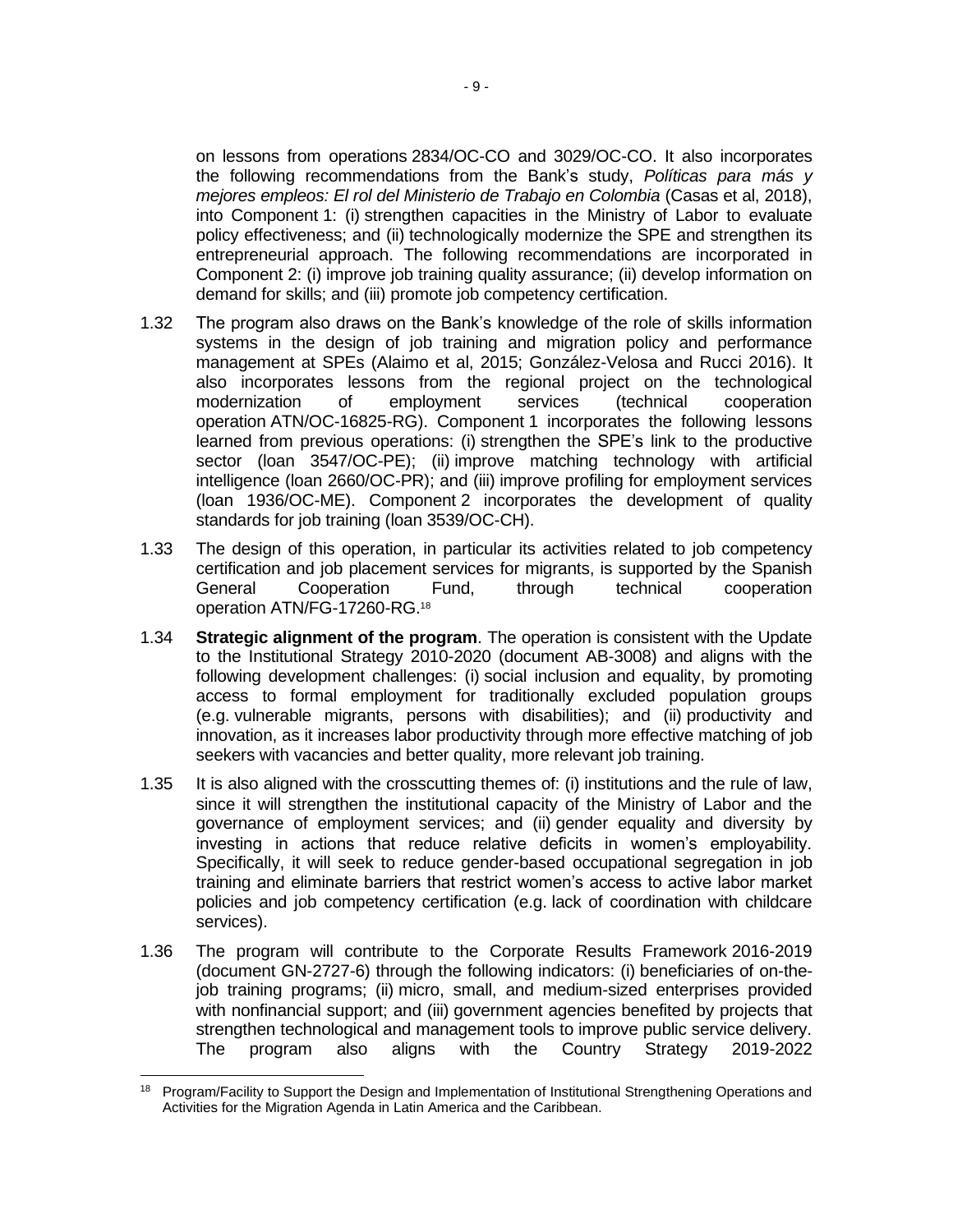(document GN-2972) objectives of reducing informality in the economy and raising the quality of expenditure and public investment management capacity at all levels of government. In addition, it is consistent with the Labor Sector Framework Document (document GN-2741-7), through the following dimensions of success: (i) the region's citizens have more, and more equitable, opportunities to access formal jobs with better wage expectations; and (ii) workers are more productive, due to the development of better-quality and more relevant job training systems, among other measures. The operation is included in the Update of the Annex III of the 2019 Operational Program Report (document GN-2948-2).

1.37 The operation finances technological innovations for job training and employment services. For details about these innovations, see [optional link](http://idbdocs.iadb.org/wsdocs/getDocument.aspx?DOCNUM=EZSHARE-659572234-47) 5.

#### **B. Objectives, components, and cost**

- 1.38 **Objective**. The program's general objective is to improve the employability of the Colombian and migrant workforce. To achieve this, the specific objectives are to: (i) increase the coverage and effectiveness of employment policies; and (ii) strengthen the system that ensures the relevance and quality of job training and broaden the scope of competency-based certification.
- 1.39 **Component 1. Employment policy coverage and effectiveness (IDB Ordinary Capital: US\$13,974,000; IDB GRF: US\$625,000; PSG (grant CO-G1018): US\$500,000)**. This component seeks to increase the coverage and effectiveness of employment policies through institutional strengthening and technological modernization. Firstly, funding will be provided for technological investments for the SPE. Specifically, an information system will be implemented, which will facilitate the coordination of the SPE providers network and strengthening information governance. The system is set out to include: (a) an artificial intelligence-powered portal for job seekers, companies, and service providers that will generate matches through ontology analysis and will have specialized registration areas for migrants, referrals to active policies, and information on the labor market (wages, vacancies); (b) a Customer Relationship Manager tool to trace applicants' progress and manage personalized services; (c) a Business Process Manager tool to monitor provider and UAESPE workstreams; (d) integration systems to facilitate interoperability with third-party databases, either directly or through application programming interface programs; (e) cell phone applications for Colombians and migrants; (f) chat and video-call services for job seekers and businesses; (g) a unified, complete, consistent, and widely available database that stores all information on UAESPE processes and services; and  $(h)$  an intelligence center with a data warehouse<sup>19</sup> and analytical tools to centralize and process large amounts of data and generate reports, analyses, and graphics that inform employment and migration policy.
- 1.40 Arrangements for data governance, information security, and the ethics of information access and processing will be defined. With respect to the ethical handling of data, emphasis will be placed on the privacy of applicant information in the SPE, such as their home address. The program will also ensure that artificial intelligence algorithms adhere to the principles of equality and universal access to

<sup>&</sup>lt;sup>19</sup> A data warehouse allows for the integration of data from any source through the extract, transform, and load process.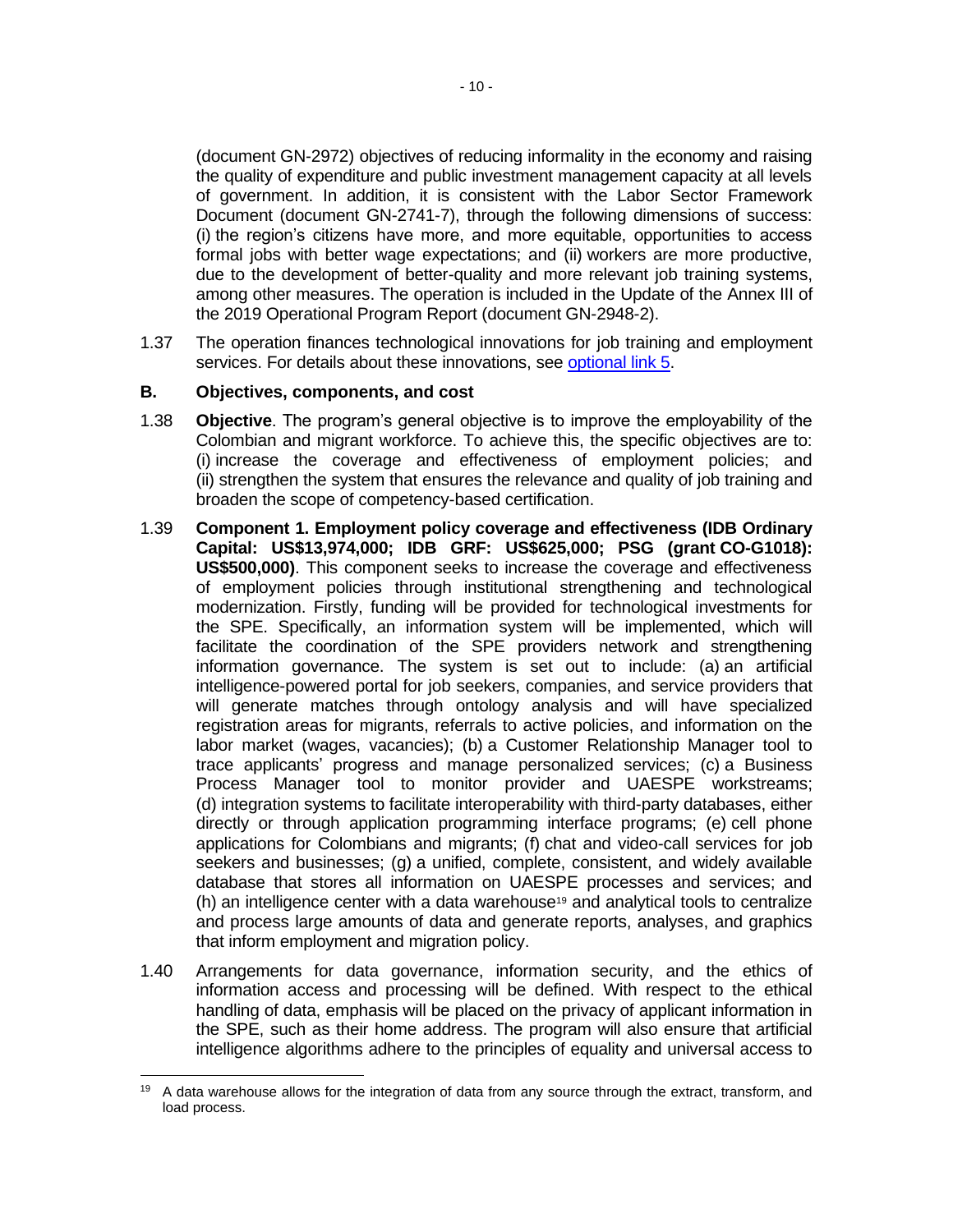employment services. This is a key step to eliminate the risk that the system will discriminate on the basis of gender or race. In addition, the program will ensure that the system is accessible to persons with disabilities, for example, through the use of technologies that transform text provided by operating systems into audio or magnifiers for people with low vision.

- 1.41 Secondly, this component will finance actions to strengthen the service model of SPE providers. It will make investments to improve the service provided to job seekers, targeting vulnerable groups, such as migrants, Colombian returnees, and persons with disabilities. Gaps in employment access for these groups will be identified so they can be quickly referred to services that close these gaps. To encourage providers to adopt service models targeting vulnerable groups, reputational incentives such as public awards may be implemented. The capacity of UASPE to serve large employers with major recruitment needs will also be strengthened.
- 1.42 Thirdly, funding will be provided for the Ministry of Labor to monitor and track employment policy results to guide decision-making and analyze the different interventions driven by the labor sector. The program proposes a system that coordinates administrative data from such sources as the SPE, the Integrated Contributions Payroll, the MPC information system, the national credentials system, and other relevant sources. To this end, funding will be provided for an intelligence center with a data warehouse and big data analytics.<sup>20</sup> These tools will be used to centralize and process large amounts of administrative data for the purpose of generating reports and graphics that inform employment, job training, and migration policy.
- 1.43 **Component 2. Development of tools to ensure the relevence and quality of job training and strengthen competency-based certification (IDB Ordinary Capital: US\$2,851,000; IDB GRF: US\$2,000,000; PSG (grant CO-G1018): US\$1,875,000).** This component seeks to improve the job training relevance and quality assurance system and broaden the scope of job competency certification by developing tools and investing in improved services. Firstly, it will finance activities to develop a model for ensuring the quality and relevance of job training. Standards will be developed for licensing and certifying the quality of institutions and programs, tools for evaluating training outcomes will be developed (e.g. learning assessments, instructor evaluations, and graduate employability surveys), peer evaluator profiles will be produced, and a cost and fee structure for the quality certification process will be designed. The application of these tools will be piloted at 40 job training institutions located in Colombia's major cities. Opportunities for improving these tools before they are deployed at scale will be identified and documented in a results report [\(required link](http://idbdocs.iadb.org/wsdocs/getDocument.aspx?DOCNUM=EZSHARE-659572234-48) 2).
- 1.44 Secondly, this component will finance a platform for information on the credentials system and job training. The proposed platform would include information on human capital gaps, employment demand (the needs and requirements of the productive sector), labor supply (characteristics of the work force), education and training opportunities (information on educational programs and the institutions that

<sup>&</sup>lt;sup>20</sup> Big data analytics is understood as solutions for managing and processing large volumes of structured and unstructured data.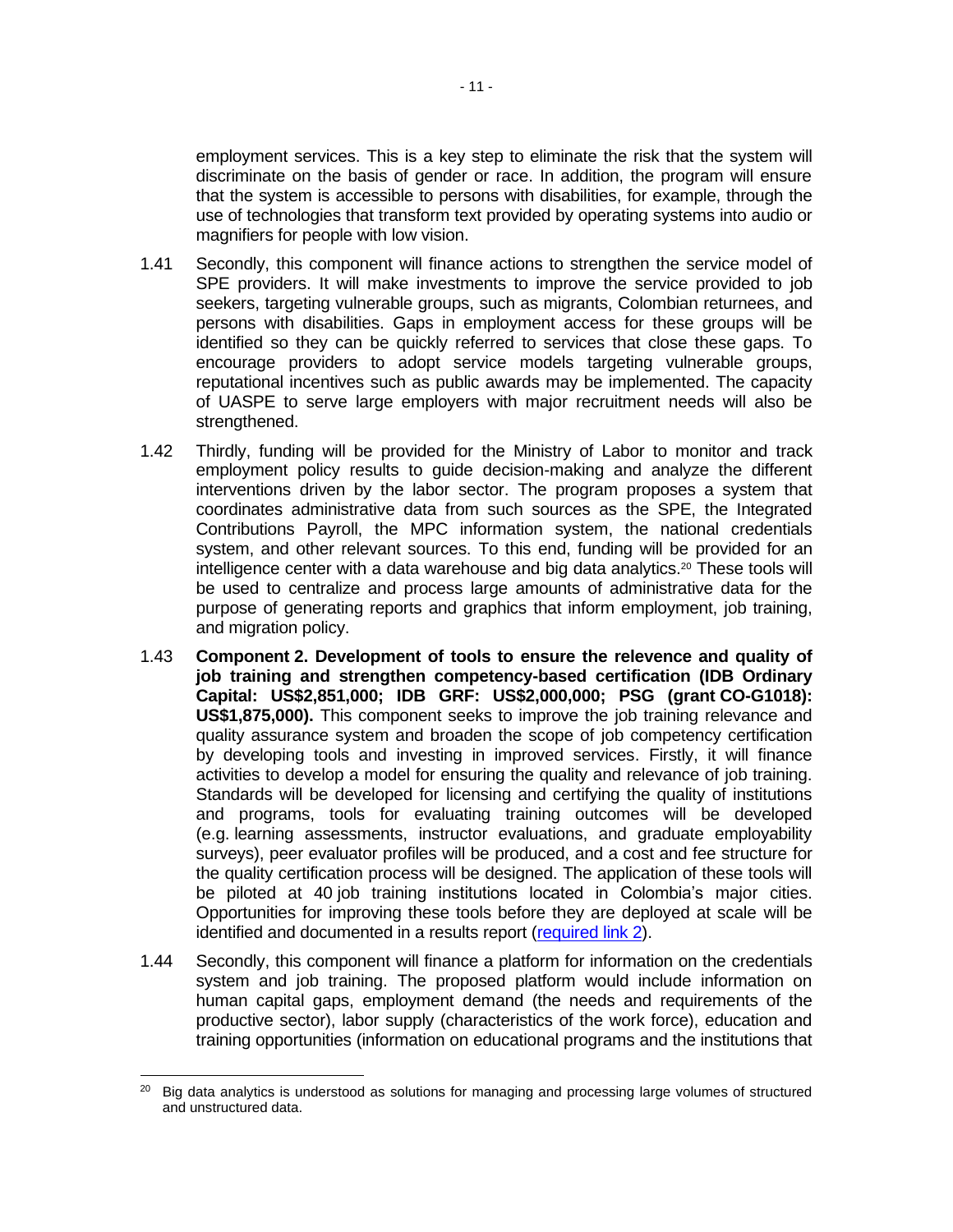offer them), and other components of the system (such as job training quality assurance). This platform will inform individuals, companies, job training providers, and employment and job training policy-makers. The demand-side information posted may include the results of analyses based on administrative data (e.g. SPE vacancies) and findings from consultative processes with businesses (e.g. jobs outlook and human capital gap identification exercises). It would also include, subject to availability, information on hard-to-fill vacancies, which can be used to inform migration policy. As for supply-side information, details about job training programs and centers will be provided, along with their outcomes in terms of employability and quality, depending on availability. The platform will also report information with a gender focus, such as employability outcomes among women who have graduated from job training programs whose students are predominantly male.

- 1.45 Thirdly, the capacities of the Ministry of Labor to promote and regulate the evaluation and certification of job competencies will be strengthened. To that end, funding will be provided for activities to: (i) promote skills-based talent management at companies and private sector involvement in certification processes; and (ii) develop standards and tools for the accreditation and licensing of public entities that offer competency certification and their piloting in communities across the country, including host communities.
- 1.46 Fourthly, funding will be provided for job training and job competency certification services for Colombian nationals and migrants in host communities, which may be offered by SPE providers or other agents once their relevance for the labor market has been verified. Beneficiaries will be referred to training and certification after a job counseling and profiling process that captures migrants' and nonmigrants' specific work experience. Guidelines for mitigating access barriers will be provided, such as coordination with childcare services to make it easier for migrant women to participate.
- 1.47 **Program administration.** Administration and other costs are estimated at US\$3,175,000, which includes: (i) US\$2,375,000 for the executing unit; (ii) US\$300,000 for the financial audit; and (iii) US\$500,000 for monitoring and evaluation.
- 1.48 **Beneficiaries**. Component 1 is expected to benefit: (i) at least 1 million Colombian and migrant job seekers who use SPE services, (ii) at least 228,000 companies that use the SPE to fill their vacancies, and (iii) at least 71 SPE service providers.<sup>21</sup> Component 2 is expected to benefit: (i) 40 job training institutions that will participate in the quality assurance tools pilot, selected based on criteria that maximize impact and lessons learned (e.g. located in cities with a dynamic business sector and a wealth of training options); (ii) 10,000 job trainees; (iii) 18,000 individuals who will receive training and job competency certification services, of whom at least 30% will be migrants (either foreign nationals or Colombian returnees) referred through job profiling; and (iv) 20 companies that will participate in the job competency certification pilot, chosen based on their potential to generate employment for the migrant population (both foreign nationals and Colombian returnees).

<sup>&</sup>lt;sup>21</sup> Data corresponding to company registers, job seekers, and SISE network providers in 2018.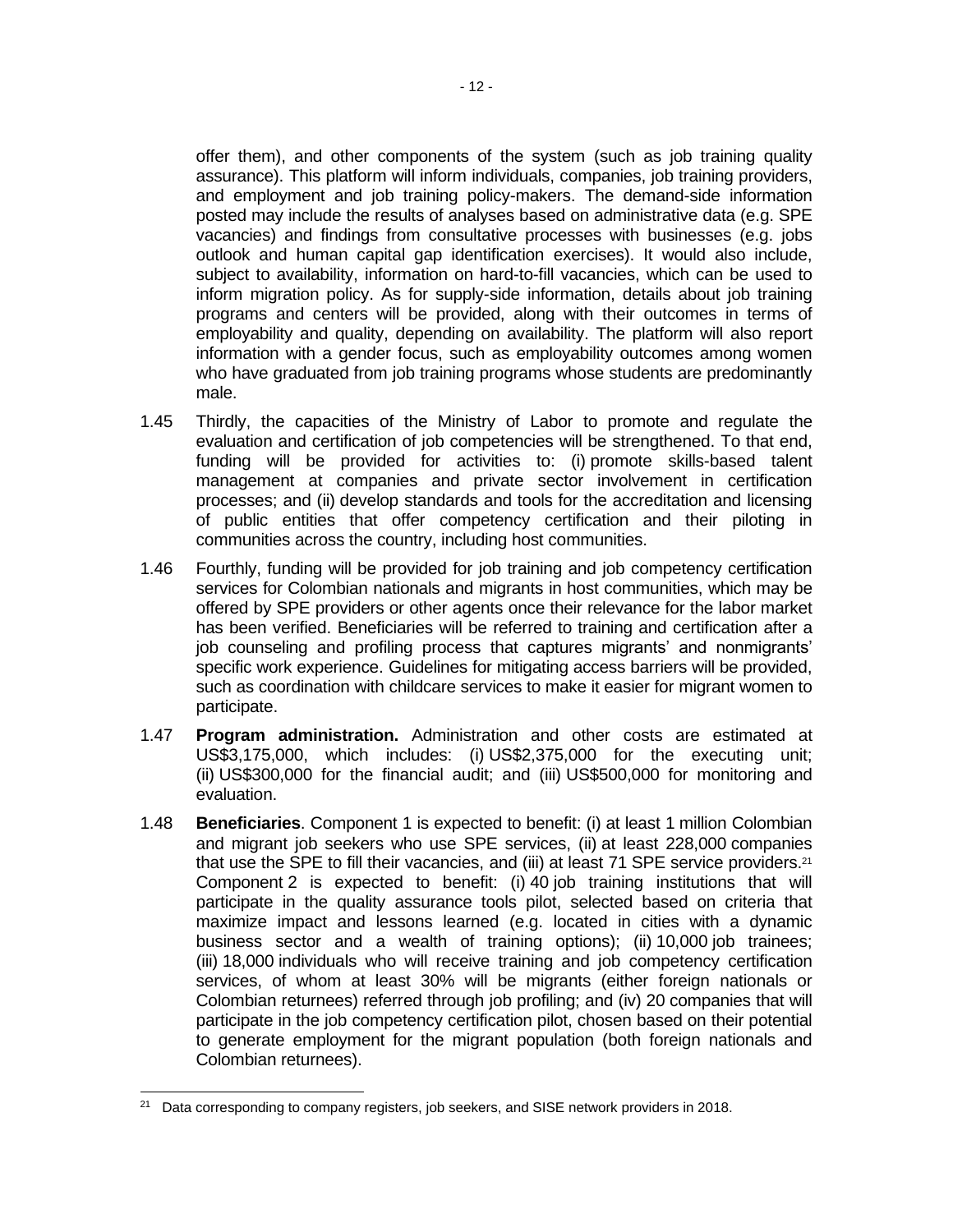### **C. Key results indicators**

- 1.49 A matrix showing the impacts and results that will be monitored and evaluated in agreement with the borrower has been prepared. It has three impact indicators. The first two measure increases in formal employment and wages and will be disaggregated by gender. Given that the program scope is nationwide and therefore it does not have non-treatment units, these two impacts will be estimated using a synthetic control methodology in which the control unit is a weighted average of observations from the other countries in the region that best approximate Colombia's labor market variables prior to intervention. The third indicator measures formal employment among migrants and will be estimated by a before-and-after method that compares figures before and after intervention. The following outcomes were defined for specific objective 1: (i) difference in the number of people registered on the SPE SISE network platform relative to a control group; and (ii) difference in the percentage of people who obtained formal employment after receiving guidance on the SPE's SISE network relative to a control group. The control group for these two outcomes will be formed from nontreatment SPE providers using differences-in-differences. It will be disaggregated by gender and migration status. For specific objective 2, the following will be measured: (i) the number of job training centers that adopt tools for job training quality assurance; and (ii) the number of persons trained and/or evaluated in job competencies for certification, disaggregated by migration status and gender.
- 1.50 **Economic analysis.** An ex ante cost-benefit analysis was performed on the main program components. Using a discount rate of 12% over 10 years, the net present value is US\$12,223,573. This implies a positive rate of return of 23%. In a sensitivity analysis, the parameters were changed to generate favorable and conservative scenarios, which yielded returns of 29% and 16%, respectively.

### **II. FINANCING STRUCTURE AND MAIN RISKS**

### **A. Financing Instruments**

2.1 This is a specific investment program totaling US\$25,125,000, of which US\$20 million will be funded from the Bank's Ordinary Capital, US\$2,625,000 from the grant facility (GRF) to support countries with large and sudden intraregional migration inflows, and US\$2.5 million from a project specific grant (PSG) (grant CO-G1018), funded by the Government of Switzerland's State Secretariat for Economic Affairs (SECO). After deducting the administration fee of US\$125,000, the total amount available for the program is US\$25 million. The distribution of costs is summarized below:

| <b>Component</b>                                                    | <b>IDB</b> | <b>GRF</b> | CO-G1018<br>(SECO) | <b>Total</b> | $\frac{0}{0}$ |
|---------------------------------------------------------------------|------------|------------|--------------------|--------------|---------------|
| <b>Component I. Employment policy</b><br>coverage and effectiveness | 13,974     | 625        | 500                | 15,099       | 60            |
| SPE information system                                              | 10,476     | 469        | 375                | 11.319       | 45            |
| Ministry of Labor management<br>system                              | 2,967      | 133        | 106                | 3,206        | 13            |
| SPE provider network service<br>model                               | 531        | 24         | 19                 | 574          | 2             |

**Table 1. Estimated program costs (in thousands of U.S. dollars)**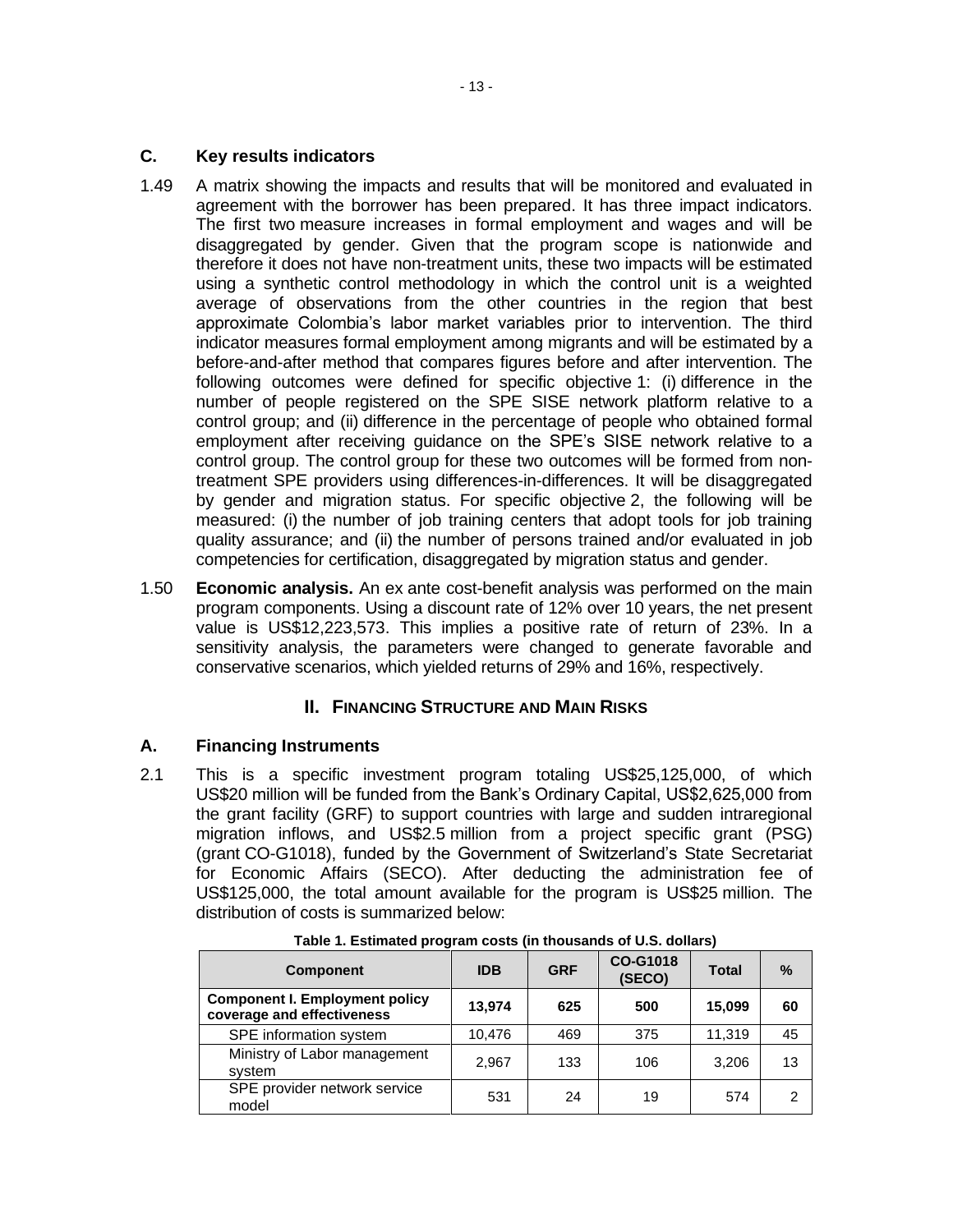| <b>Component</b>                                                                                                                                       | <b>IDB</b> | <b>GRF</b> | CO-G1018<br>(SECO) | <b>Total</b> | $\%$ |
|--------------------------------------------------------------------------------------------------------------------------------------------------------|------------|------------|--------------------|--------------|------|
| <b>Component 2. Development of</b><br>tools to ensure the relevence and<br>quality of job training and<br>strengthen competency-based<br>certification | 2,851      | 2,000      | 1,875              | 6,726        | 27   |
| Job training information portal,<br>with a gender approach                                                                                             | 369        | 259        | 243                | 870          | 3.5  |
| Institutional mechanism and<br>evaluation tools for accrediting<br>competency-based certification<br>processes                                         | 300        | 211        | 197                | 708          | 2.5  |
| Modular competency-based<br>certification program, with<br>profiling and mitigation of<br>barriers to access                                           | 1,761      | 1,235      | 1,158              | 4,154        | 17   |
| Standards, instruments, and<br>pilots for job training quality<br>assurance                                                                            | 421        | 296        | 277                | 994          | 4    |
| <b>Administration and contingencies</b>                                                                                                                | 3,175      | 0          | $\bf{0}$           | 3,175        | 13   |
| Total available for the project                                                                                                                        | 20,000     | 2,625      | 2,375              | 25,000       | 100  |
| PSG management fee                                                                                                                                     | 0          | 0          | 125                | 125          |      |
| <b>Total</b>                                                                                                                                           | 20,000     | 2,625      | 2,500              | 25,125       |      |

**Table 1. Estimated program costs (in thousands of U.S. dollars)**

2.2 Disbursements will be made over a five-year period, according to the following schedule (paragraph [3.5\)](#page-23-1):

|       | וטווסט ביש וט טאוועט ווי טוויטשטוויטט וויטווסט וויסט וויסט וויסט וויסט וויסט |        |               |        |        |              |  |  |  |  |  |  |
|-------|------------------------------------------------------------------------------|--------|---------------|--------|--------|--------------|--|--|--|--|--|--|
|       | Year 1                                                                       | Year 2 | <b>Year 3</b> | Year 4 | Year 5 | <b>Total</b> |  |  |  |  |  |  |
| idb   | 755                                                                          | 8.451  | 6.571         | 5.047  | 4.176  | 25,000       |  |  |  |  |  |  |
| Total | 755                                                                          | 8.451  | 6,571         | 5,047  | 4.176  | 25,000       |  |  |  |  |  |  |

**Table 2. Disbursement schedule (in thousands of U.S. dollars)**

2.3 Unprecedented migration flows pose a new challenge for the countries of Latin America and the Caribbean, with potential detrimental effects on host communities if they are not addressed adequately and urgently. To deal with these exceptional circumstances, the Board of Governors of the IDB approved the use of up to US\$100 million in Ordinary Capital resources available through the IDB Grant Facility to support countries with large and sudden intraregional migration inflows (document GN-2947-6 and AB-3199). This use of the Grant Facility is aimed at helping the countries design appropriate interventions so migrants and host communities can access basic services, social services, and economic opportunities, benefitting both migrants and the local population, in order to favor inclusive development and promote a positive relationship between the two communities.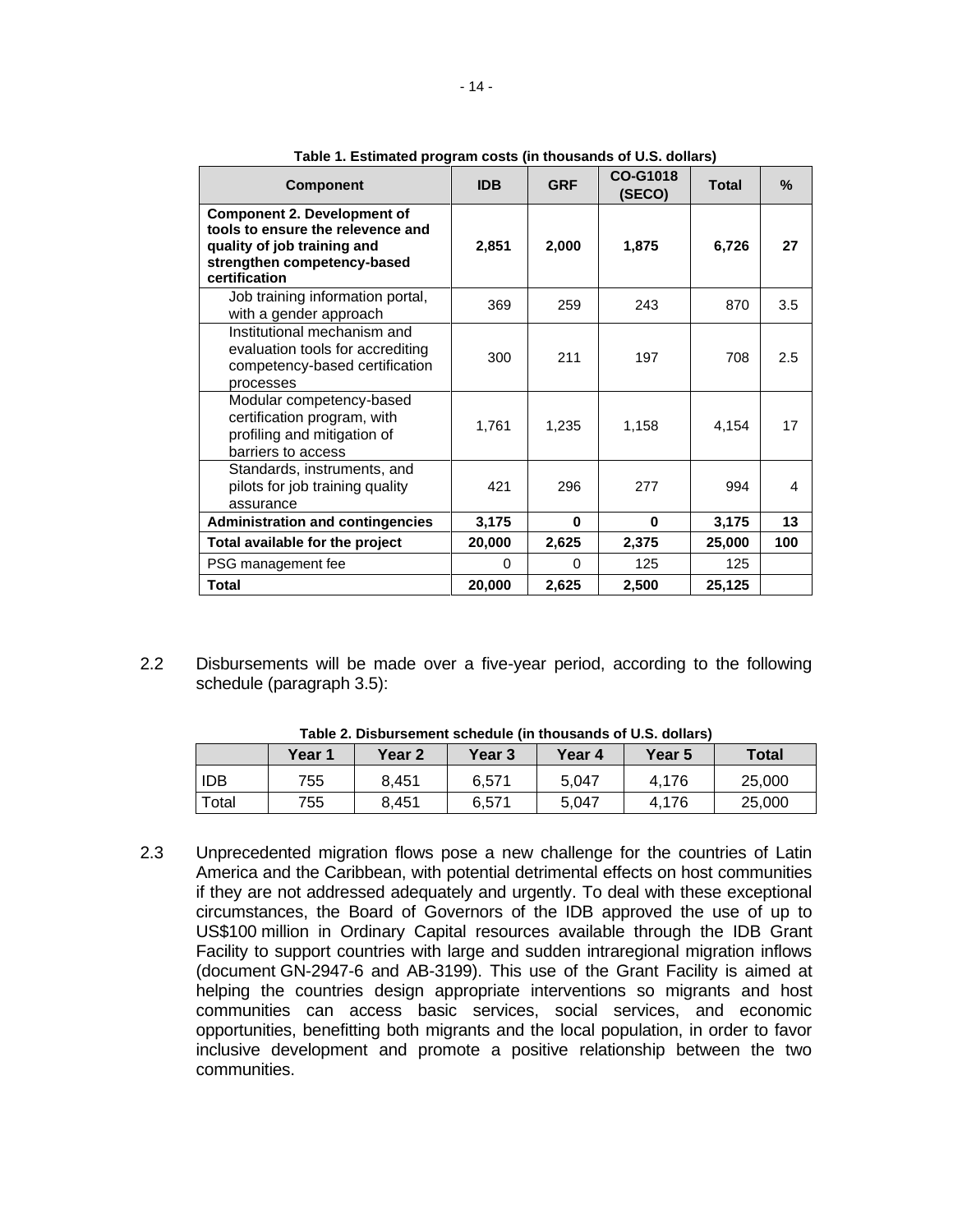- 2.4 The program satisfies the five eligibility criteria for the use of the Bank's Grant Facility to support countries with large and sudden intraregional migration inflows. The Migration Annex [\(optional link](http://idbdocs.iadb.org/wsdocs/getDocument.aspx?DOCNUM=EZSHARE-659572234-4) 4) contains details on compliance with those criteria, which are summarized below. Firstly, the number of migrants received by Colombia between 2015 and 2018 is equivalent to 2.74% of its population. Secondly, this is a large, sudden inflow that: (i) consists mainly of working-age migrants who intend to stay, many of whom have low levels of schooling and/or work experience and certifications that they cannot validate in Colombia; (ii) is taking place in a country that already has high rates of structural unemployment and is currently experiencing an economic slowdown that reduces the demand for labor; and (iii) is characterized by uncertainty moving forward, since it is driven by unpredictable political events. This program seeks to address bottlenecks to migrant employability such as: shortcomings in job placement systems, a lack of knowledge about hiring among employers, scarce resources for certifying job competencies, and a lack of coordination with services that facilitate access (e.g. childcare). Thirdly, since this is an operation to promote formal employment, it would improve economic opportunities. Fourthly, the operation's results matrix sets targets for the services provided to migrants and specifies targeting criteria to ensure compliance. Fifthly, the operation is included in the 2019 programming.
- <span id="page-20-0"></span>2.5 SECO resources will be received through a PSG, which the Bank will administer pursuant to the ''Report on COFABs, Ad-Hocs, and CLFGs and a Proposal to Unify Them As Project Specific Grants (PSGs)'' (document SC-114). SECO's commitment will be formalized through an administrative agreement without the need to prepare or approve a separate project proposal. Under this agreement, the funds contributed by the donor will be administered by the Bank, which will charge a nonrefundable administration fee equivalent to 5% of the contribution. This fee will become payable once the contribution has been received by the Bank. Accordingly, the Board of Executive Directors is requested to authorize the Bank's President, or a representative designated by him, to make the necessary agreements with SECO and the Republic of Colombia to receive, administer, and allocate to this operation the proceeds of the aforementioned financing, for the purposes of supporting and executing the program.

### **B. Environmental and social risks**

2.6 In accordance with the guidelines of the Bank's Environment and Safeguards Compliance Policy (Operational Policy OP-703), this program has been classified as a Category "C" operation, since it will not finance any major physical investment (civil works), and thus no negative environmental impacts are expected.

### **C. Fiduciary risks**

2.7 The institutional capacity assessment found that the Ministry of Labor has a satisfactory level of development. However, the program's fiduciary risk is high due to its technical complexity, the involvement of external actors, the workload that execution will entail, and the executing agency's lack of fiduciary experience in applying Bank policies (on procurement and financial management). To mitigate the risk of lack of experience and limited capacity for effective and efficient management of fiduciary processes while applying the Bank's procedures and policies (on procurement and financial management), the following actions are proposed: (i) preparation and approval of program Operating Regulations that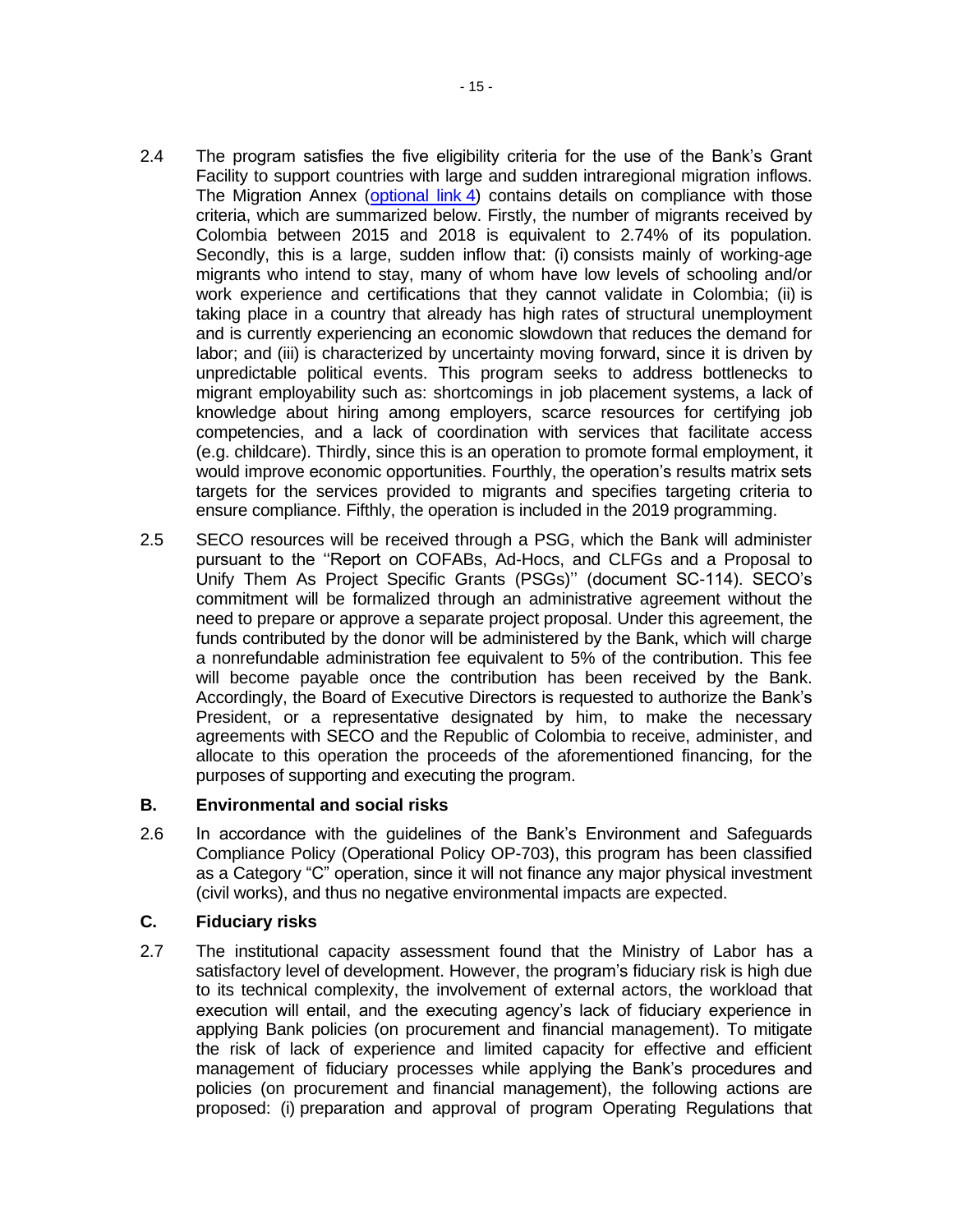specify the roles and responsibilities of the various entities that will participate in project execution, along with coordination mechanisms and execution procedures; (ii) timely hiring of a program execution team with the required profile; (iii) training in the use and application of the Bank's procurement and financial management policies and in the preparation of terms of reference, technical specifications, and equivalent documents; (iv) the issuance of public calls for proposals to supplier companies to submit projects and future requirements; and (v) implementation of good practices in project management with multilateral banks.

#### **D. Other key issues and risks**

- 2.8 **Other risks.** Five medium risks were identified: the first four relate to development and the fifth concerns public management and governance. These risks and their mitigation measures are as follows: (i) difficulties in getting strategic entities and program users to use and take ownership of policy and technological innovations, which would delay the implementation of Components 1 and 2. To mitigate this risk, change and knowledge management processes will be implemented, along with campaigns to raise awareness of program benefits; (ii) difficulties in attracting all beneficiaries if there is insufficient dissemination of program benefits, which would generate cost overruns and delays in the implementation of Component 2. To mitigate this risk, partnerships with migrant organizations will be established, there will be coordination with other State and international cooperation entities to generate synergies in the calls for proposals, and there will be close and strategic collaboration with SENA; (iii) resistance among SPE providers to adopting the new system, which could lead to its underutilization and result in end-users not receiving the benefits. To mitigate this risk, SPE providers will be given support to adapt to the new system, and there will be campaigns to raise awareness of program benefits; (iv) rapid obsolescence of technological systems, which could generate cost overruns and affect the results of Components 1 and 2. To mitigate this risk, technical specifications for provider selection will be designed, focusing on cloud solutions and solutions that are customizable but not custom-made; (v) lack of coordination and integration among the different institutional actors involved in employment policy, which could delay fulfillment of the outputs of Components 1 and 2 and impair their quality. To mitigate this risk, the Bank will support the Ministry of Labor in the preparation of program Operating Regulations, based on experiences and good practices derived from the execution of other programs; and the general and technical coordinator of the executing unit will have a key role and specific functions in coordinating and bringing together the different actors. These functions will include developing an action plan that facilitates interagency coordination and holding regular meetings with key actors to monitor compliance with this plan.
- 2.9 **Sustainability**. The program reflects the country's commitment to enhancing workforce employability and responding to migration inflows. It finances investments to consolidate the role of the Ministry of Labor as governing body of employment and job training policy and to strengthen the SPE. To ensure its sustainability, first and foremost, it is institutionally aligned with and anchored in government policies. Specifically, the program is aligned with Articles 1, 2, 3, 194, 195, 205, and 221 of the PND Law; with the Ministry of Labor's National Employment Policy Program; with Decrees 1545/2015 and 1366/2018 (accreditation of certification entities); with Decree 1471/2014 (quality subsystem);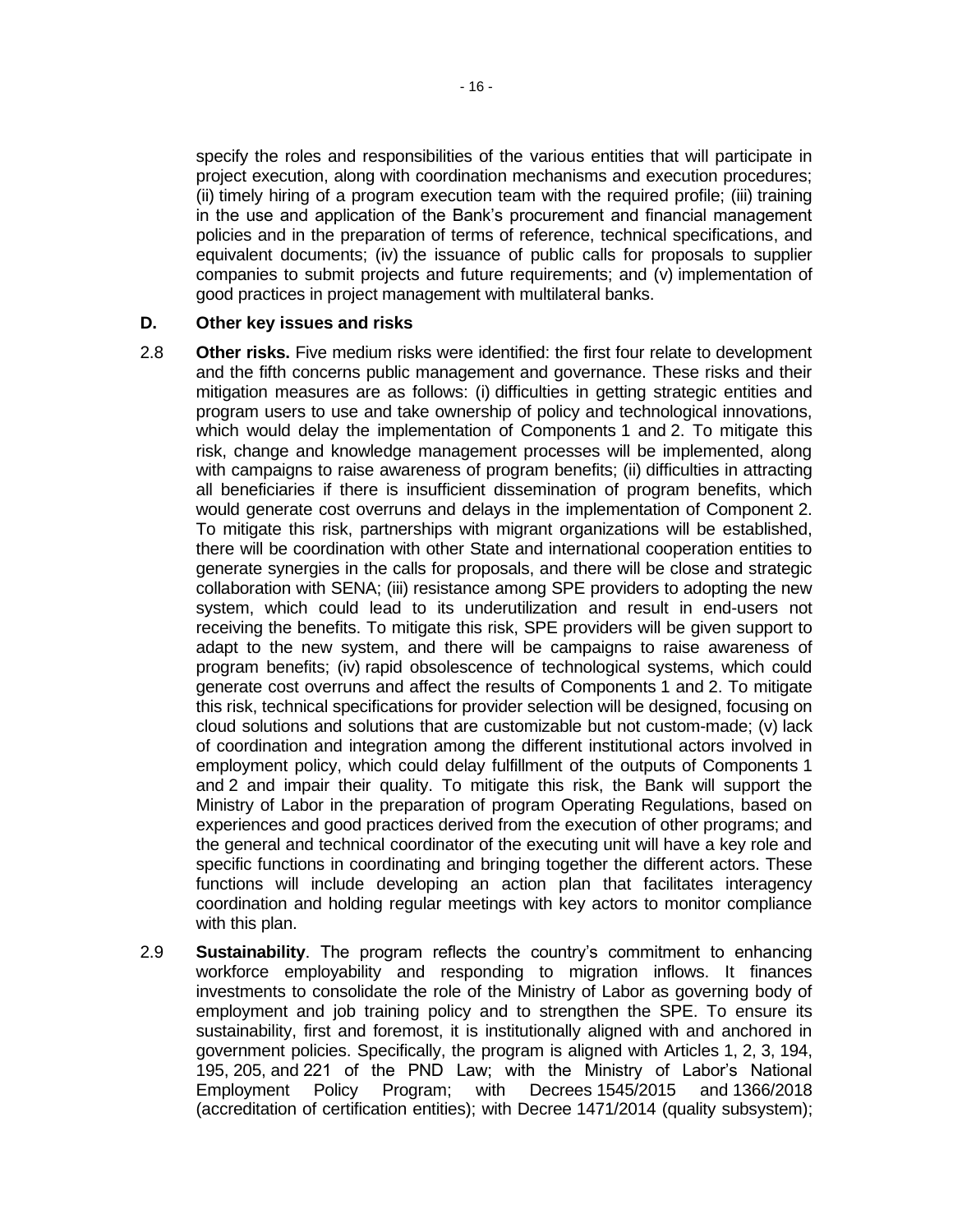and with CONPES documents 3674, 3866, and 3950. The latter three set out, respectively, the Human Capital Management Strategy, the National Productive Development Policy, and the Strategy for Responding to Migration from Venezuela. Second, much of the investment will be in technology systems that will still be installed after program end. Third, the sustainability risks that could arise from a change in government authorities will be mitigated through dialogue with entities from civil society and the business sector. In the case of services for migrants, the work will be done in coordination with international cooperation agencies.

### **III. IMPLEMENTATION AND MANAGEMENT PLAN**

#### **A. Summary of implementation arrangements**

- 3.1 **Borrower and executing agency**. The borrower is the Republic of Colombia and the executing agency will be the Ministry of Labor acting through the Office of the Deputy Minister for Employment and Pensions (VMEP). For execution there will be a program coordination unit (PCU) reporting to the VMEP, which will be led by a general program coordinator who will represent the program in its dealings with government authorities and the Bank. Technical coordination will be carried out by a technical coordinator, who will report to the general program coordinator and will be an expert in employment and job training policies. For fiduciary processes, the PCU will be supported by a team of procurement and financial specialists, who will report directly to the general program coordinator, will be assigned full-time to the program, and will be based out of the Office of the Secretary at the Ministry of Labor.
- 3.2 For technical activities, the PCU will be supported by two technical management units with consultants whose technical profiles will be specific to the characteristics of the planned activities. Each technical management unit will have a unit chief coordinated by the technical coordinator, who will ensure adequate integration. One technical management unit, with specialists in employment policies and technology, will be located in the UAESPE for the purposes of executing SPErelated activities (i.e. SPE information system and service model). The other, which will have the capacity to carry out activities related to the design and monitoring of employment and job training policies (i.e. job training information portal, the Ministry of Labor's management system, and training and job competency certification services) will be based out of the Ministry of Labor. The technical management units will interact closely with the Ministry of Labor's line units (i.e. the Training and Mobility and Employment Departments) and with the UAESPE (the Technology, Promotion, and Analysis and Monitoring Offices) involved in program execution. For further detail on the proposed structure of the PCU and its relationships with the entities involved, see the [implementation arrangements](http://idbdocs.iadb.org/wsdocs/getDocument.aspx?DOCNUM=EZSHARE-659572234-46)  [annex.](http://idbdocs.iadb.org/wsdocs/getDocument.aspx?DOCNUM=EZSHARE-659572234-46)
- 3.3 **Program Operating Regulations**. The implementation arrangements will be specified in the program Operating Regulations, which will be approved by the executing agency and agreed upon with the Bank. The program Operating Regulations will define the following, among other matters: (i) the members, roles, and functions of the PCU; (ii) areas of responsibility; (iii) financial and procurement procedures, as well as procedures for hiring staff and engaging consulting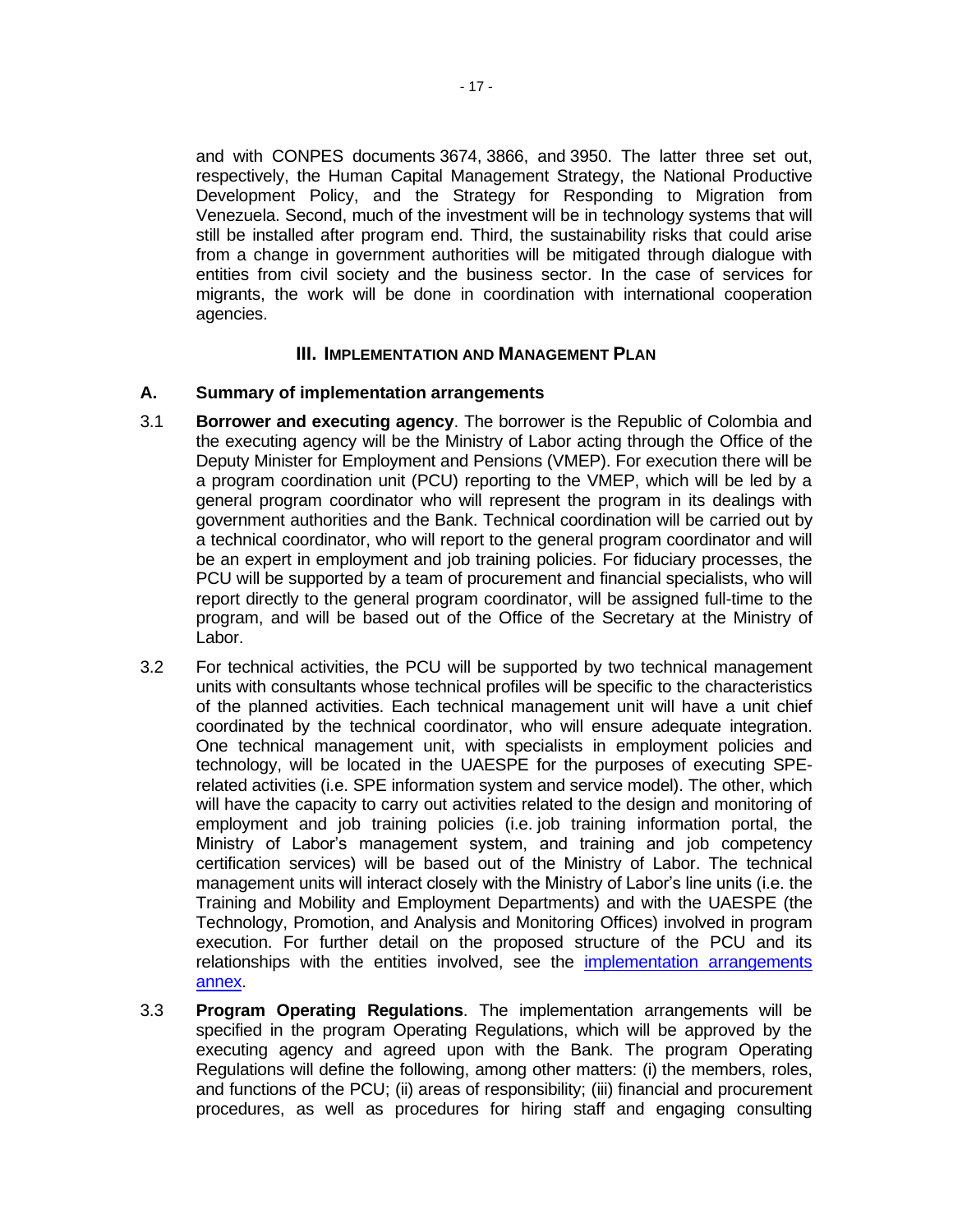services; (iv) accountability and performance oversight mechanisms; and (v) mechanisms to coordinate the various actors from the government, the private sector, and providers of employment and job training services.

- <span id="page-23-0"></span>3.4 **Contractual conditions precedent to the first disbursement of the financing: (i) evidence will be presented that the executing agency has created the PCU and has selected the general program coordinator, procurement specialist, and financial specialist, in accordance with the terms of reference and profiles previously agreed upon with the Bank; and (ii) the program [Operating Regulations](http://idbdocs.iadb.org/wsdocs/getDocument.aspx?DOCNUM=EZSHARE-659572234-54) have been approved and have entered into force, pursuant to the terms previously agreed upon with the Bank.** The first condition assures the Bank that the executing agency has a suitable team in place to start execution. The second is essential to ensure proper implementation of the program from the outset.
- <span id="page-23-1"></span>3.5 **Disbursements.** A special dollar account will be opened in the name of the program, at a bank specified by the Ministry of Finance and Public Credit, for the exclusive purpose of administering loan proceeds. The Bank will make advances of funds in dollars, based on liquidity needs covering a maximum period of six months, and the Ministry of Labor will prepare disbursement requests and justify expenses as established in the Financial Management Guidelines for IDB-financed Projects (document OP-273-12). Except for the initial advance of funds, supporting documentation will be provided for at least 80% of the cumulative amount of previous disbursements pending justification. The GRF and loan proceeds will be disbursed pari passu, proportionately and simultaneously. <sup>22</sup> All GRF disbursements will be made at the Bank's discretion and specified in a notice of approval addressed to the Beneficiary. There is no pari passu requirement for the disbursement of PSG resources.
- 3.6 **External audit.** The financial statements and eligibility of program expenses will be audited by a Bank-acceptable independent audit firm, to be contracted by the Ministry of Labor. The audit services will be financed from project funds. The program's annual audited financial statements will be sent to the Bank within 120 days of the executing agency's fiscal year-end during the original disbursement period or its extension if necessary. The final audited financial statements will be submitted within 120 days of the date of the last disbursement.

### **B. Summary of arrangements for monitoring results**

3.7 **Monitoring**. The executing agency, acting through the PCU, will submit to the Bank semiannual reports on progress toward the results matrix indicators, the multiyear execution plan, the annual work plan, and the procurement plan, as indicated in the Monitoring and Evaluation Plan [\(required link](http://idbdocs.iadb.org/wsdocs/getDocument.aspx?DOCNUM=EZSHARE-659572234-48) 2). This work will be supported by the Ministry of Labor and the UAESPE, in coordination with the monitoring and evaluation specialists of the technical management units. In addition, the project team will prepare and submit the project report to the donor.

<sup>22</sup> Pursuant to document AB-3199.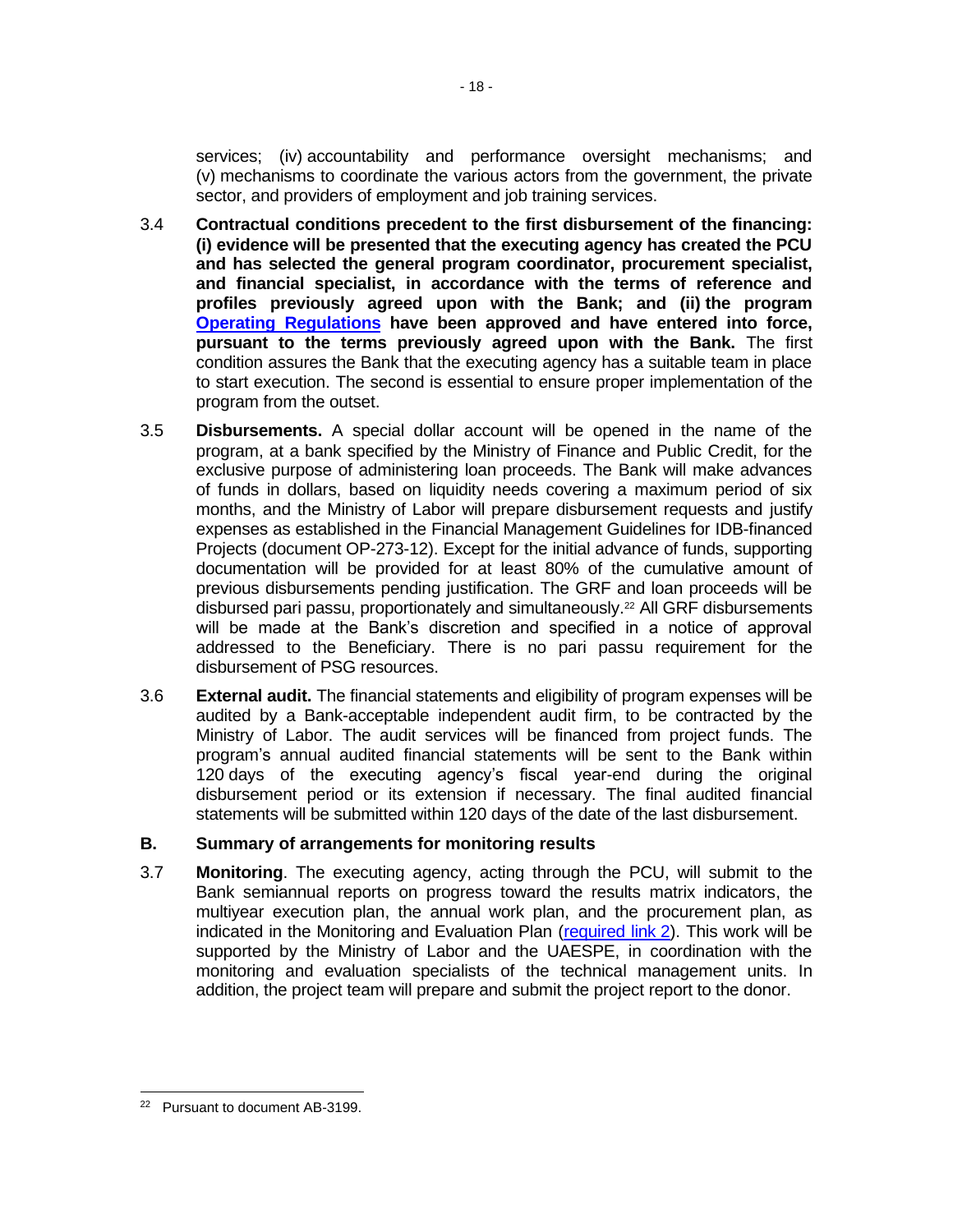3.8 **Evaluation**. The program's impact on formal employment rates and wages will be evaluated. Because the program is national in scope, there are data at a high level of aggregation and time series, and there is a single treatment unit, the synthetic control method will be used. Lastly, a report on the results of the job training pilot will be produced to inform the scaling up of the program [\(required link](http://idbdocs.iadb.org/wsdocs/getDocument.aspx?DOCNUM=EZSHARE-659572234-48) 2).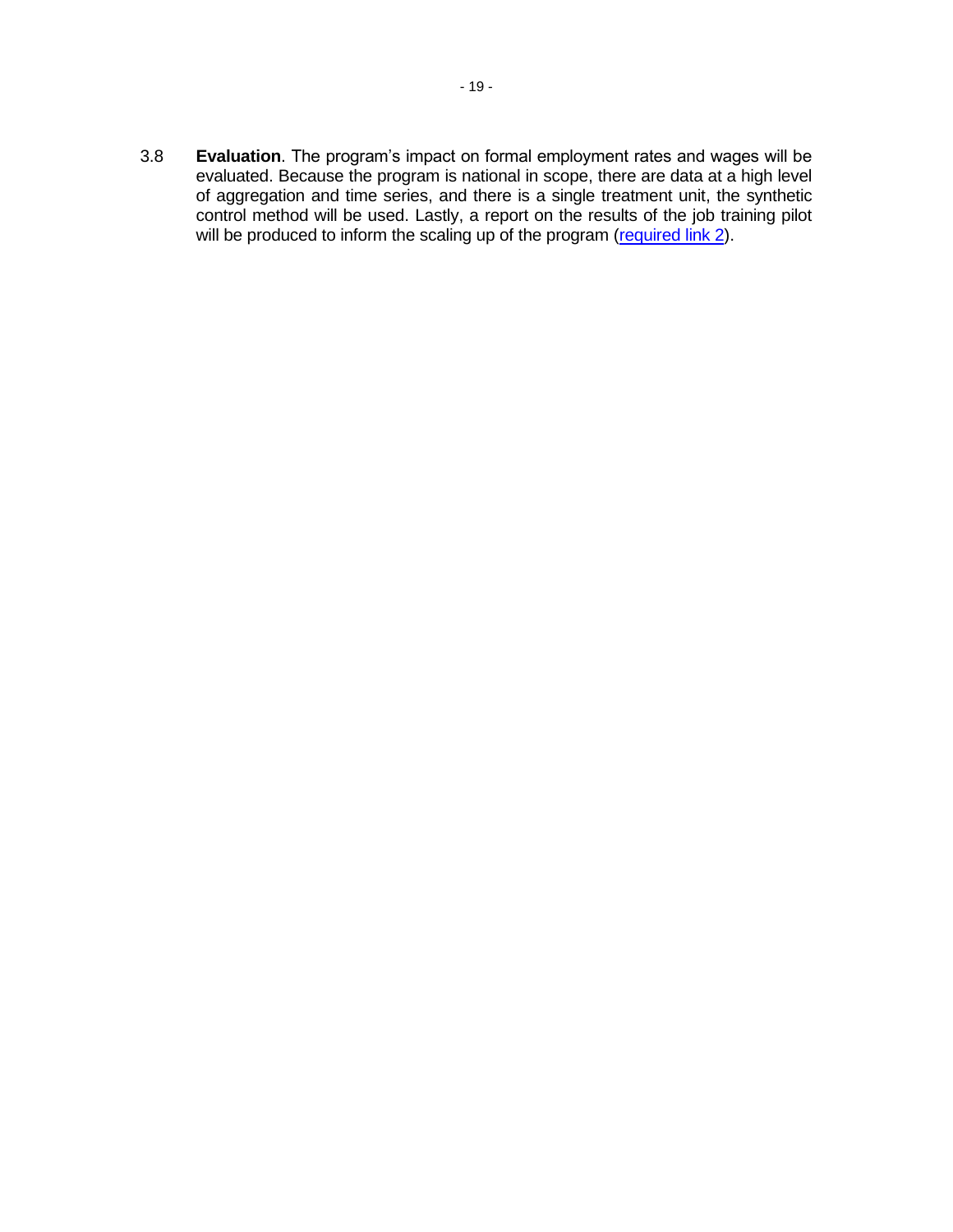| <b>Development Effectiveness Matrix</b>                                                                                                                                     |                                                                                                                                                                                                                                                                                                                                                            |                                                                                                                                                                                                                                      |  |  |  |  |  |  |  |
|-----------------------------------------------------------------------------------------------------------------------------------------------------------------------------|------------------------------------------------------------------------------------------------------------------------------------------------------------------------------------------------------------------------------------------------------------------------------------------------------------------------------------------------------------|--------------------------------------------------------------------------------------------------------------------------------------------------------------------------------------------------------------------------------------|--|--|--|--|--|--|--|
| <b>Summary</b>                                                                                                                                                              |                                                                                                                                                                                                                                                                                                                                                            |                                                                                                                                                                                                                                      |  |  |  |  |  |  |  |
| I. Corporate and Country Priorities                                                                                                                                         |                                                                                                                                                                                                                                                                                                                                                            |                                                                                                                                                                                                                                      |  |  |  |  |  |  |  |
| 1. IDB Development Objectives                                                                                                                                               |                                                                                                                                                                                                                                                                                                                                                            |                                                                                                                                                                                                                                      |  |  |  |  |  |  |  |
| Development Challenges & Cross-cutting Themes                                                                                                                               | Social Inclusion and Equality<br>-Productivity and Innovation<br><b>Gender Equality and Diversity</b><br>-Institutional Capacity and the Rule of Law                                                                                                                                                                                                       |                                                                                                                                                                                                                                      |  |  |  |  |  |  |  |
| <b>Country Development Results Indicators</b>                                                                                                                               | -Formal employment of women (%)<br>-Beneficiaries of on-the-job training programs (#)*<br>-Micro / small / medium enterprises provided with non-financial support (#)*<br>-Government agencies benefited by projects that strengthen technological and<br>managerial tools to improve public service delivery (#)*<br>-Public registries strengthened (#)* |                                                                                                                                                                                                                                      |  |  |  |  |  |  |  |
| 2. Country Development Objectives                                                                                                                                           |                                                                                                                                                                                                                                                                                                                                                            |                                                                                                                                                                                                                                      |  |  |  |  |  |  |  |
| <b>Country Strategy Results Matrix</b>                                                                                                                                      | GN-2972                                                                                                                                                                                                                                                                                                                                                    | 1. Reduce informality in the economy<br>2. Raise the quality of expenditure and public investment<br>management capacity at all levels of government                                                                                 |  |  |  |  |  |  |  |
| <b>Country Program Results Matrix</b>                                                                                                                                       | GN-2948-2                                                                                                                                                                                                                                                                                                                                                  | The intervention is included in the 2019 Operational<br>Program.                                                                                                                                                                     |  |  |  |  |  |  |  |
| Relevance of this project to country development challenges (If not aligned to<br>country strategy or country program)                                                      |                                                                                                                                                                                                                                                                                                                                                            |                                                                                                                                                                                                                                      |  |  |  |  |  |  |  |
| <b>Development Outcomes - Evaluability</b>                                                                                                                                  |                                                                                                                                                                                                                                                                                                                                                            | Evaluable                                                                                                                                                                                                                            |  |  |  |  |  |  |  |
| <b>Evidence-based Assessment &amp; Solution</b>                                                                                                                             |                                                                                                                                                                                                                                                                                                                                                            | 9.4                                                                                                                                                                                                                                  |  |  |  |  |  |  |  |
| 3.1 Program Diagnosis                                                                                                                                                       |                                                                                                                                                                                                                                                                                                                                                            | 2.4                                                                                                                                                                                                                                  |  |  |  |  |  |  |  |
| 3.2 Proposed Interventions or Solutions                                                                                                                                     | 4.0                                                                                                                                                                                                                                                                                                                                                        |                                                                                                                                                                                                                                      |  |  |  |  |  |  |  |
| 3.3 Results Matrix Quality                                                                                                                                                  |                                                                                                                                                                                                                                                                                                                                                            | 3.0                                                                                                                                                                                                                                  |  |  |  |  |  |  |  |
| <b>Ex ante Economic Analysis</b>                                                                                                                                            |                                                                                                                                                                                                                                                                                                                                                            | 10.0                                                                                                                                                                                                                                 |  |  |  |  |  |  |  |
| 4.1 Program has an ERR/NPV, or key outcomes identified for CEA                                                                                                              |                                                                                                                                                                                                                                                                                                                                                            | 3.0<br>3.0                                                                                                                                                                                                                           |  |  |  |  |  |  |  |
| 4.2 Identified and Quantified Benefits and Costs<br>4.3 Reasonable Assumptions                                                                                              |                                                                                                                                                                                                                                                                                                                                                            | 1.0                                                                                                                                                                                                                                  |  |  |  |  |  |  |  |
| 4.4 Sensitivity Analysis                                                                                                                                                    |                                                                                                                                                                                                                                                                                                                                                            | 2.0                                                                                                                                                                                                                                  |  |  |  |  |  |  |  |
| 4.5 Consistency with results matrix                                                                                                                                         |                                                                                                                                                                                                                                                                                                                                                            | 1.0                                                                                                                                                                                                                                  |  |  |  |  |  |  |  |
| <b>Monitoring and Evaluation</b>                                                                                                                                            |                                                                                                                                                                                                                                                                                                                                                            | 8.7                                                                                                                                                                                                                                  |  |  |  |  |  |  |  |
| 5.1 Monitoring Mechanisms                                                                                                                                                   | 2.5                                                                                                                                                                                                                                                                                                                                                        |                                                                                                                                                                                                                                      |  |  |  |  |  |  |  |
| 5.2 Evaluation Plan                                                                                                                                                         |                                                                                                                                                                                                                                                                                                                                                            | 6.2                                                                                                                                                                                                                                  |  |  |  |  |  |  |  |
| <b>Risks &amp; Mitigation Monitoring Matrix</b>                                                                                                                             |                                                                                                                                                                                                                                                                                                                                                            |                                                                                                                                                                                                                                      |  |  |  |  |  |  |  |
| Overall risks rate = magnitude of risks*likelihood<br>Identified risks have been rated for magnitude and likelihood                                                         |                                                                                                                                                                                                                                                                                                                                                            | Medium<br>Yes                                                                                                                                                                                                                        |  |  |  |  |  |  |  |
| Mitigation measures have been identified for major risks                                                                                                                    |                                                                                                                                                                                                                                                                                                                                                            | Yes                                                                                                                                                                                                                                  |  |  |  |  |  |  |  |
| Mitigation measures have indicators for tracking their implementation                                                                                                       |                                                                                                                                                                                                                                                                                                                                                            | Yes                                                                                                                                                                                                                                  |  |  |  |  |  |  |  |
| Environmental & social risk classification                                                                                                                                  |                                                                                                                                                                                                                                                                                                                                                            | C                                                                                                                                                                                                                                    |  |  |  |  |  |  |  |
| <b>IDB</b> 's Role - Additionality                                                                                                                                          |                                                                                                                                                                                                                                                                                                                                                            |                                                                                                                                                                                                                                      |  |  |  |  |  |  |  |
| The project relies on the use of country systems                                                                                                                            |                                                                                                                                                                                                                                                                                                                                                            | Financial Management: Budget, Treasury, Accounting and<br>Reporting.                                                                                                                                                                 |  |  |  |  |  |  |  |
| Fiduciary (VPC/FMP Criteria)                                                                                                                                                | Yes                                                                                                                                                                                                                                                                                                                                                        | Procurement: Information System, Price Comparison,<br><b>Contracting Individual Consultant.</b>                                                                                                                                      |  |  |  |  |  |  |  |
| Non-Fiduciary                                                                                                                                                               | Yes                                                                                                                                                                                                                                                                                                                                                        | Strategic Planning National System, Monitoring and<br><b>Evaluation National System.</b>                                                                                                                                             |  |  |  |  |  |  |  |
| The IDB's involvement promotes additional improvements of the intended beneficiaries<br>and/or public sector entity in the following dimensions:                            |                                                                                                                                                                                                                                                                                                                                                            |                                                                                                                                                                                                                                      |  |  |  |  |  |  |  |
| Additional (to project preparation) technical assistance was provided to the public<br>sector entity prior to approval to increase the likelihood of success of the project | Yes                                                                                                                                                                                                                                                                                                                                                        | The pre-design of the activities aimed at the population in<br>receiving communities<br>of migratory flows and migrants has resources of the<br>technical cooperation RG-T3438, financed by<br>the Spanish General Cooperation Fund. |  |  |  |  |  |  |  |

Note: (\*) Indicates contribution to the corresponding CRF's Country Development Results Indicator.

*PROGRAM TO STRENGTHEN EMPLOYMENT POLICIES (CO-L1250)* **Evaluability Note** 

The main goal of the operation is to increase the employability of Colombia labor force, both national and migrant population. To achieve this, the proposal defines two<br>specific areas of intervention. The first area propos strengthening the system that assures the pertinence and quality of the work-related training programs, and on expanding the reach of the competency-based certification.<br>The project proposal diagnosis describes that Colomb generated a low level of coverage and effectiveness of these initiatives, since some relevant tools, such as information systems, are still in early stages. Besides, the proposal<br>diagnoses that the work-related training pr

The economic analysis provides a detailed description of the possible benefits of the project and uses just the benefit associated with the increase in the number of people "The project rate of retoric. The model assumptio

*internal rate of return of 23%. The Project presents a detailed monitoring and evaluation plan; the executing agency will provide most of the result indicators, and the impact ones will come from IDB*  databases. The evaluation plan includes an impact evaluation; It aims to measure the effectiveness of the labor market policies improvements on the employability of the labor *force.*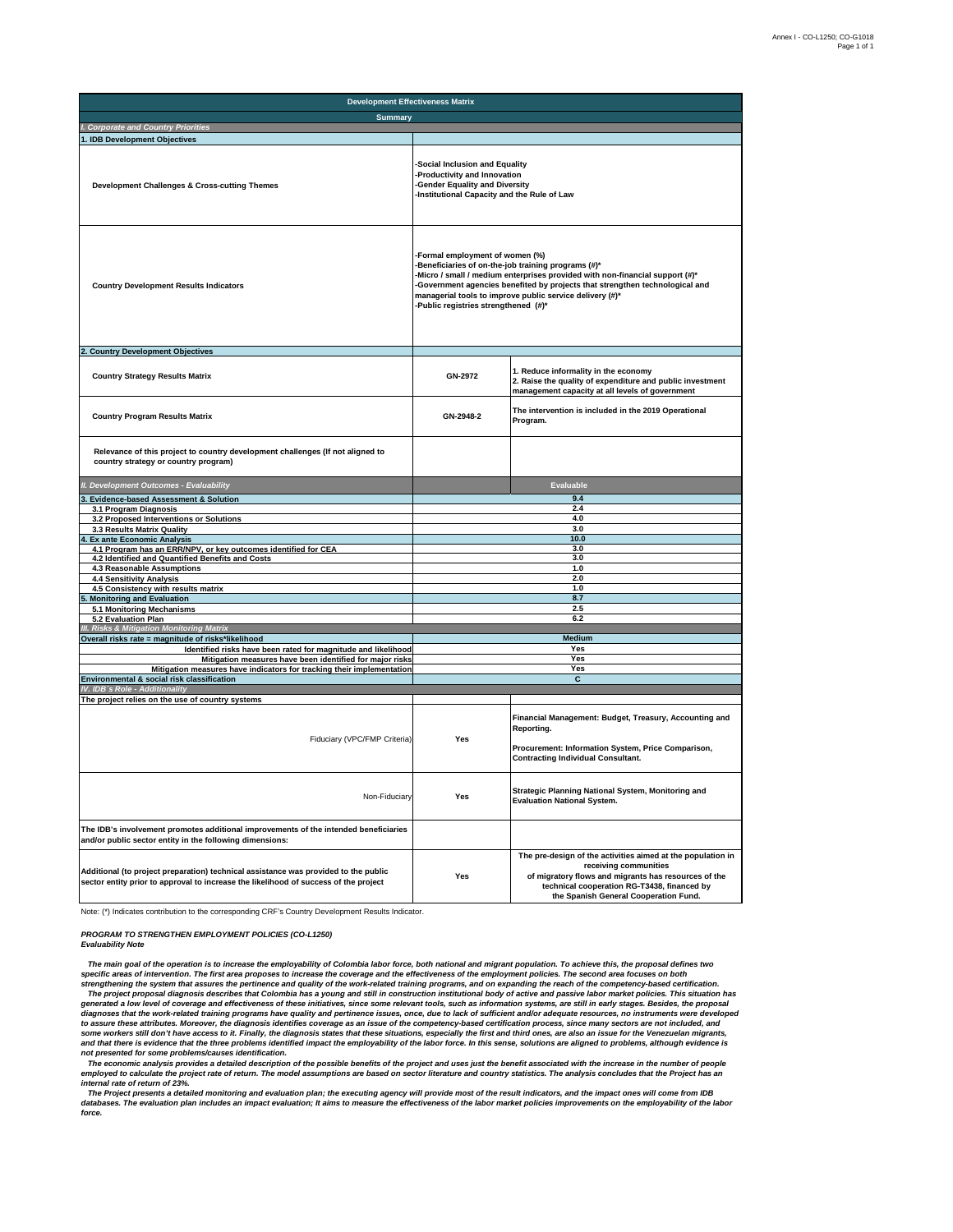## **RESULTS MATRIX**

| <b>Program objective:</b> | The program's general objective is to improve the employability of the Colombian and migrant workforce. To achieve |
|---------------------------|--------------------------------------------------------------------------------------------------------------------|
|                           | this, the specific objectives are to: (i) increase the coverage and effectiveness of employment policies; and      |
|                           | (ii) strengthen the system that ensures the relevance and quality of job training and broaden the scope of         |
|                           | competency-based certification.                                                                                    |

| <b>IMPACT</b>                                                                                                                                                                                            |                    |                 |                         |                        |                      |                                          |                                                                                                                           |  |  |  |  |  |
|----------------------------------------------------------------------------------------------------------------------------------------------------------------------------------------------------------|--------------------|-----------------|-------------------------|------------------------|----------------------|------------------------------------------|---------------------------------------------------------------------------------------------------------------------------|--|--|--|--|--|
| <b>EXPECTED IMPACT</b><br><b>Indicators</b>                                                                                                                                                              | Unit of<br>measure | <b>Baseline</b> | <b>Baseline</b><br>vear | <b>Final</b><br>target | <b>Final</b><br>year | Means of<br>verification                 | <b>Comments</b>                                                                                                           |  |  |  |  |  |
| <b>IMPACT 1:</b> Improve the employability of the Colombian and migrant workforce.                                                                                                                       |                    |                 |                         |                        |                      |                                          |                                                                                                                           |  |  |  |  |  |
| 1. Percentage difference in formal<br>employment rate in the country (i.e.<br>percentage of employed<br>persons<br>contributing to social security) vs. formal<br>employment rate in control group.      | $\%$               | 0               | 2018                    | 3                      | 2024                 | Harmonized<br>Household<br>Surveys (IDB) | Synthetic control method.<br>Formal employment rate in 2018: 35.2% overall<br>and 34.2% for women.<br>Pro-gender.         |  |  |  |  |  |
| 2. Percentage difference in average<br>wage (estimated on the basis of monetary<br>income earned from the main activity of<br>employed persons) vs. average wage in<br>control group.                    | $\%$               | 0               | 2018                    | 4                      | 2024                 | Harmonized<br>Household<br>Surveys (IDB) | Synthetic control method.<br>Average wage in 2018: Col\$1,099,095 overall<br>and Col\$1,008,042 for women.<br>Pro-gender. |  |  |  |  |  |
| 3. Formal employment rate among all<br>employed migrants, defined as % of<br>employed foreign nationals or Colombian<br>returnees who paid social security<br>contributions during the reference period. | $\%$               | 10.8%           | 2018                    | 12%                    | 2024                 | Harmonized<br>Household<br>Surveys (IDB) | Before and after with trend.                                                                                              |  |  |  |  |  |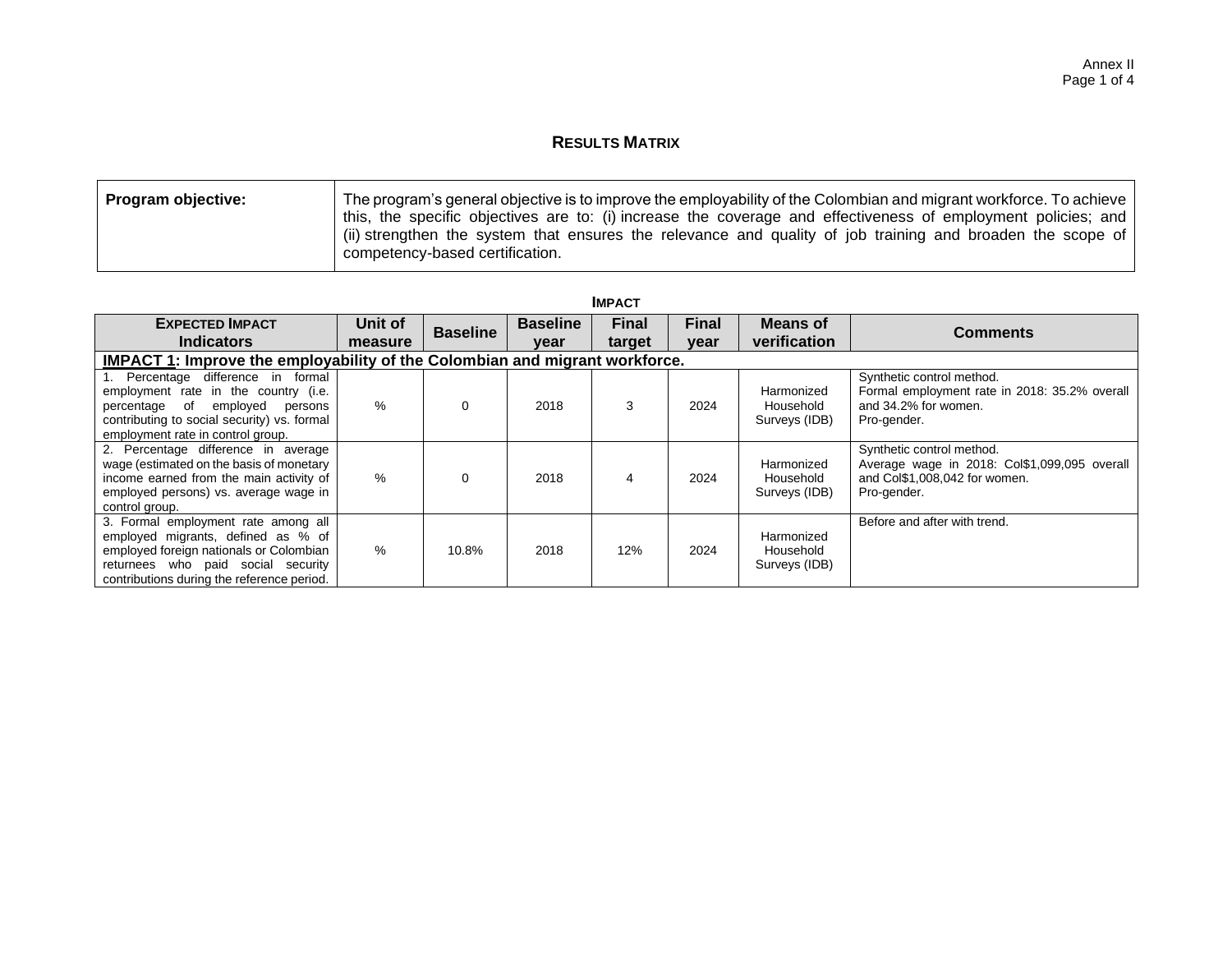| <b>OUTCOMES</b>                                                                                                                                                                                                                                                                                                                                 |                           |                 |                         |                                                                                                                                   |                       |                                                                                         |                                                                                                                                                                                                                                                                                                                                                                                                                                                       |  |  |  |  |
|-------------------------------------------------------------------------------------------------------------------------------------------------------------------------------------------------------------------------------------------------------------------------------------------------------------------------------------------------|---------------------------|-----------------|-------------------------|-----------------------------------------------------------------------------------------------------------------------------------|-----------------------|-----------------------------------------------------------------------------------------|-------------------------------------------------------------------------------------------------------------------------------------------------------------------------------------------------------------------------------------------------------------------------------------------------------------------------------------------------------------------------------------------------------------------------------------------------------|--|--|--|--|
| <b>Indicators</b>                                                                                                                                                                                                                                                                                                                               | Unit of<br><b>Measure</b> | <b>Baseline</b> | <b>Baseline</b><br>vear | Final target <sup>1</sup>                                                                                                         | <b>Target</b><br>year | <b>Means of</b><br>verification                                                         | <b>Comments</b>                                                                                                                                                                                                                                                                                                                                                                                                                                       |  |  |  |  |
| OUTCOME 1: Increase the coverage and effectiveness of employment policies                                                                                                                                                                                                                                                                       |                           |                 |                         |                                                                                                                                   |                       |                                                                                         |                                                                                                                                                                                                                                                                                                                                                                                                                                                       |  |  |  |  |
| 1.1 Percentage difference in the<br>number of individuals who have<br>registered with the<br>Public<br>Employment Service<br>(SPE)<br>provider network information<br>system (SISE) relative to a<br>control group.                                                                                                                             | %                         | $\Omega$        | 2018                    | $\overline{7}$                                                                                                                    | 2024                  | Administrative<br>data from the<br><b>SPE</b><br>information<br>system.                 | Differences in differences.<br>Control group consisting of public service<br>providers that do not use SISE, such as the<br>employment agencies of the National Training<br>Service (SENA).<br>Indicators will be constructed to monitor<br>migrants (foreign nationals or Colombian<br>returnees) and gender.<br>In 2018, 1,107,199 people were registered with<br>the SISE, including 576,233 women and<br>157,987 people born outside the country. |  |  |  |  |
| difference<br>1.2 Percentage<br>between persons who received<br>quidance on the SISE provider<br>network who, after receiving<br>guidance, obtained formal jobs<br>(measured as those making<br>social security contributions at<br>least once during the 6 months<br>following<br>guidance<br>the<br>provided) relative to a control<br>group. | %                         | $\Omega$        | 2018                    | 4                                                                                                                                 | 2024                  | <b>SPE</b><br>administrative<br>data and the<br>Integrated<br>Contributions<br>Payroll. | Differences in differences and matching.<br>Control group consisting of public service<br>providers who do not use SISE, such as SENA<br>employment agencies.<br>Indicators will be constructed to monitor by<br>gender.<br>In 2018, the SISE effectiveness indicator for the<br>total number of users who received guidance<br>was 22.9% and for women it was 21.2%.                                                                                 |  |  |  |  |
|                                                                                                                                                                                                                                                                                                                                                 |                           |                 |                         |                                                                                                                                   |                       |                                                                                         | OUTCOME 2: Strengthen the system that ensures the relevance and quality of job training and broaden the scope of competency-based                                                                                                                                                                                                                                                                                                                     |  |  |  |  |
| certification<br>2.1 Number of job training<br>centers adopting the tools of<br>the relevance and quality<br>assurance model (e.g. learning<br>instructor<br>assessments.<br>evaluations,<br>and<br>graduate<br>employability measures)                                                                                                         | Number                    | $\Omega$        | 2018                    | 40                                                                                                                                | 2024                  | Pilot<br>administrative<br>data                                                         | The data will be obtained from the pilot's<br>administrative data.                                                                                                                                                                                                                                                                                                                                                                                    |  |  |  |  |
| 2.2 Number of persons trained<br>evaluated in job<br>and/or<br>competencies for certification                                                                                                                                                                                                                                                   | Number                    | 0               | 2018                    | Target for total<br>number of people:<br>18,000<br>Target for migrants<br>(foreign nationals or<br>Colombian<br>returnees): 5,400 | 2024                  | Administrative<br>data program<br>- Ministry of<br>Labor                                | The administrative data of the program will be<br>used.<br>Gender tracking.                                                                                                                                                                                                                                                                                                                                                                           |  |  |  |  |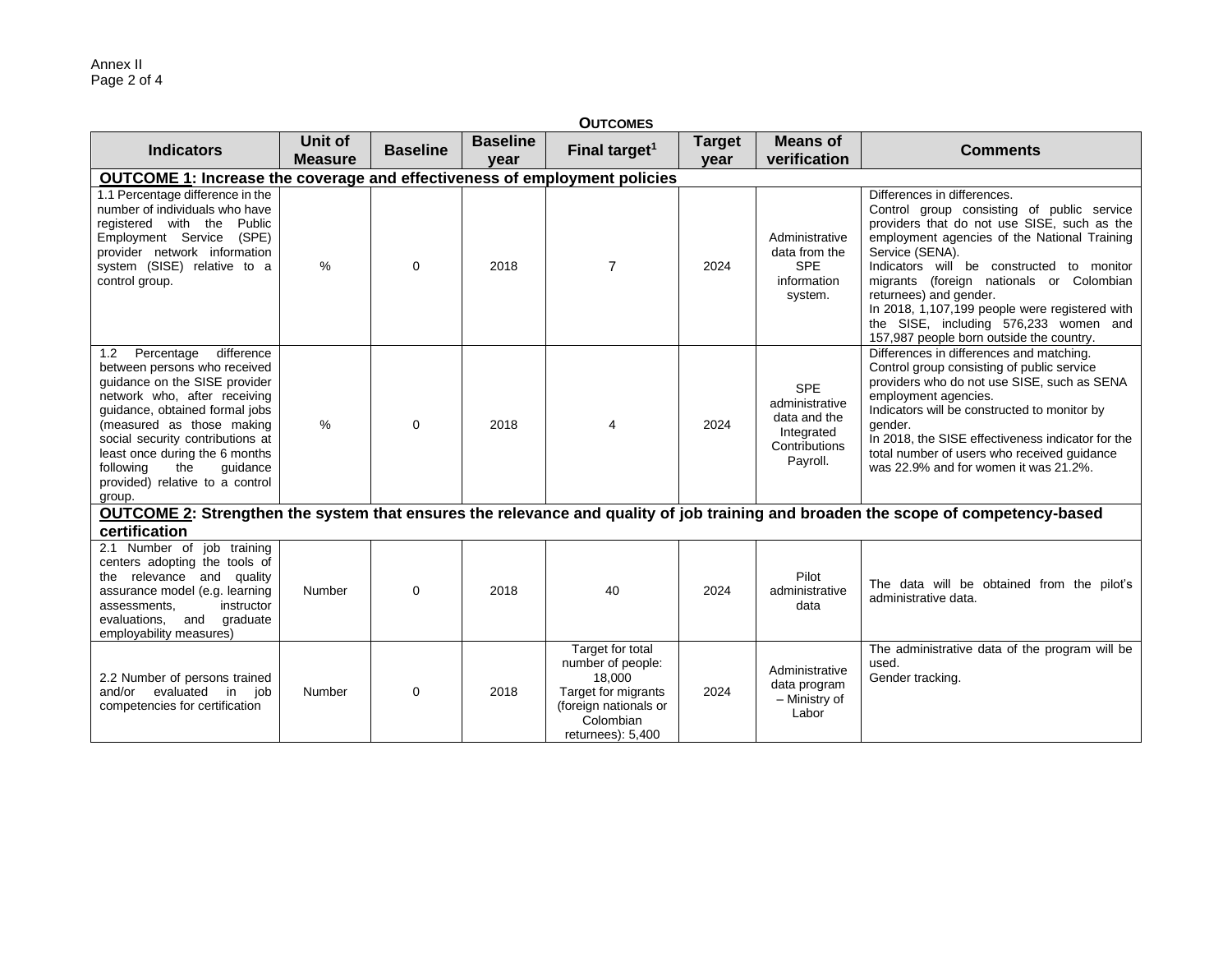| OUTPUTS <sup>1</sup>                                                                                                                                            |                                  |                 |                         |             |                   |              |              |              |                           |                                  |                                                                                                                                     |
|-----------------------------------------------------------------------------------------------------------------------------------------------------------------|----------------------------------|-----------------|-------------------------|-------------|-------------------|--------------|--------------|--------------|---------------------------|----------------------------------|-------------------------------------------------------------------------------------------------------------------------------------|
| Output                                                                                                                                                          | <b>Unit of</b><br><b>Measure</b> | <b>Baseline</b> | <b>Baseline</b><br>year | Year 1      | Year <sub>2</sub> | Year 3       | Year 4       | Year 5       | <b>Final</b><br>taget $1$ | <b>Means of</b><br>verification  | <b>Comments</b>                                                                                                                     |
| Component 1. Employment policy coverage and effectiveness                                                                                                       |                                  |                 |                         |             |                   |              |              |              |                           |                                  |                                                                                                                                     |
| 1.1. SPE information<br>system designed                                                                                                                         | Number                           | $\mathbf 0$     | 2019                    | -1          | $\mathbf 0$       | 0            | 0            | 0            | $\mathbf 1$               | Semiannual<br>progress<br>report |                                                                                                                                     |
| 1.2. First phase of the<br>SPE information<br>system implemented                                                                                                | Number                           | $\mathbf 0$     | 2019                    | $\mathbf 0$ | $\mathbf 0$       | 1            | $\mathbf{1}$ | $\mathbf{1}$ | $\mathbf{1}$              | Semiannual<br>progress<br>report | Version 1 incorporates the<br>citizens and analytics<br>modules.                                                                    |
| 1.3. Second phase of<br>the SPE information<br>system implemented                                                                                               | Number                           | $\mathbf 0$     | 2019                    | $\mathbf 0$ | $\mathbf 0$       | 0            | 1            | 1            | $\mathbf 1$               | Semiannual<br>progress<br>report | Version 2 incorporates the<br>providers and companies<br>module.                                                                    |
| 1.4. Ministry of Labor<br>management system<br>designed                                                                                                         | Number                           | $\mathbf 0$     | 2019                    | $\Omega$    | $\mathbf{1}$      | $\Omega$     | $\mathbf 0$  | $\mathbf 0$  | $\overline{1}$            | Semiannual<br>progress<br>report | Design of system to analyze<br>the effectiveness of passive<br>and active policies and the<br>efficiency of resource<br>allocation. |
| 1.5. Ministry of Labor<br>management system<br>implemented                                                                                                      | Number                           | $\mathbf 0$     | 2019                    | $\mathbf 0$ | $\mathbf 0$       | 1            | 1            | 1            | $\mathbf{1}$              | Semiannual<br>progress<br>report |                                                                                                                                     |
| 1.6. Upgraded service<br>model for SPE<br>providers network<br>implemented                                                                                      | Number                           | $\mathbf 0$     | 2019                    | $\mathbf 0$ | 1                 | $\mathbf{1}$ | 1            | $\mathbf{1}$ | 1                         | Consulting<br>reports            |                                                                                                                                     |
| Component 2. Development of tools to ensure the relevance and quality of job training and strengthen competency-based certification                             |                                  |                 |                         |             |                   |              |              |              |                           |                                  |                                                                                                                                     |
| 2.1. Job training<br>information portal<br>implemented                                                                                                          | Number                           | $\mathbf 0$     | 2019                    | $\mathbf 0$ |                   | $\mathbf{1}$ | $\mathbf{1}$ | $\mathbf{1}$ | $\mathbf{1}$              | Semiannual<br>progress<br>report |                                                                                                                                     |
| 2.2. Gender-focused<br>content for the job<br>training guidance<br>portal developed                                                                             | Number                           | $\mathbf 0$     | 2019                    | $\mathbf 0$ | 1                 | 0            | 0            | $\mathbf 0$  | $\mathbf{1}$              | Semiannual<br>progress<br>report |                                                                                                                                     |
| 2.3. Institutional<br>mechanism<br>(standards and tools)<br>to evaluate the<br>accreditation of job<br>competency<br>certification<br>processes<br>implemented. | Number                           | $\Omega$        | 2019                    | $\Omega$    | $\Omega$          | 0            | $\mathbf{1}$ | 1            | $\overline{1}$            | Semiannual<br>progress<br>report |                                                                                                                                     |

<sup>&</sup>lt;sup>1</sup> "Implemented" means that the output in question is in operation and that recurrent investments in maintenance/activation required for its operation are being made.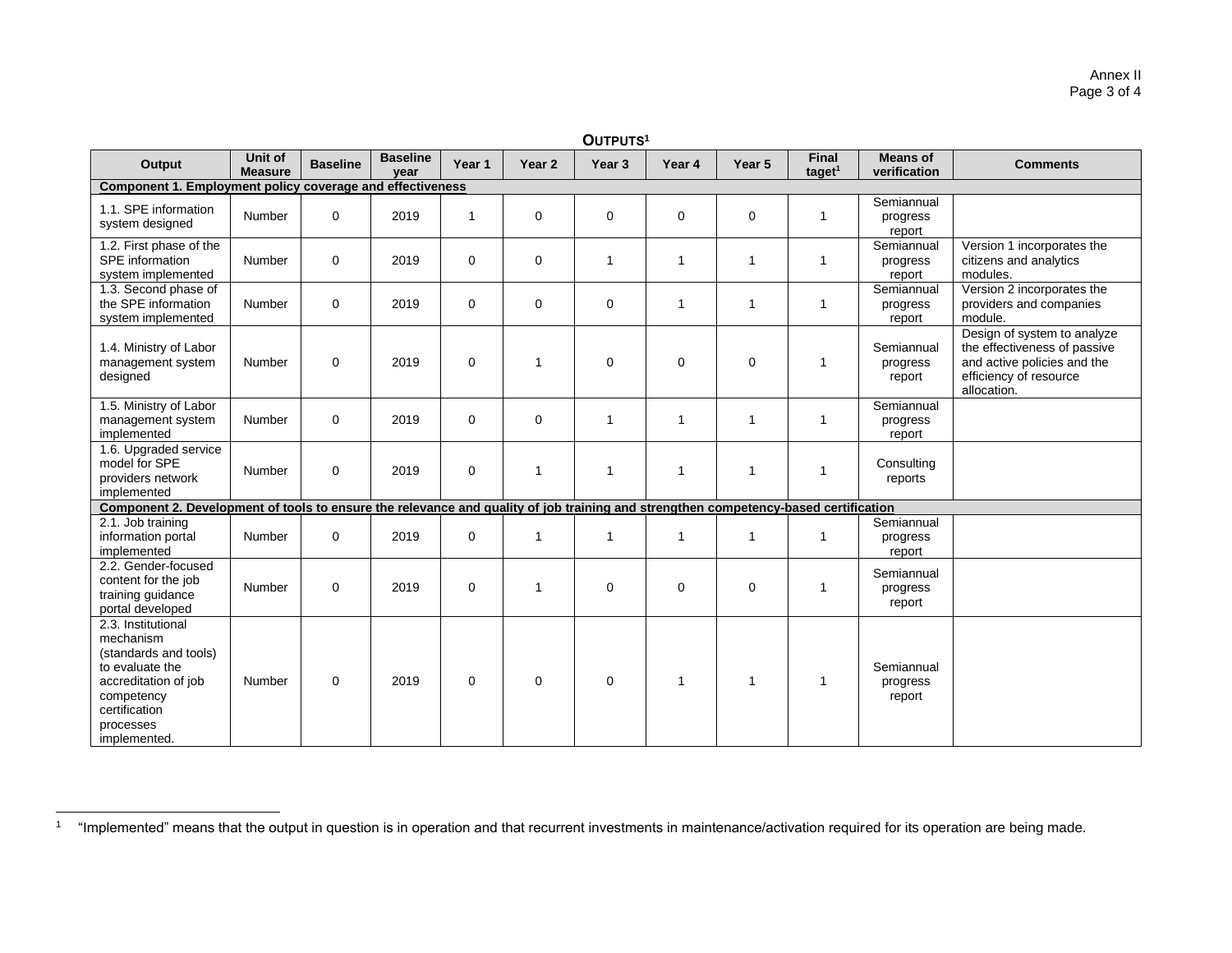#### Annex II Page 4 of 4

| Output                                                                                                                                        | Unit of<br><b>Measure</b> | <b>Baseline</b> | <b>Baseline</b><br>year | Year 1       | Year <sub>2</sub> | Year <sub>3</sub> | Year 4         | Year 5   | <b>Final</b><br>taget <sup>1</sup> | <b>Means of</b><br>verification  | <b>Comments</b>                                                                                                                    |
|-----------------------------------------------------------------------------------------------------------------------------------------------|---------------------------|-----------------|-------------------------|--------------|-------------------|-------------------|----------------|----------|------------------------------------|----------------------------------|------------------------------------------------------------------------------------------------------------------------------------|
| 2.4. Tools for job<br>competency<br>certification standards<br>and registration<br>implemented                                                | Number                    | $\Omega$        | 2019                    | $\Omega$     | $\overline{1}$    | -1                |                |          |                                    | Semiannual<br>progress<br>report | Application for the registration<br>of standards in strategic<br>sectors related to migrant<br>population and host<br>communities. |
| 2.5. Tool for compiling<br>job profile information<br>implemented                                                                             | Number                    | 0               | 2019                    | $\mathbf{1}$ | -1                | 1                 |                |          |                                    | Semiannual<br>progress<br>report |                                                                                                                                    |
| 2.6. Modular program<br>for job competency<br>certification<br>implemented                                                                    | Number                    | $\mathbf 0$     | 2019                    | $\Omega$     | -1                | -1                |                |          |                                    | Consulting<br>report             |                                                                                                                                    |
| 2.7 Guidelines on<br>eliminating gender<br>barriers in access to<br>modular training and<br>competency<br>certification programs<br>developed | Number                    | $\mathbf 0$     | 2019                    | $\Omega$     | $\mathbf{1}$      | $\Omega$          | 0              | $\Omega$ |                                    | Consulting<br>report             | These quidelines should<br>inform the modular program<br>described in 2.6.                                                         |
| 2.8. Standards and<br>tools for job training<br>quality assurance<br>implemented                                                              | Number                    | $\mathbf 0$     | 2019                    | $\Omega$     | 3                 | 5                 | 5              | $\Omega$ | 5                                  | Semiannual<br>progress<br>report |                                                                                                                                    |
| 2.9. Pilots for quality<br>assurance of the<br>supply of job training<br>completed                                                            | Number                    | $\mathbf 0$     | 2019                    | 0            | $\mathbf 0$       | $\overline{2}$    | $\overline{2}$ | 0        | 4                                  | Semiannual<br>progress<br>report |                                                                                                                                    |
| 2.10. Report for<br>scaling up of the job<br>training quality<br>assurance system<br>completed                                                | Number                    | $\mathbf 0$     | 2019                    | 0            | $\mathbf 0$       | 0                 | 0              |          |                                    | Consulting<br>report             |                                                                                                                                    |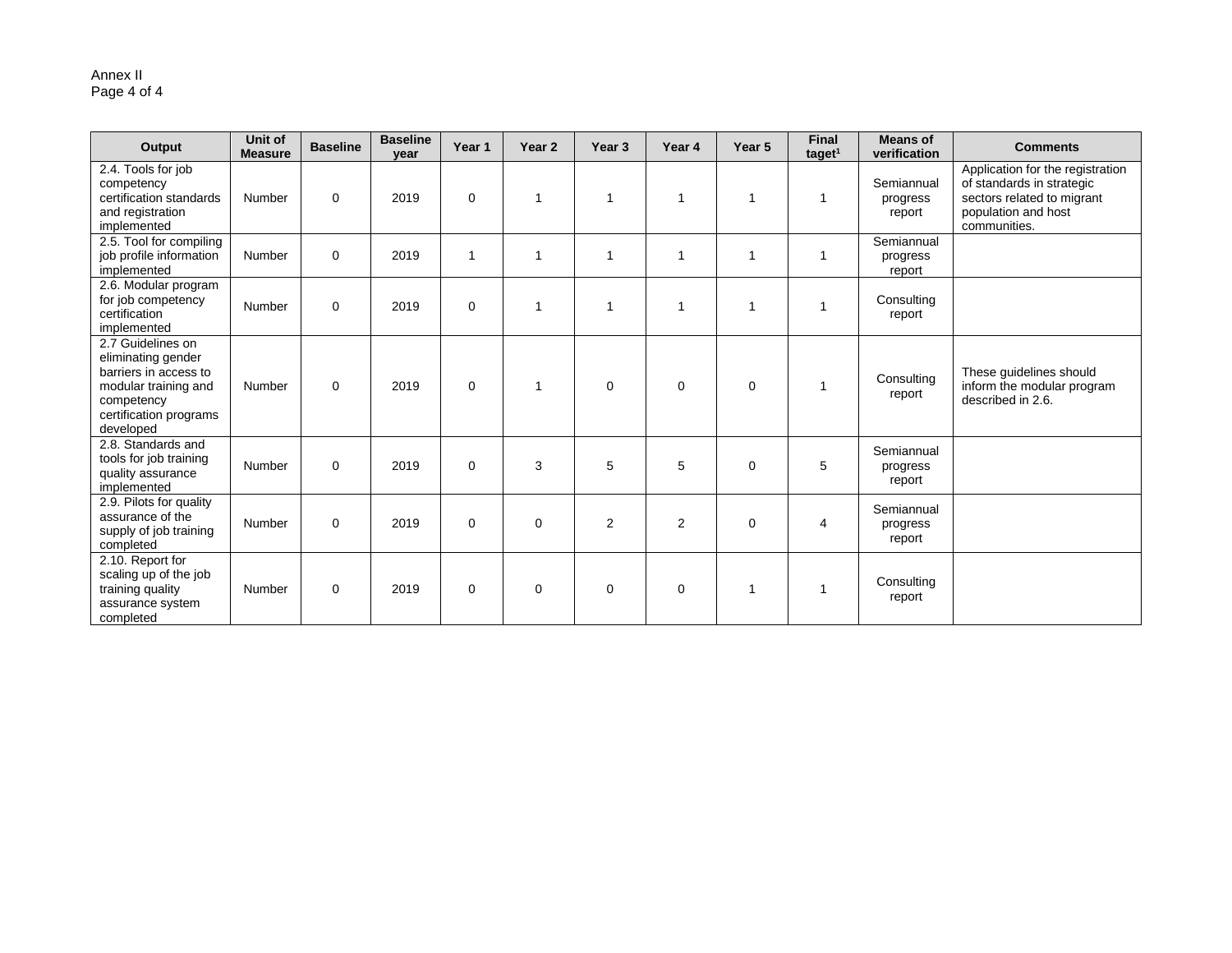#### **FIDUCIARY AGREEMENTS AND REQUIREMENTS**

| Country                  | Colombia                                                                       |
|--------------------------|--------------------------------------------------------------------------------|
| Project name:            | Program to Strengthen Employment Policies                                      |
| <b>Project number:</b>   | CO-L1250                                                                       |
| <b>Executing agency:</b> | Ministry of Labor                                                              |
| Prepared by:             | Claudia Mylenna Cardenas Garcia and Eugenio Hillman<br>(Fiduciary specialists) |

### **I. EXECUTIVE SUMMARY**

- $1.1$ The borrower is the Republic of Colombia, and the Ministry of Labor will serve as the executing agency, acting through the Office of the Deputy Minister for Employment and Pensions (VMEP). An evaluation of the fiduciary capacity of the Ministry of Labor was performed using the Institutional Capacity Assessment System, an analysis of key processes for program execution, and fiduciary risk management.
- $1.2<sub>2</sub>$ The evaluation found that the Ministry's institutional capacities have a satisfactory level of development. Nonetheless, the program's fiduciary risk is high due to its technical complexity, the involvement of external actors, the increased workload that execution will entail, and the executing agency's lack of fiduciary experience in applying Bank policies (on procurement and financial management). The Ministry of Labor therefore requires the creation of a Program Coordination Unit (PCU) that will report directly to the VMEP. The PCU will be responsible for the program's technical execution and supervision, and its staff will include a general program coordinator, a procurement specialist, and a financial specialist assigned to work on the program full-time.
- $1.3<sub>1</sub>$ According to the Public Expenditure and Financial Accountability (PEFA) evaluation,<sup>1</sup> Colombia has a mature public financial management system with satisfactory performance in most areas; however, it has still not been fully adapted to international standards. The public procurement system is also considered adequate from the regulatory standpoint and is consistent with internationally accepted practices. Its use has been authorized for Bank-funded programs.
- This is a specific investment program for a total amount of US\$25,125,000, with  $1.4$ US\$20 million from the Bank's Ordinary Capital, US\$2,625,000 from the Bank's Grant Facility to support countries with large and sudden intraregional migration inflows, and US\$2,500,000 from a PSG<sup>2</sup> (grant CO-G1018) provided by SECO.<sup>3</sup> After deduction of the PSG administration fee (US\$125,000), a total of

The latest PEFA report for Colombia is from October 2016. PEFA is an international tool that provides a reference framework for the assessment of public financial management.

<sup>&</sup>lt;sup>2</sup> Project specific grant.<br><sup>3</sup> The Government of Sv.

The Government of Switzerland's State Secretariat for Economic Affairs.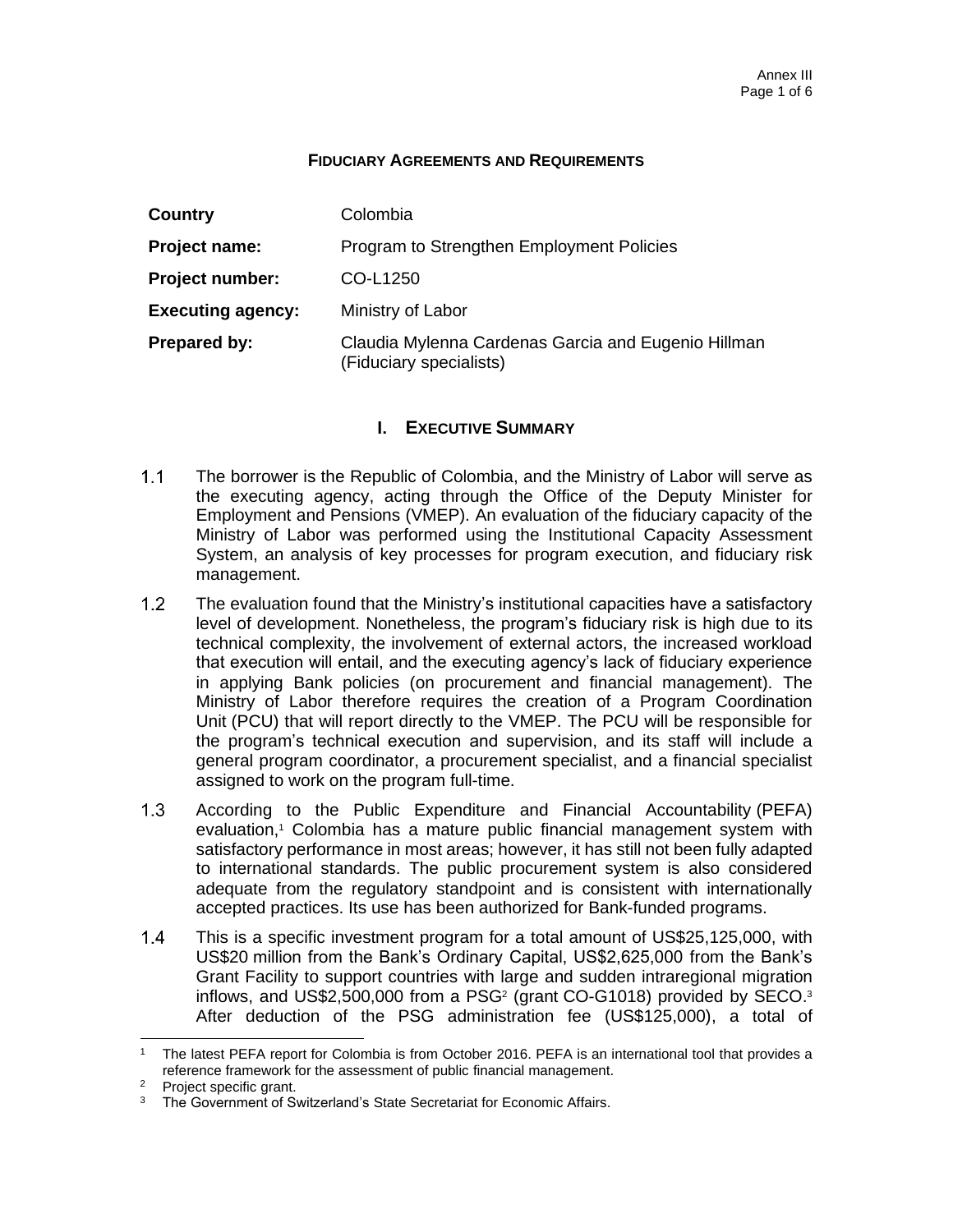US\$25 million is available for the program. The program does not involve financing from other multilateral organizations or local contributions. It will have a five-year disbursement period.

### **II. FIDUCIARY CONTEXT OF THE EXECUTING AGENCY**

- $2.1$ The proceeds of the loan operation will be included in the National Budget and recorded in the Integrated Financial Information System (SIIF). The Ministry of Labor will coordinate the program's financial and administrative management procedures.
- $2.2<sub>2</sub>$ The Ministry of Labor has a number of strengths, such as the Integrated Management System, the Internal Control Office, and an adequate document management process. However, the analysis identified a weakness in that the Ministry's Office of the Secretary does not have fiduciary experience in applying the Bank's policies on procurement, administrative, and financial management processes. Given the scale of the operation, the Ministry of Labor also does not have sufficient staff to take on the additional workload that the fiduciary processes will generate. Accordingly, the design of the execution mechanism envisages strengthening capacity by creating the PCU for execution of the operation and developing a strengthening plan.

## **III. FIDUCIARY RISK EVALUATION AND MITIGATION ACTIONS**

| <b>Risk</b>                                                                                          | <b>Impact</b>                                                                              | <b>Probability factor</b>                                                                                                                                                           |
|------------------------------------------------------------------------------------------------------|--------------------------------------------------------------------------------------------|-------------------------------------------------------------------------------------------------------------------------------------------------------------------------------------|
| Lack of experience and<br>limited<br>capacity<br>for<br>efficient<br>effective and                   | Delays in program launch and<br>execution.<br>Failure to achieve targets.                  | Highly complex program that involves<br>participation by more than one entity in the<br>planning of activities.                                                                     |
| management of fiduciary<br>processes applying Bank<br>procedures and policies<br>(on procurement and | Noncompliance with rules and<br>policies.                                                  | The program team's relative lack of<br>experience with the Bank's procurement<br>and financial management policies.                                                                 |
| financial management).                                                                               | disbursement<br>Delays in<br>requests<br>and<br>expense<br>justifications.                 | level<br>Low<br>of<br>development<br>and<br>implementation of<br>program execution<br>procedures.                                                                                   |
|                                                                                                      | Timely<br>and<br>appropriate<br>issuance of the financial reports<br>required by the Bank. | Limited capacity in the Ministry of Labor to<br>define detailed technical requirements to<br>enable procurement processes to be<br>carried out as planned.                          |
|                                                                                                      |                                                                                            | Weak response of the supplier market to<br>the program's technical and/or specialized<br>requirements.                                                                              |
|                                                                                                      |                                                                                            | Insufficient capacity in the Ministry of Labor<br>identify<br>problems<br>affecting<br>the<br>to<br>programming of program activities and to<br>take timely action to resolve them. |

3.1 The program's fiduciary risk management was rated **high:**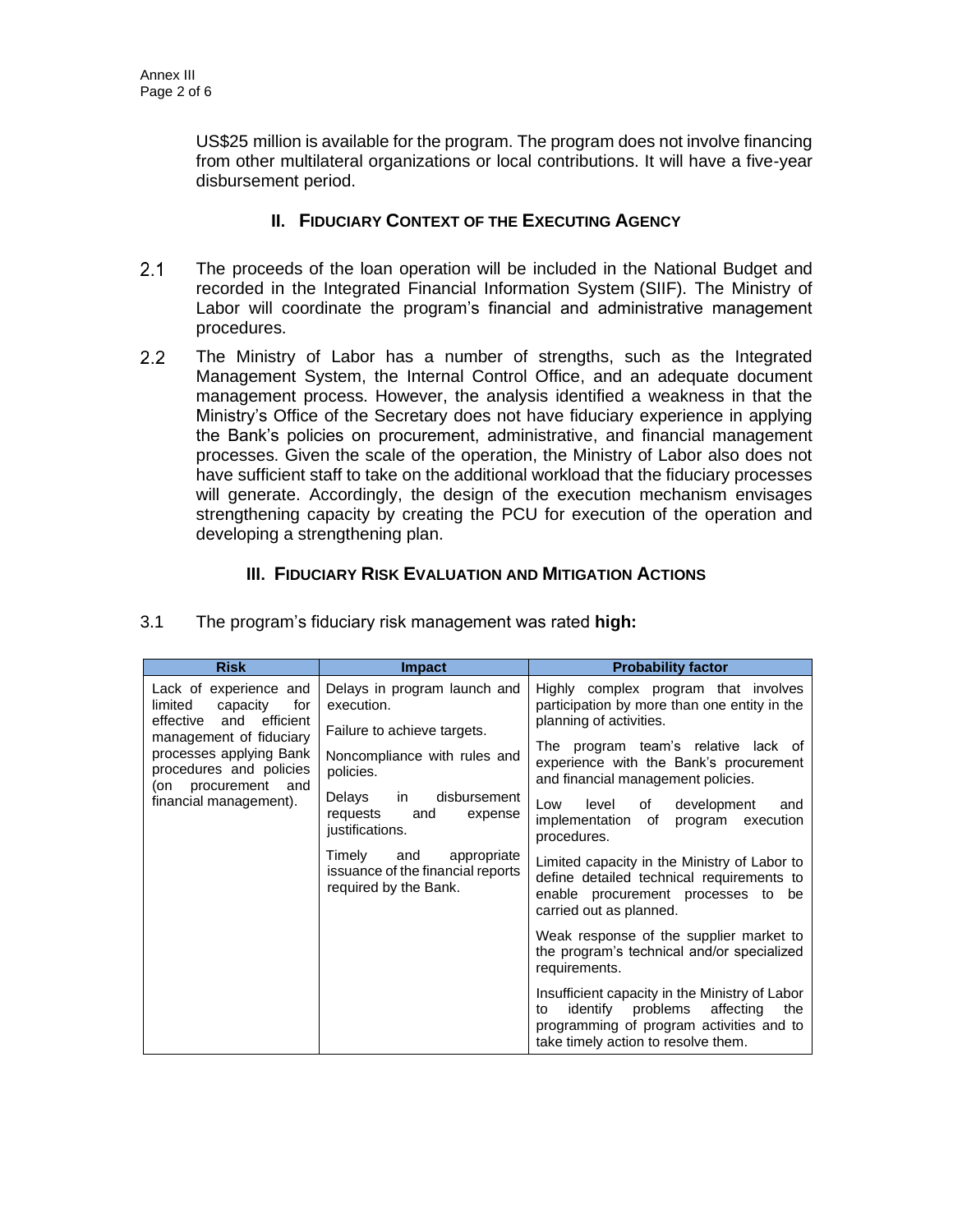- 3.2 The following measures are proposed to mitigate the identified risk: (i) preparation and approval of program Operating Regulations that specify the roles and responsibilities of the various agencies involved in the program execution mechanism, along with coordination mechanisms and execution procedures; (ii) timely hiring of a program execution team with the required profile; (iii) training in the use and application of the Bank's procurement and financial management policies and in the preparation of terms of reference, technical specifications, and equivalent documents; (iv) the issuance of public calls for proposals to supplier companies to submit projects and future requirements; and (v) implementation of good practices in project management with multilateral banks.
- 3.3 In this context, the plan to strengthen capacity for program execution includes the following recommended measures: (i) formulate the program's multiyear execution plan and/or annual work plan with sufficient details on the activities to be carried out for each output, their sequencing and interrelationship, scheduling, responsible parties, and costs. This will be used to produce the annual work plan for year 1, which will serve as the basis for requesting the budgetary funding needed for fiscal year 2020; (ii) training in the use of the SIIF reporting module to monitor the program and prepare the Bank's reports; and (iii) develop internal manuals and procedures that define and formalize the coordination method, roles, and information flows within the execution arrangements.

### **IV. CONSIDERATIONS FOR THE SPECIAL PROVISIONS OF CONTRACTS**

- $4.1$ The Ministry of Labor will submit supporting documentation for expenses using the exchange rate for converting funds disbursed in dollars into Colombian pesos.
- $4.2$ For program accounting, and to ensure that the SIIF of the borrower (or entity serving in its capacity) can automatically generate program financial reports, the executing agency will request the creation of a program accounts plan customized according to the classification by component or resource distribution category as set out in the "cost and financing" table of the single annex to the loan contract.
- $4.3$ The Ministry of Labor will submit consolidated annual financial statements for the program audited by a Bank-acceptable independent audit firm. The audit firm will be selected and contracted according to the Bank's policies, on a multiyear basis if possible, pursuant to the procedures and terms of reference previously agreed upon with the Bank.

### **V. AGREEMENTS AND REQUIREMENTS FOR PROCUREMENT EXECUTION**

- $5.1$ All procurements to be financed from program funds will be included in the procurement plan approved by the Bank.
- $5.2$ **Procurement of works, goods, and nonconsulting services**: Contracts for works, goods, and nonconsulting services<sup>4</sup> will be executed pursuant to the Bank's policy (document GN-2349-9 or its subsequent updates). Procurement subject to international competitive bidding (ICB) or national competitive bidding (NCB) will

<sup>4</sup> Policies for the Procurement of Goods and Works financed by the Inter-American Development Bank (document GN-2349-9), paragraph 1.1: Nonconsulting services are treated as goods.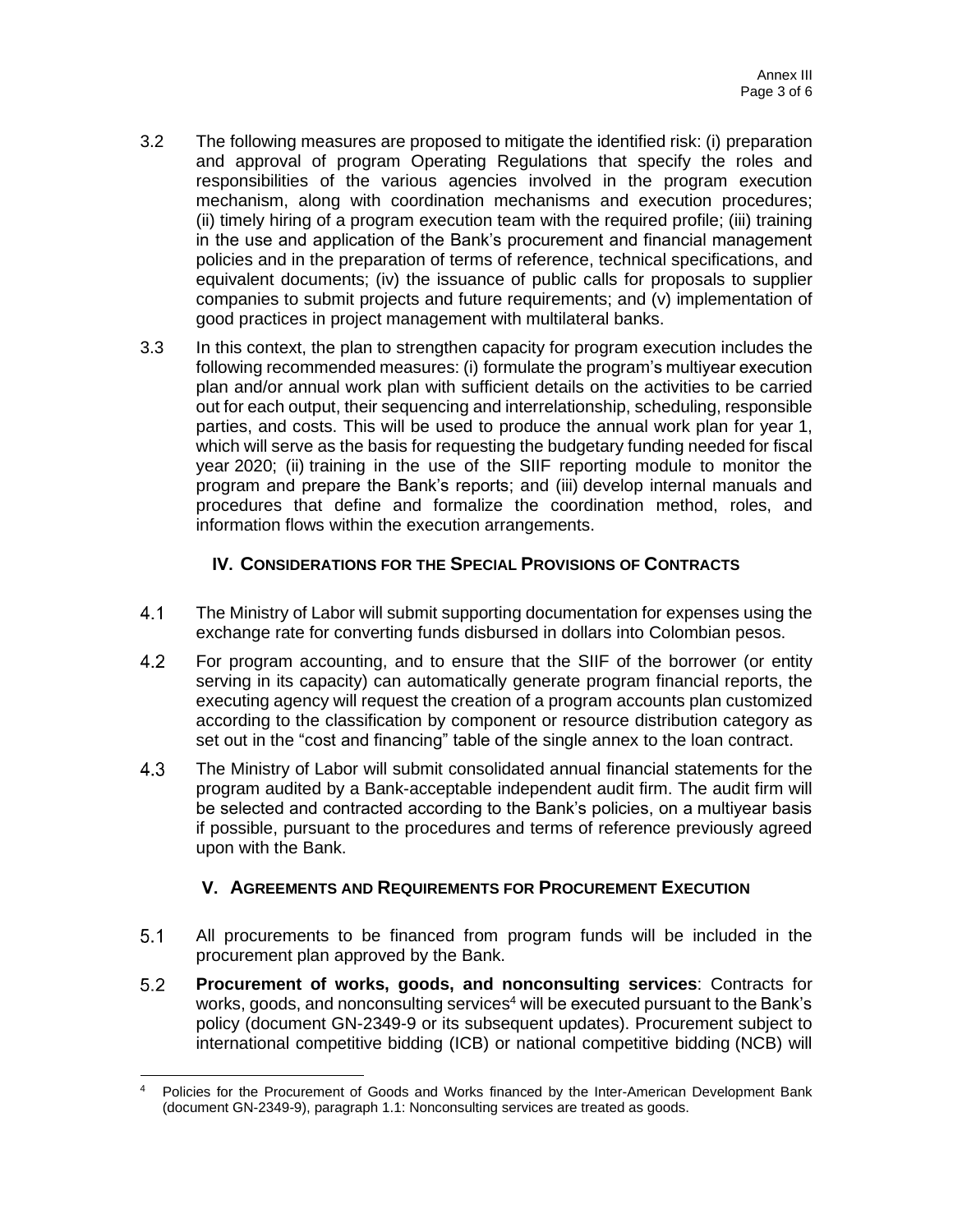be executed using the Bank's standard bidding documents. The processes for these procurements are listed in the initial procurement plan.

- $5.3$ **Selection and contracting of consultants: Consulting service contracts<sup>5</sup> will be** executed pursuant to the Bank's policy (document GN-2350-9 or its subsequent updates) using the standard request for proposals agreed upon with the Bank.
- $5.4$ **Selection of individual consultants**: Individual consultants will be selected and contracted pursuant to the policy set out in document GN-2350-9.
- $5.5$ **Recurrent expenses**: The procurement plan includes operating expenses deemed eligible<sup>6</sup> for program funding, including those related to travel and logistics costs for workshops and events.
- $5.6$ **Use of the country procurement system**: Colombia's Public Procurement and Contracting System (SCCPC) is a Bank-approved system that can be used for:
	- Procurements of goods, public works, and services, and contracts with consulting firms and individual consultants, in amounts below the thresholds set by the Bank for use of the ICB method in Colombia.
	- The following specific provisions and regulations do not apply to the use of the SCCPC for Bank-financed operations: (i) SCCPC measures that bar the lodging of complaints are ruled out, so as to allow appeals to procurement processes; and (ii) direct procurements as described in the SCCPC.

| <b>WORKS</b>              |                                                 | <b>GOODS</b>             |                                                   | <b>CONSULTING SERVICES</b>        |                                                                |
|---------------------------|-------------------------------------------------|--------------------------|---------------------------------------------------|-----------------------------------|----------------------------------------------------------------|
| $ICB*$                    | <b>NCB</b> (complex<br>works)**                 | <b>ICB</b>               | NCB**<br>(complex)<br>qoods)                      | <b>International</b><br>publicity | <b>Shortlist with no</b><br>nationality<br><b>restrictions</b> |
| US\$10 million<br>or more | Between<br>US\$350,000<br>and<br>US\$10 million | US\$1 million<br>or more | <b>Between</b><br>US\$50,000 and<br>US\$1 million | US\$200,000 or<br>more            | Up to US\$500,000<br>(inclusive)                               |

#### **Table 1. Procurement thresholds**

- 5.7 **Main procurements**: The main procurements are included in the initial procurement plan, which can be accessed [here.](http://idbdocs.iadb.org/wsdocs/getDocument.aspx?DOCNUM=EZSHARE-659572234-23)
- 5.8 **Procurement supervision**: Procurement will be supervised ex ante and requires the Bank's prior no objection. The possibility of ex post review will be evaluated by the program team and could eventually be implemented.

<sup>&</sup>lt;sup>5</sup> Policies for the Selection and Contracting of Consulting Services financed by the Inter-American Development Bank (document GN-2350-9), paragraph 3.9 et seq.: Single-source selection procurements will be duly justified.

<sup>&</sup>lt;sup>6</sup> Office rental, car rental for supervision tasks, utility and communication expenses, translations, bank fees, office supplies, advertising expenses, etc.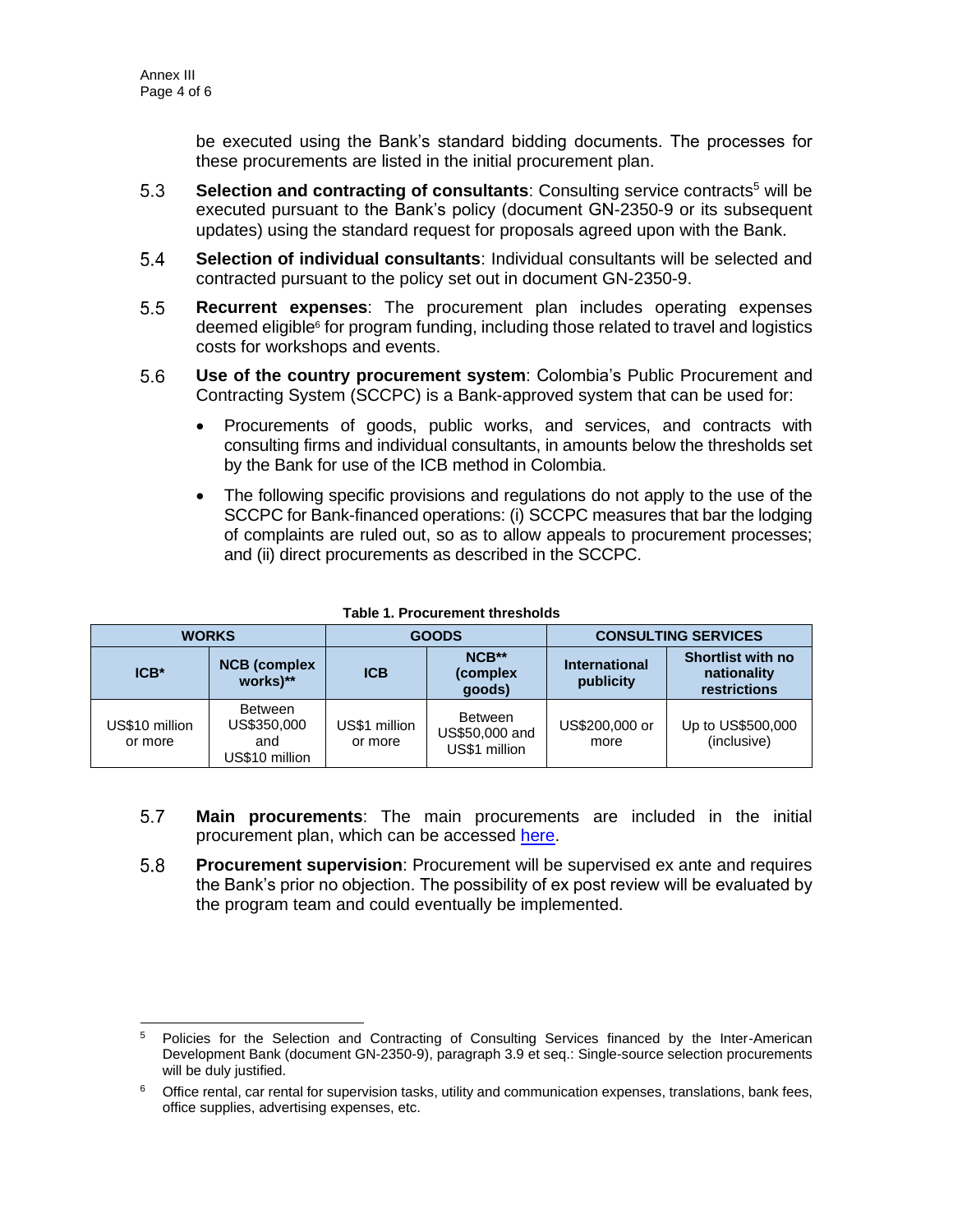#### **Table 2. Thresholds for ex post review**

| Ex post review threshold***                                                                                                   |               |                            |  |  |  |  |
|-------------------------------------------------------------------------------------------------------------------------------|---------------|----------------------------|--|--|--|--|
| <b>Works</b>                                                                                                                  | Goods         | <b>Consulting services</b> |  |  |  |  |
| US\$10 million                                                                                                                | US\$1 million | US\$200,000                |  |  |  |  |
| *** Ex post review is subject to the provisions of the procurement supervision paragraph in the Bank's policies. <sup>7</sup> |               |                            |  |  |  |  |

5.9 **Records and files**. The VMEP will maintain full documentation of procurement processes in physical or digital files, as appropriate, as part of the document management system. The procurement system used by the financial specialist will manage and file duly digitized procurement documentation. At the end of program execution, the pre-contractual, contractual, and financial documentation will be sent to the Ministry of Labor's central file, pursuant to the provisions of the loan contract.

#### **VI. FINANCIAL MANAGEMENT AGREEMENTS AND REQUIREMENTS**

- $6.1$ **Programming and budget**. The national government, through the National Budget Directorate and the National Planning Department, is responsible for budget programming, a process that concludes with Congress's approval of the Annual Budget Law. The loan proceeds will be included in the National Budget under the Ministry of Labor heading and will be monitored through the SIIF.
- $6.2$ **Accounting and information systems**. The apex agency for public accounting in Colombia is the General Accounting Office (CGN). The official public accounting system is the SIIF, which is the source for downloading information that is transmitted to the CGN through the Treasury and Public Information Consolidation System. The Ministry of Labor will use the SIIF to monitor the program's budget, accounting, and cash flow. The accounting records will be kept on an accrual basis; however, the program's financial statements will be prepared on a cash basis and will be generated automatically, by financing source, directly from the SIIF. The Ministry of Labor will prepare the program financial statements, consolidating all financing sources.
- $6.3$ **Disbursements**. A special dollar account will be opened in the name of the program, at a bank specified by the Ministry of Finance and Public Credit, for the exclusive purpose of administering loan proceeds. The Bank will make advances of funds in dollars, based on liquidity needs covering a maximum period of six months, and the Ministry of Labor will prepare disbursement requests and justify expenses as established in the Financial Management Guidelines for IDBfinanced Projects (document OP-273-12). Except for the initial advance of funds, supporting documentation will be provided for at least 80% of the cumulative amount of previous disbursements pending justification. No special fiduciary conditions were established for eligibility.
- **Internal control and audit**. The roles of the Internal Control Office include:  $6.4$ (i) providing ongoing advisory services and support and formulating preventive recommendations; (ii) fostering a culture of oversight by preparing legal reports;

<sup>7</sup> Policies for the Procurement of Goods and Works Financed by the Inter-American Development Bank [\(document GN-2349-9\)](http://idbdocs.iadb.org/wsdocs/getDocument.aspx?DOCNUM=774396) Appendix 2, and the loan contract.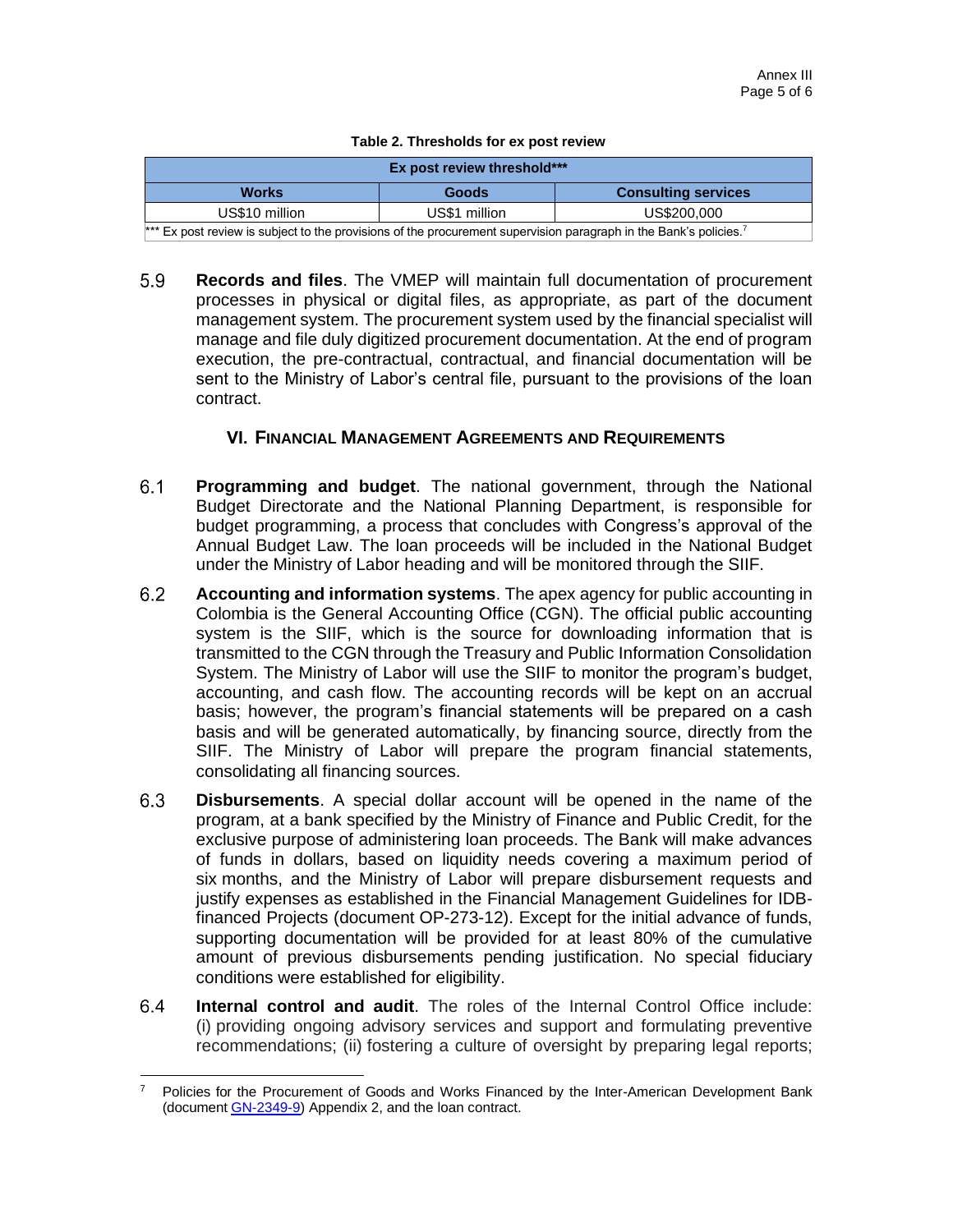(iii) carrying out an interactive process of evaluation, monitoring, and risk assessment; and (iv) facilitating the flow of information between the executing agency and external bodies such as the Office of the Comptroller General of the Republic (CGR).

- $6.5$ **External audit**. As the CGR is not eligible to audit Bank projects, the consolidated program financial statements and eligibility of program expenses will be audited by a Bank-acceptable independent audit firm, to be contracted by the Ministry of Labor. The audit services will be financed from program funds, with an estimated budget of US\$325,000. The program's annual audited financial statements will be sent to the Bank within 120 days of the executing agency's fiscal year-end during the original disbursement period or its extension if necessary. The final audited financial statements will be submitted within 120 days of the date of the last disbursement, under the terms of reference agreed upon with the Bank. The program's audited financial statements will be published in the Bank's systems, pursuant to the Bank's current access to information and disclosure policy.
- $6.6$ **Financial supervision**. The Bank's financial specialist will conduct, as a minimum, one annual on-site review and desk reviews of the audited financial statements. The auditor will verify that the resources are executed according to the Bank's rules and policies on fiduciary issues and the conditions stipulated in the program Operating Regulations. Fiduciary supervision visits for financial management will include verification of the fiduciary arrangements used for program administration and follow-up on the implementation of recommendations issued by the independent auditors when applicable.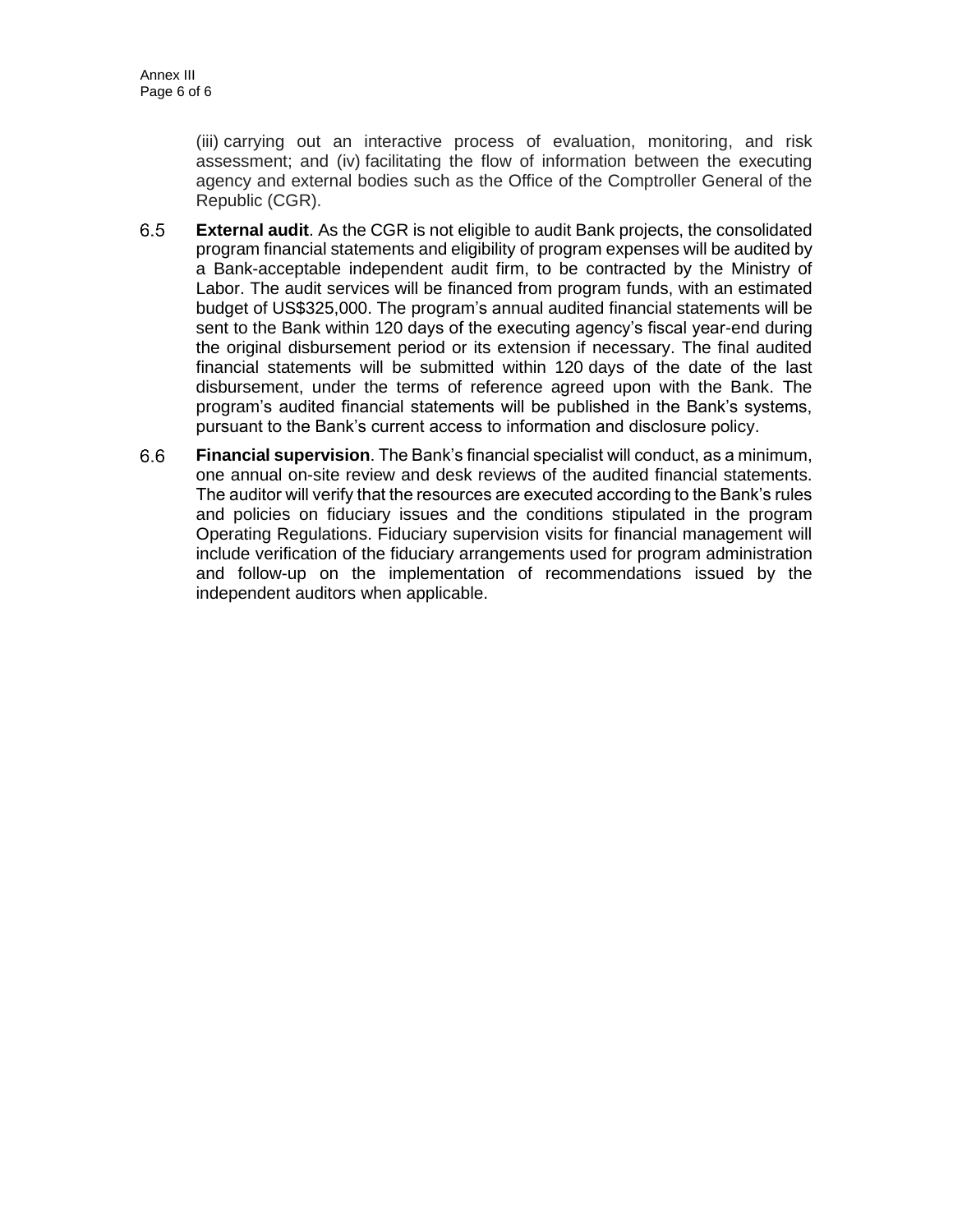### **PROGRAM TO STRENGTHEN EMPLOYMENT POLICIES**

## **CO-G1018**

### **CERTIFICATION**

I hereby certify that this operation will be authorized for financing through a Project Specific Grant (PSG) administration agreement or agreements for an amount of up to **US\$2,500,000** to finance the activities described and budgeted in this document.

Donor's commitment does not have validity until the PSG administration agreement between the IDB and the donor is agreed upon and signed for this operation. Therefore, this certification will remain conditional until the corresponding PSG administration agreement or agreements are signed and effective.

Certified by:  $(original signed)$  (Original signed) Certified by: 0 October 8, 2019

Date

Sonia M. Rivera Chief Grants and Co-Financing Management Unit ORP/GCM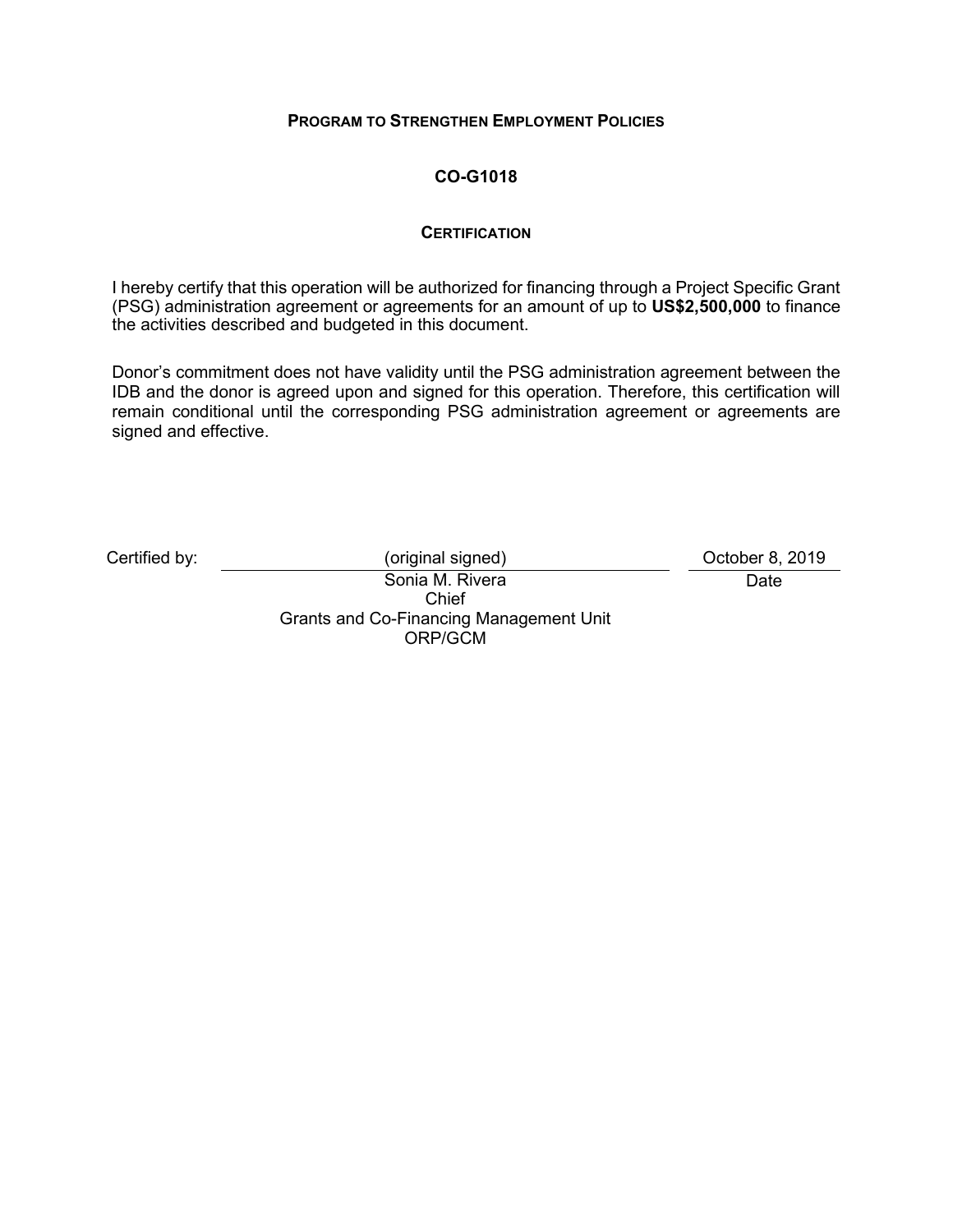### DOCUMENT OF THE INTER-AMERICAN DEVELOPMENT BANK

### PROPOSED RESOLUTION DE- /19

Colombia. Loan \_\_\_\_/OC-CO to the Republic of Colombia Program to Strengthen Employment Policies

### The Board of Executive Directors

RESOLVES:

That the President of the Bank, or such representative as he shall designate, is authorized, in the name and on behalf of the Bank, to enter into such contract or contracts as may be necessary with the Republic of Colombia, as borrower, for the purpose of granting it a financing to cooperate in the execution of the Program to Strengthen Employment Policies. Such financing will be for the amount of up to US\$20,000,000 from the resources of the Bank's Ordinary Capital, and will be subject to the Financial Terms and Conditions and the Special Contractual Conditions of the Project Summary of the Loan Proposal.

(Adopted on \_\_\_ \_\_\_\_\_\_\_\_\_\_\_\_ 2019)

LEG/SGO/CAN/EZSHARE-1274791288-22548 CO-L1250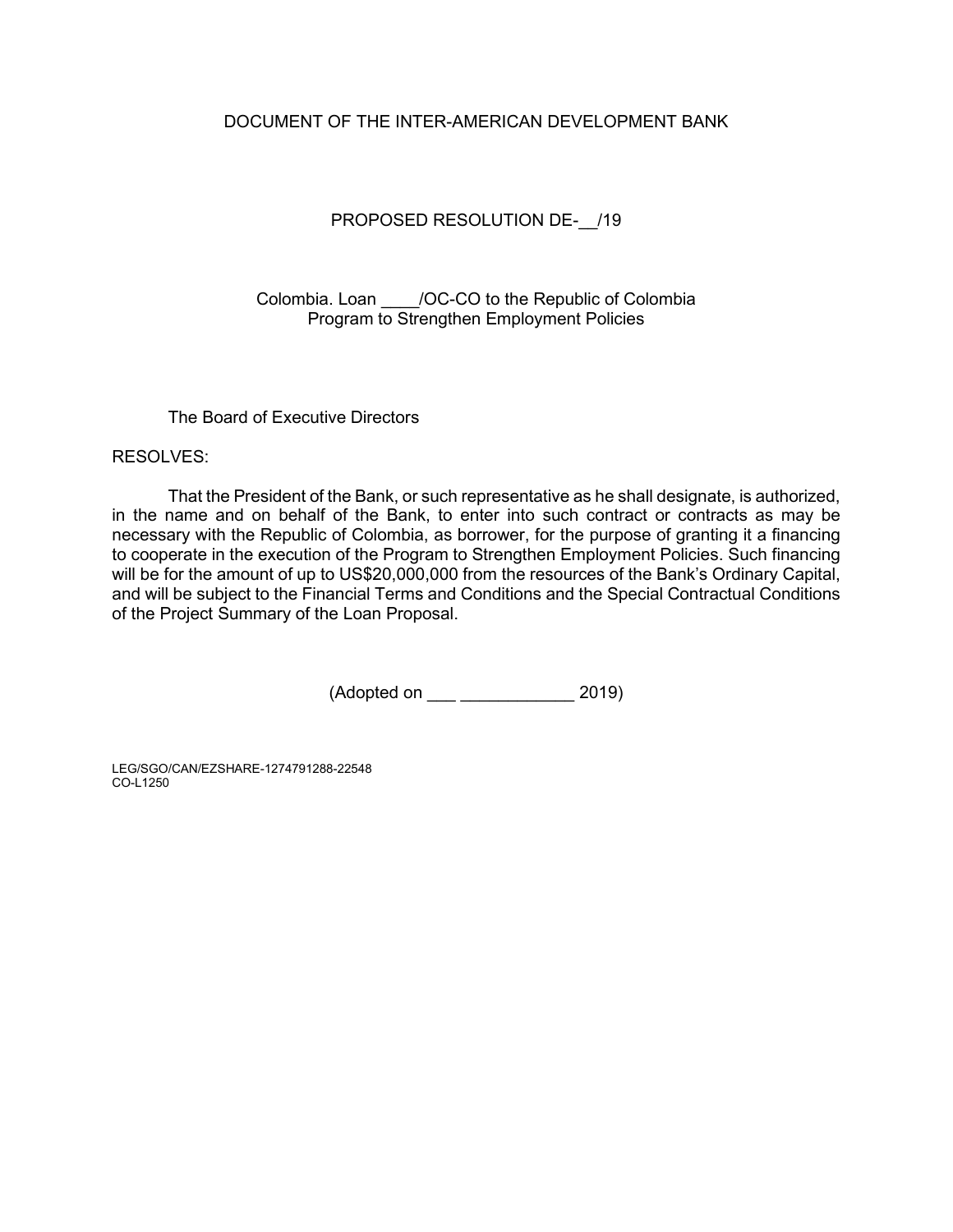### DOCUMENT OF THE INTER-AMERICAN DEVELOPMENT BANK

### PROPOSED RESOLUTION DE- /19

Colombia. Nonreimbursable Investment Financing \_\_\_\_-CO to the Republic of Colombia Program to Strengthen Employment Policies

The Board of Executive Directors

RESOLVES:

That the President of the Bank, or such representative as he shall designate, is authorized, in the name and on behalf of the Bank, as Administrator of the IDB Grant Facility (hereinafter referred to as the "Account"), to enter into such contract or contracts as may be necessary with the Republic of Colombia, as beneficiary, for the purpose of granting it a nonreimbursable investment financing to cooperate in the execution of the Program to Strengthen Employment Policies. Such nonreimbursable investment financing will be for an amount of up to US\$2,625,000, which form part of the Account, and will be subject to the Terms and Financial Conditions and the Special Contractual Conditions in the Project Summary of the Nonreimbursable Financing Proposal.

(Adopted on \_\_\_ \_\_\_\_\_\_\_\_\_\_\_\_ 2019)

LEG/SGO/CAN/EZSHARE-1274791288-22550 CO-L1250